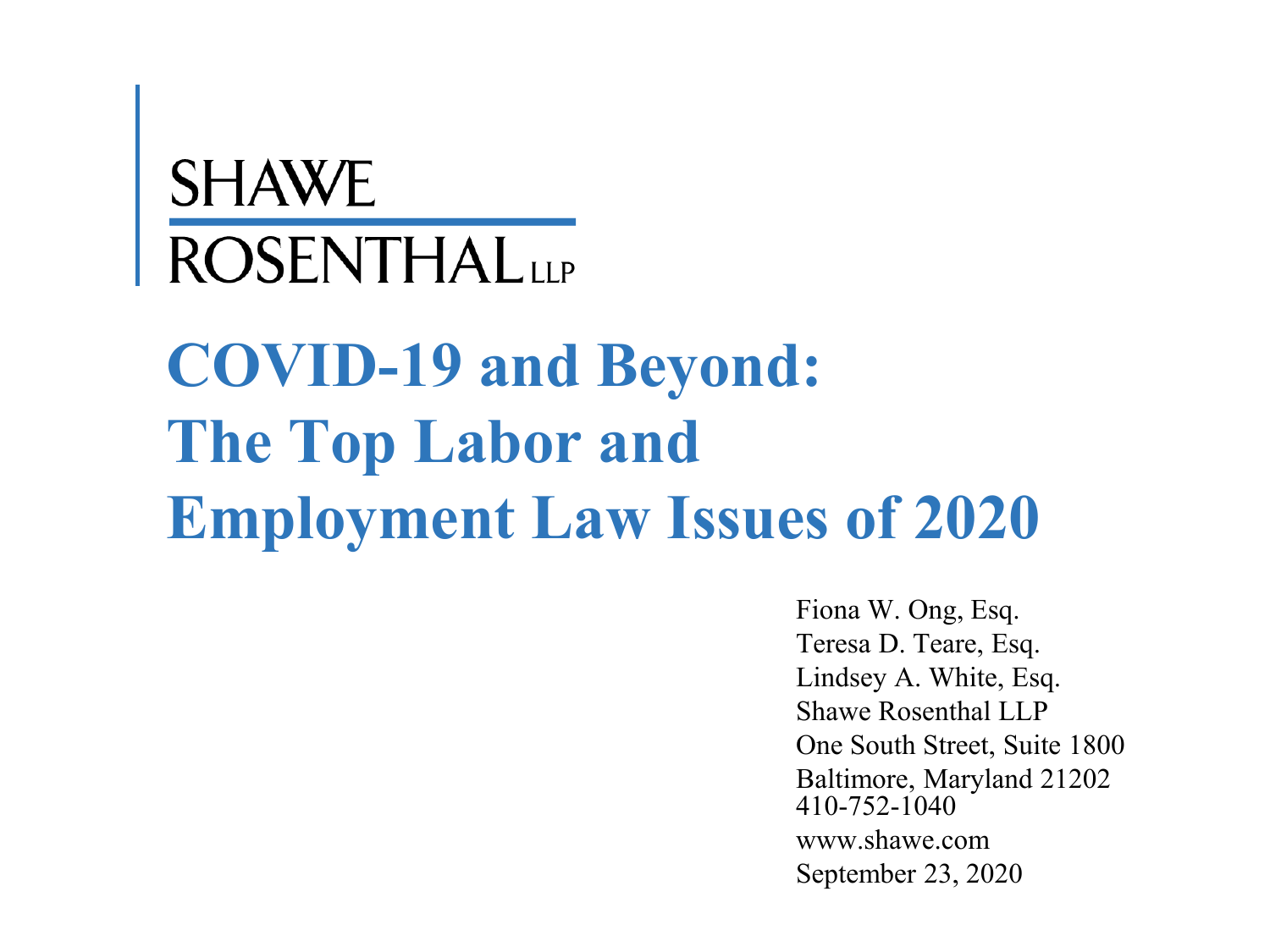#### **Disclaimer**

The materials presented in this webinar are for informational purposes only and not for the purpose of providing legal advice. You should contact your attorney to obtain advice with respect to any particular issue or problem. Participation in this webinar does not create an attorney-client relationship between the participant and Shawe Rosenthal LLP. The opinions expressed in this webinar are the opinions of the individual presenters and may not reflect the opinions of the firm or any other individual attorney.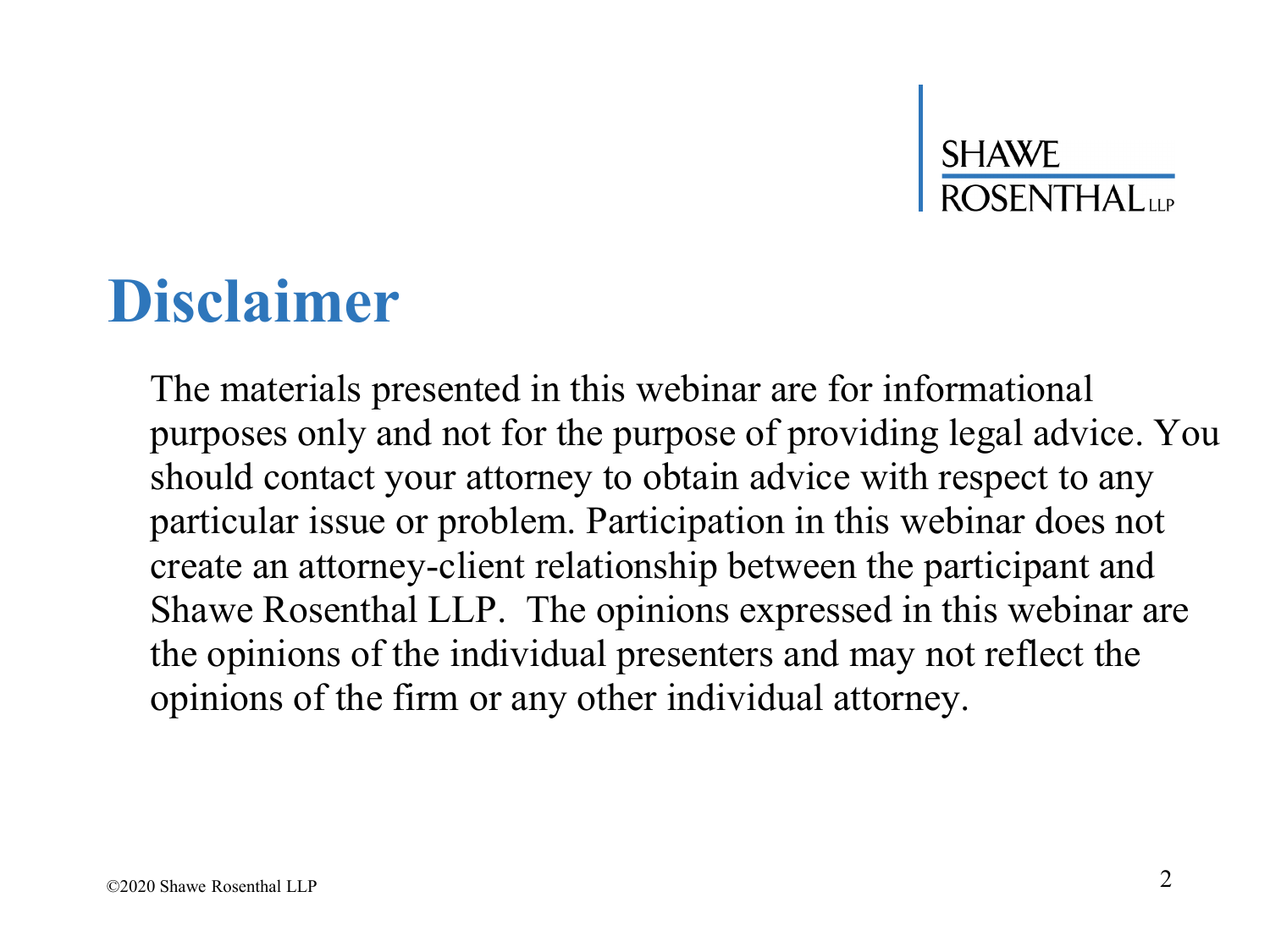### **Topics**



- 1. COVID Legislation
- 2. Mandatory Flu and COVID Vaccinations
- 3. Politics in the Workplace
- 4. DE&I: Hiring Goals v. Quotas
- 5. Joint Employer: the NLRB's Rule, the DOL's Rule, and the Maryland Court of Special Appeals' Opinion
- 6. Maryland Laws Taking Effect on October 1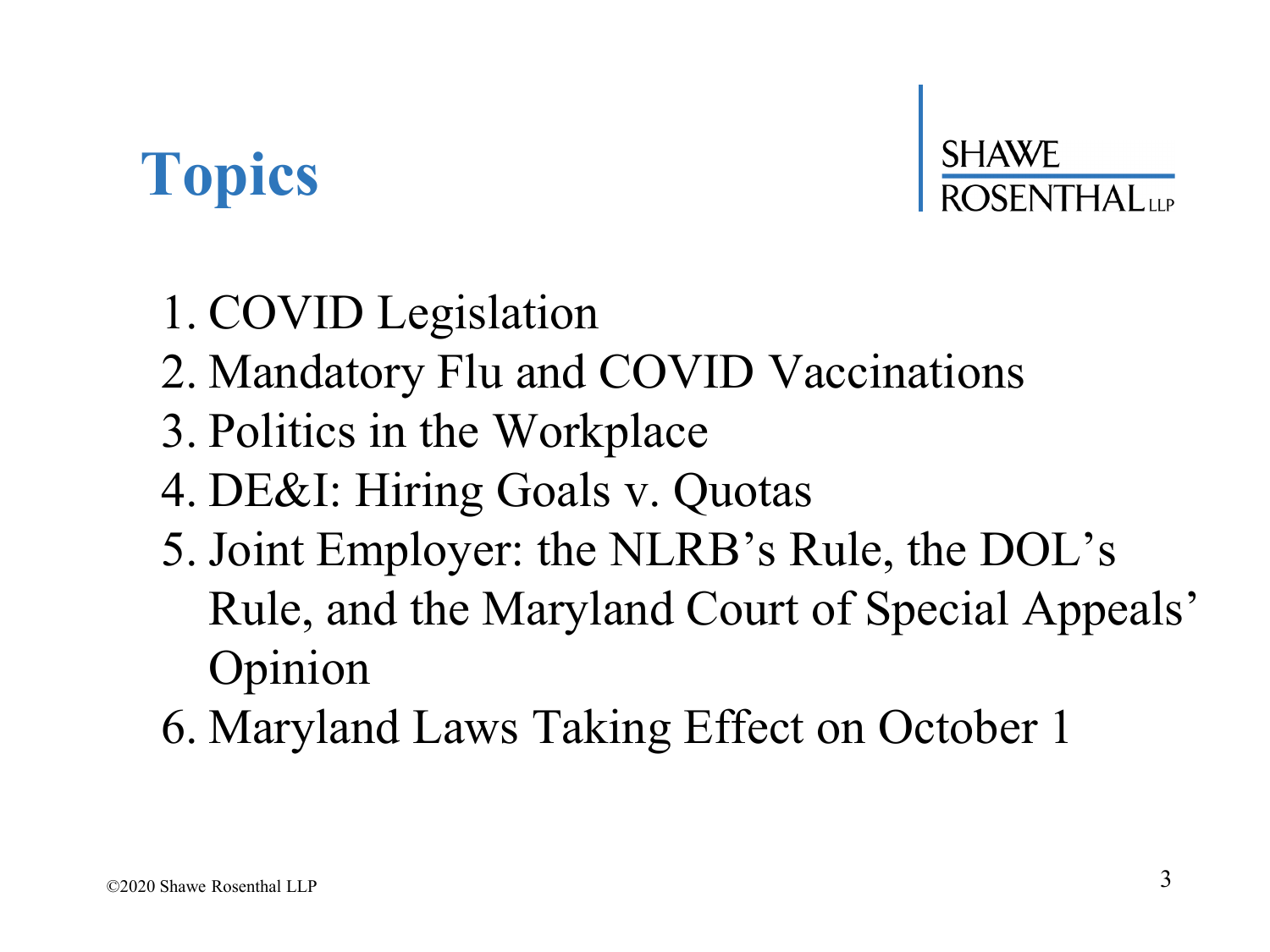# SHAWE<br>ROSENTHALLLP

### **COVID Legislation**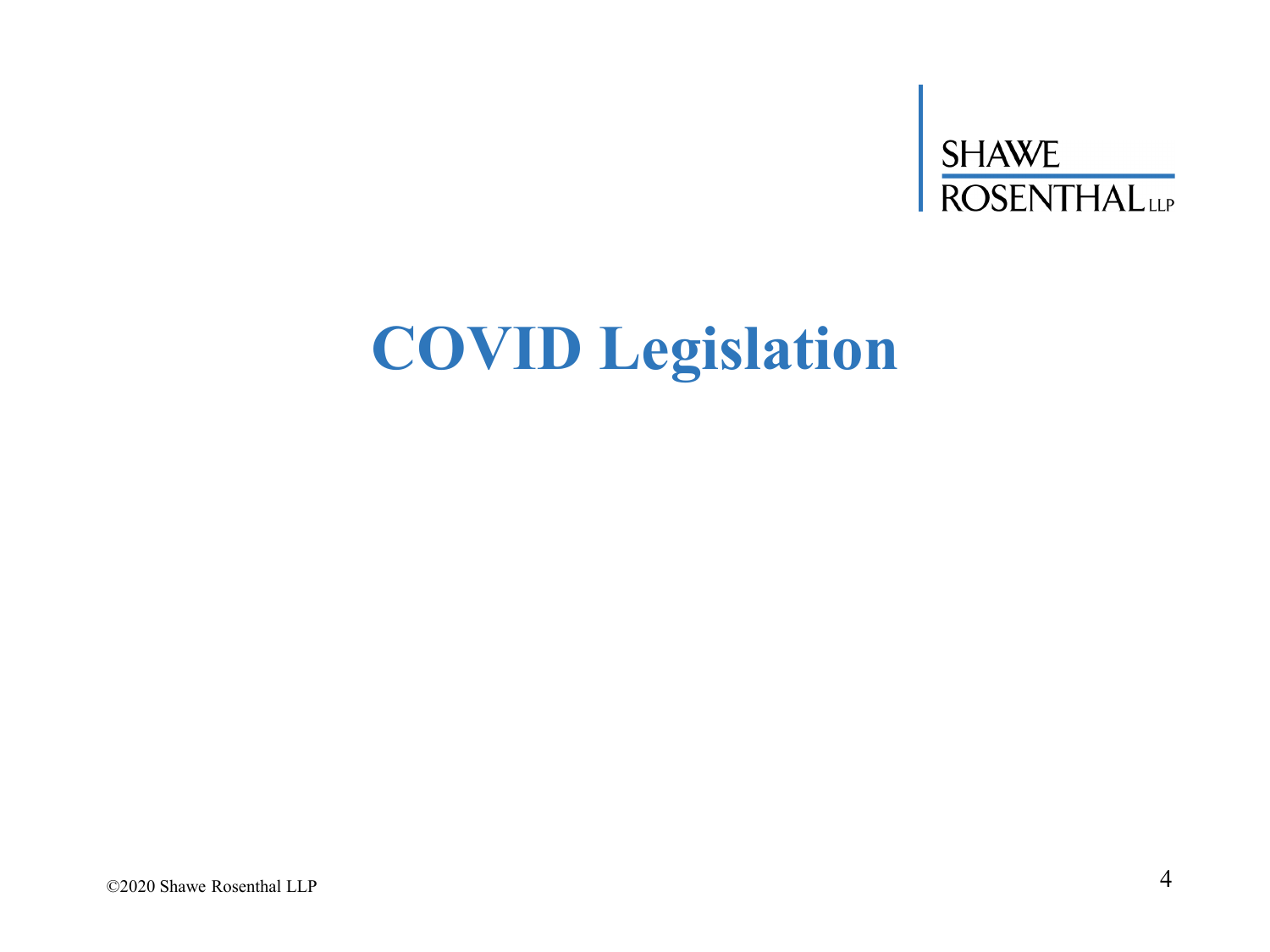### **COVID Legislation**

**SHAWE** 

#### Federal:

- FFCRA
- CARES
- Agency Guidance
- Presidential Memoranda

#### Maryland:

- COVID-19 Public Health Emergency Protection Act
- Governor's Executive Orders
- Agency Guidance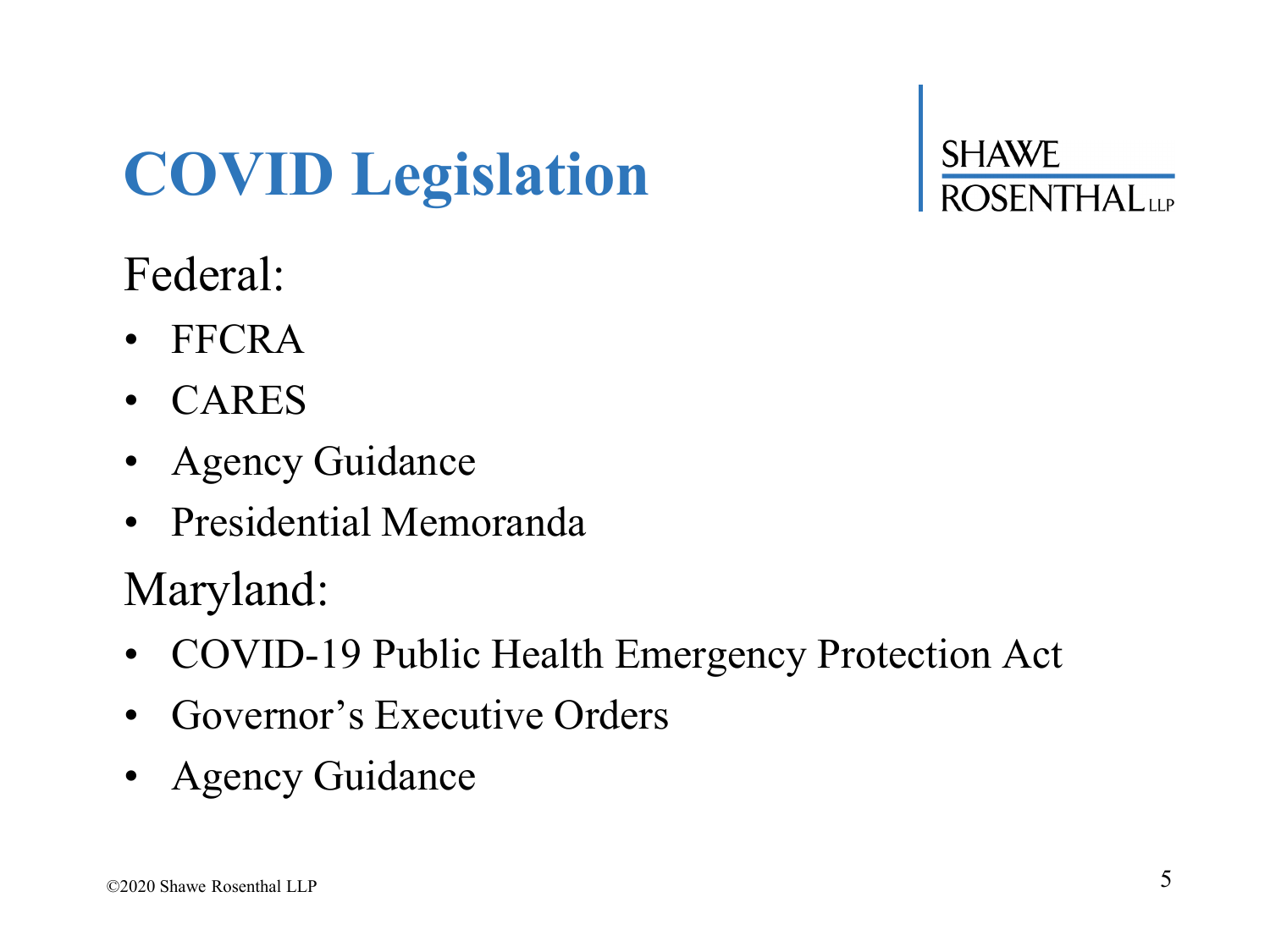#### **FFCRA Revised Regulations SHAWE**

On August 3, 2020, a NY federal court vacated 4 provisions of the DOL's Final Rule:

- •The work-availability requirement
- •Employer approval of intermittent leave
- •The documentation requirement
- •The broad exemption for health care providers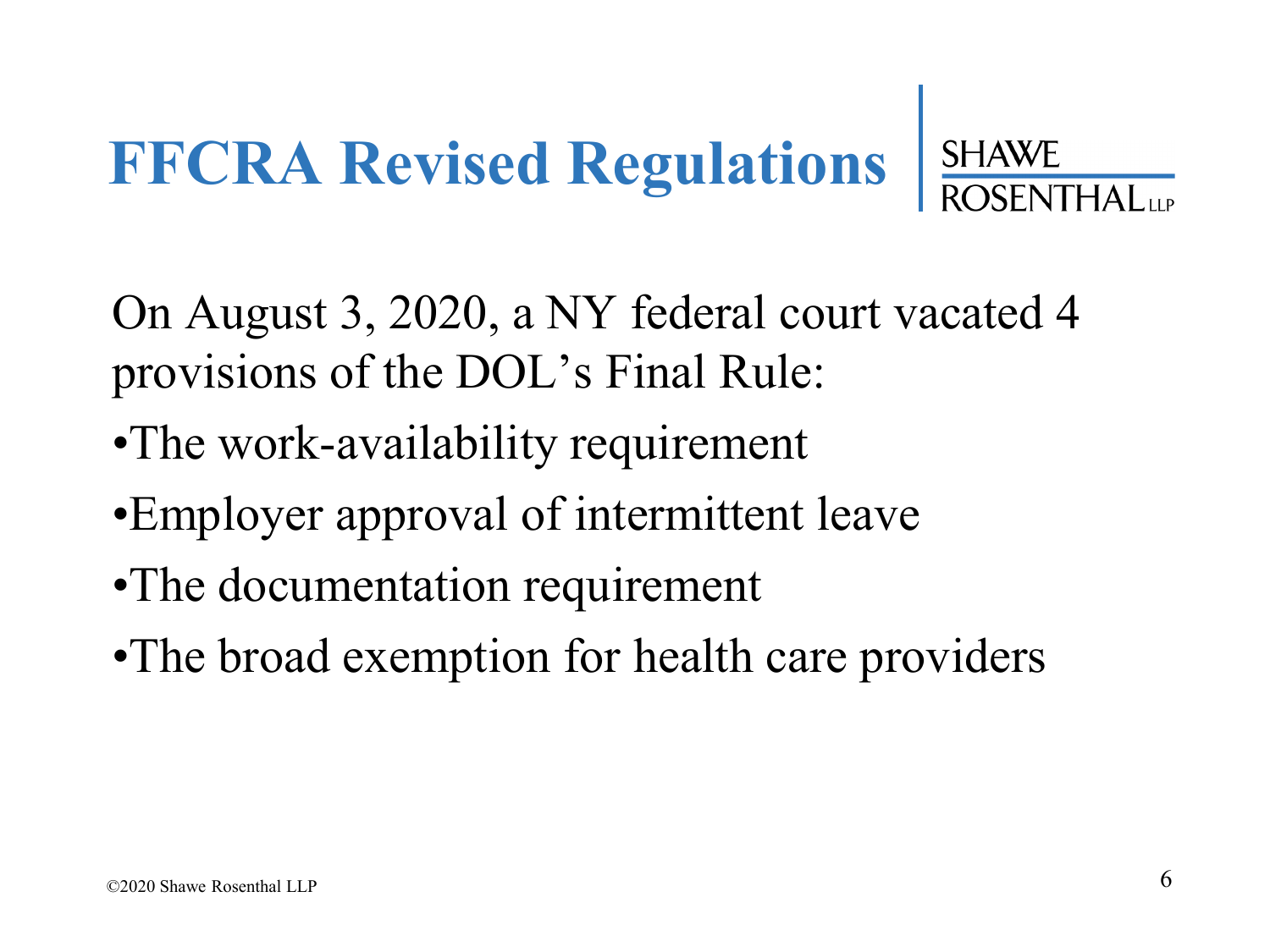### **FFCRA Revised Regulations**



On September 10, 2020, the DOL issued revised regulations in response to the Court's ruling:

- •Reaffirming the work-availability requirement
- •Reaffirming the employer approval of intermittent leave
- •Modifying the timing requirement for documentation
- •Scaling back the broad exemption for health care providers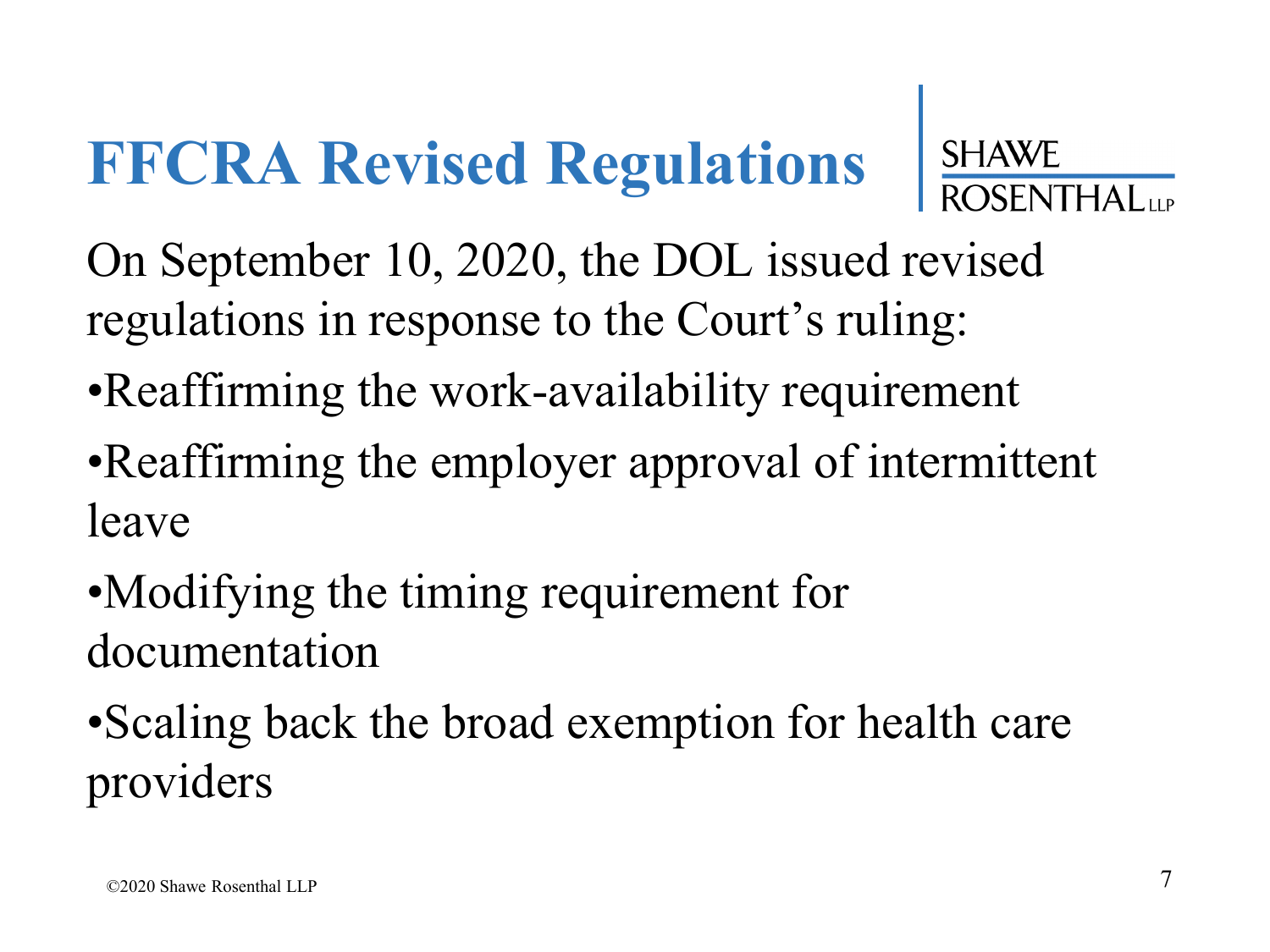# **FFCRA Revised Regulations**

Retroactive?

- EPSL Portal to Portal Act defense
- EFMLA Good faith reliance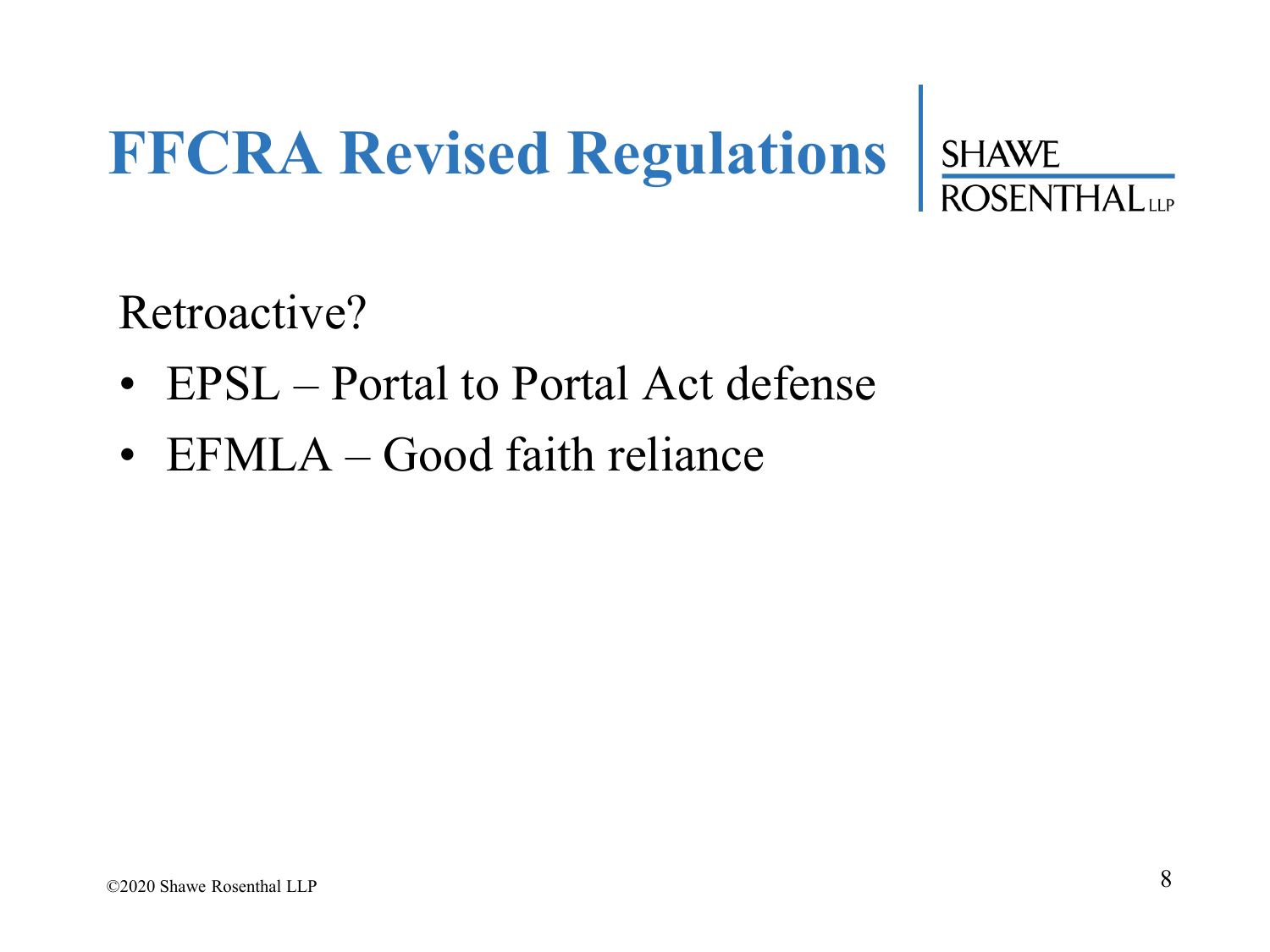# **SHAWE**<br>ROSENTHAL<sub>UP</sub>

### **Maryland Workplace Standards?**

- Virginia implemented them
- General Assembly wants them
- Governor says no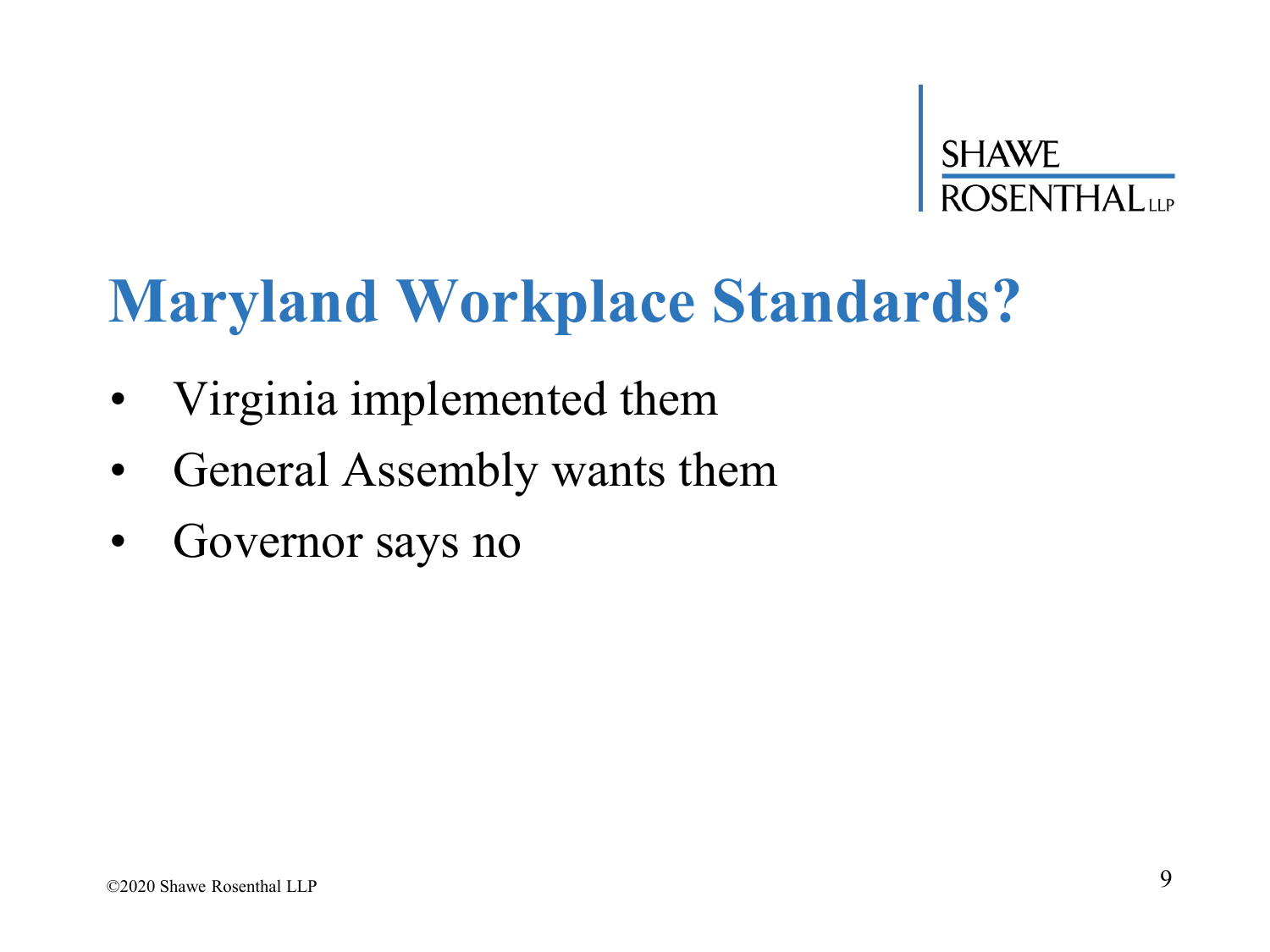### **SHAWE**<br>ROSENTHAL<sub>LLP</sub>

### **Mandatory Flu and COVID-19 Vaccinations**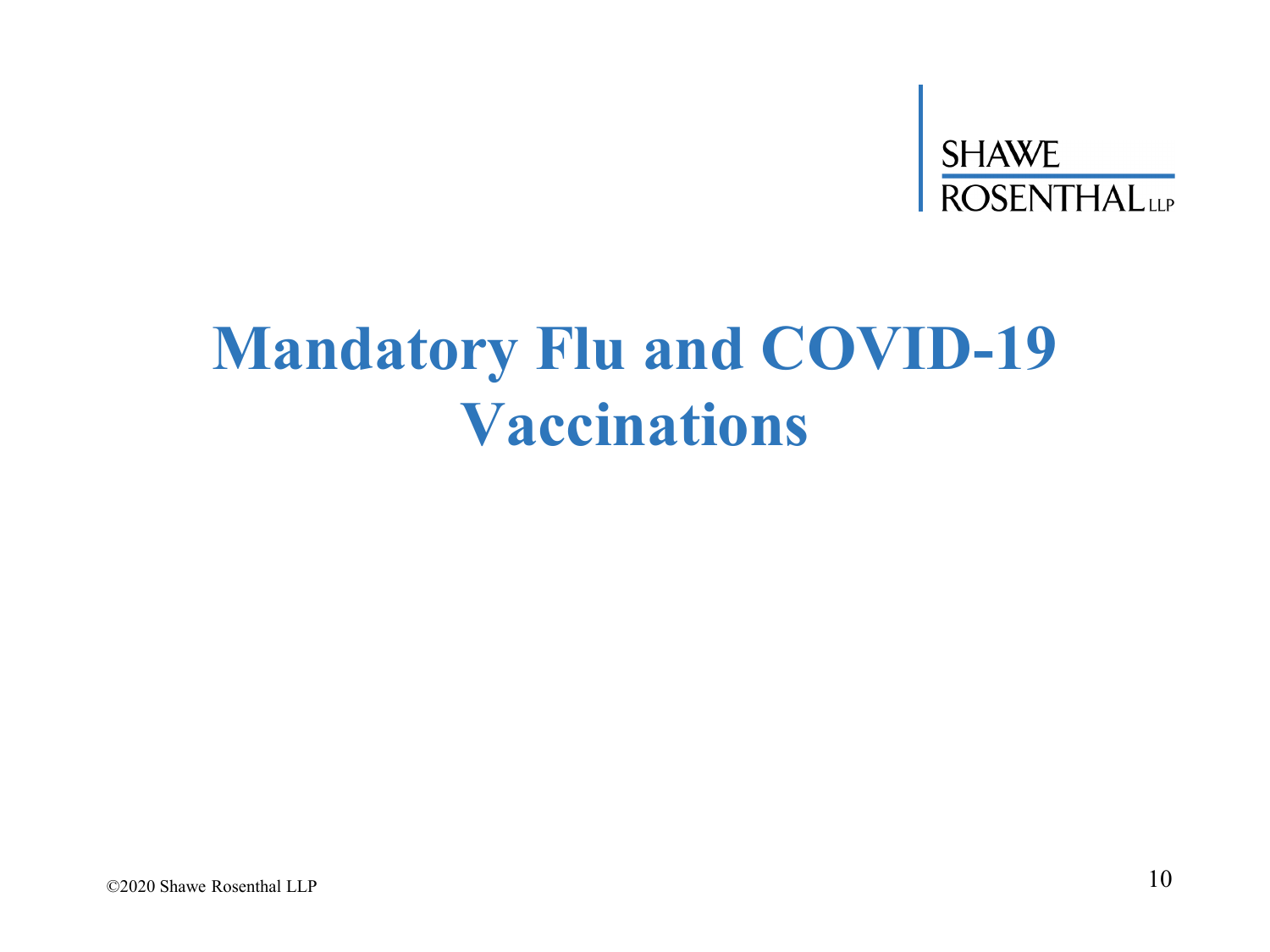### **Considerations When Adopting a Mandatory Vaccination Program**

- Americans with Disabilities Act
- Title VII (religious exemptions)
- OSHA's General Duty Clause
- Special Considerations for Unionized Employers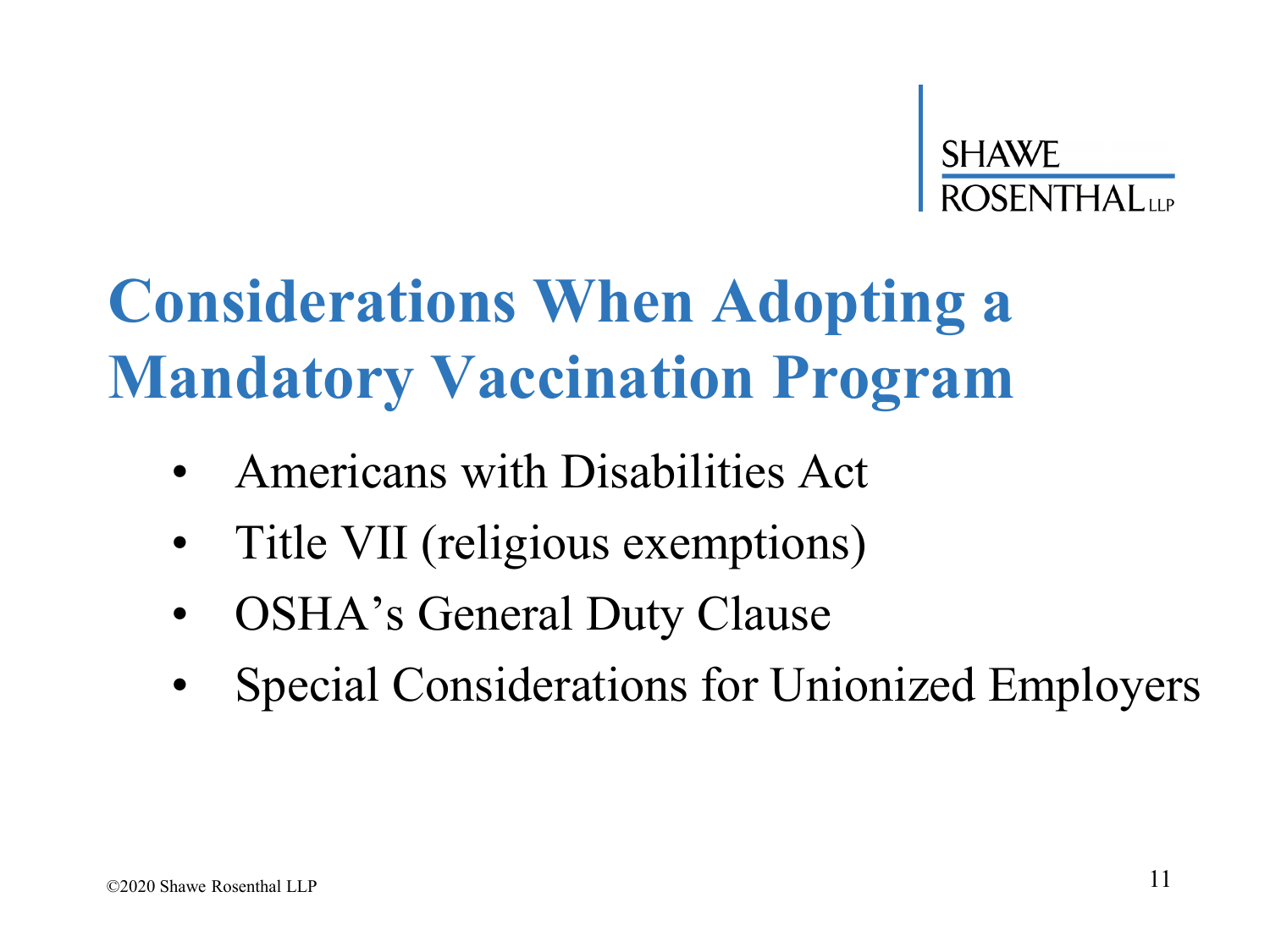

#### **Background**

- Timing of COVID-19 vaccine
- EEOC Guidance on flu vaccines and past pandemics
	- H1N1 Pandemic (though not labeled a "direct threat")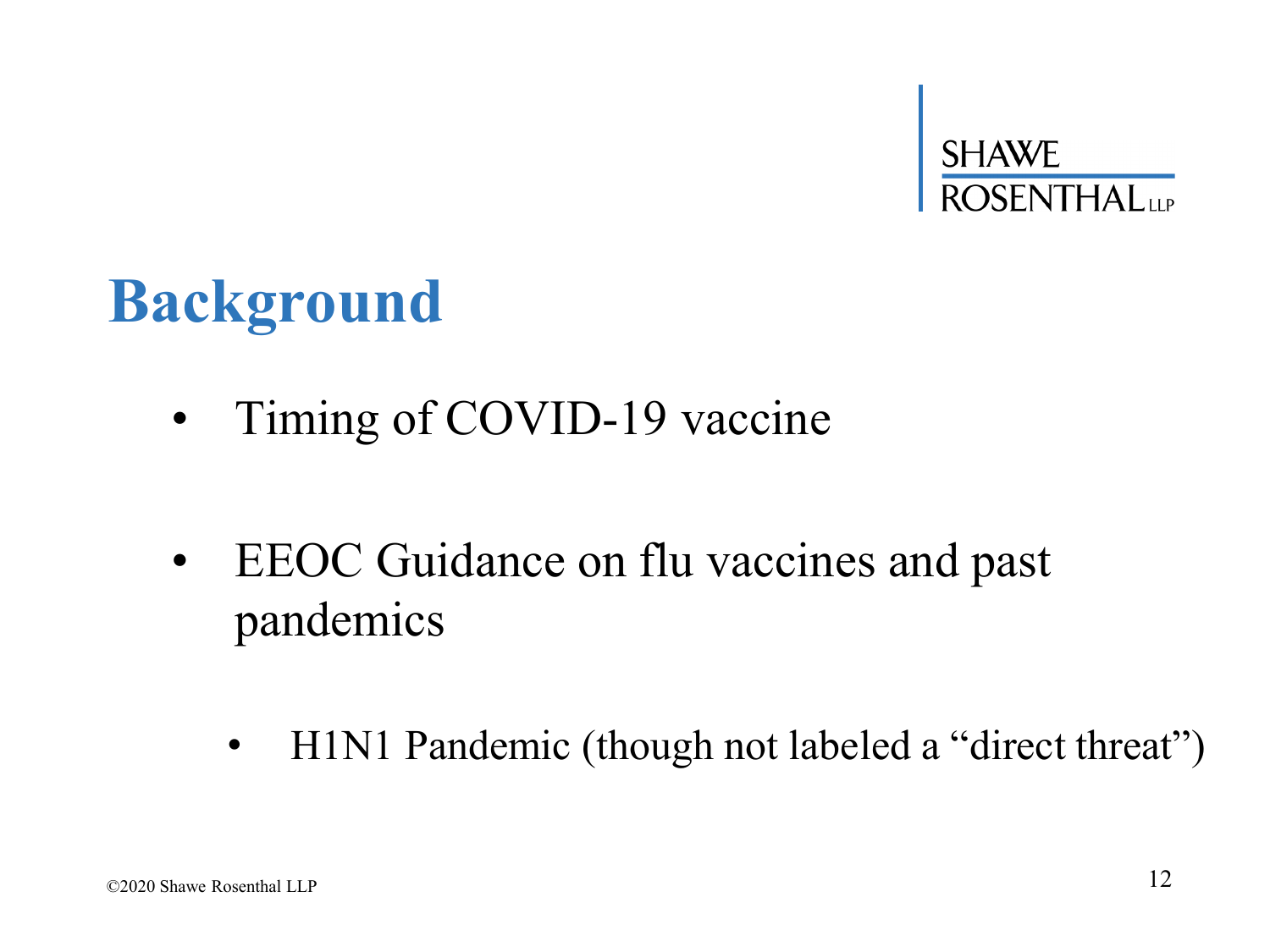

#### **Americans with Disabilities Act**

- Employers must make reasonable accommodations for employees with disabilities from mandatory flu vaccine programs.
- But (unlike the flu or H1N1) the EEOC declared COVID-19 a "direct threat."
	- How does that change the analysis?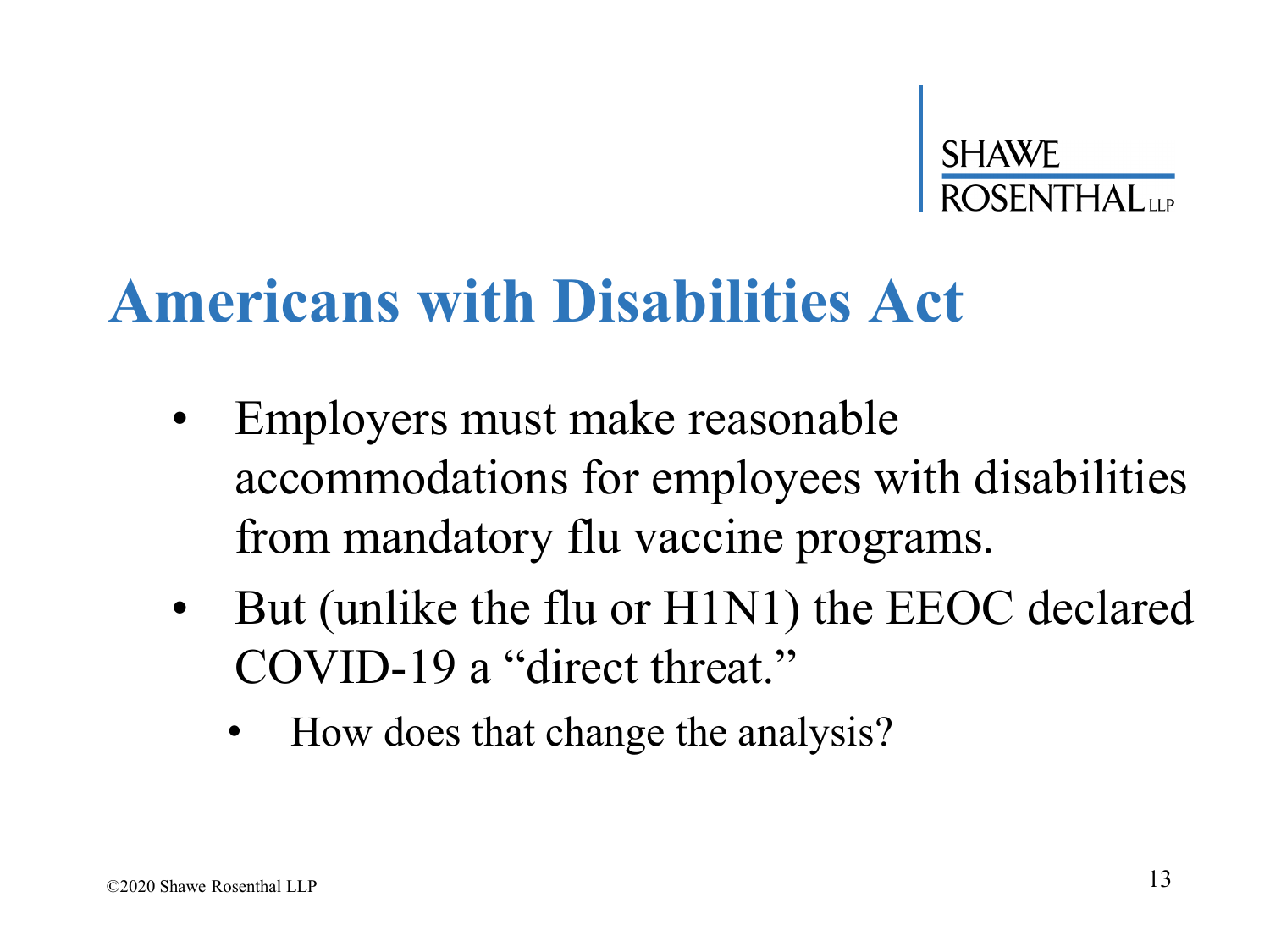

#### **Title VII/Religious Accommodations**

• Unlike reasonable accommodations under the ADA, a religious accommodation is unduly burdensome if the burden is *de minimus.*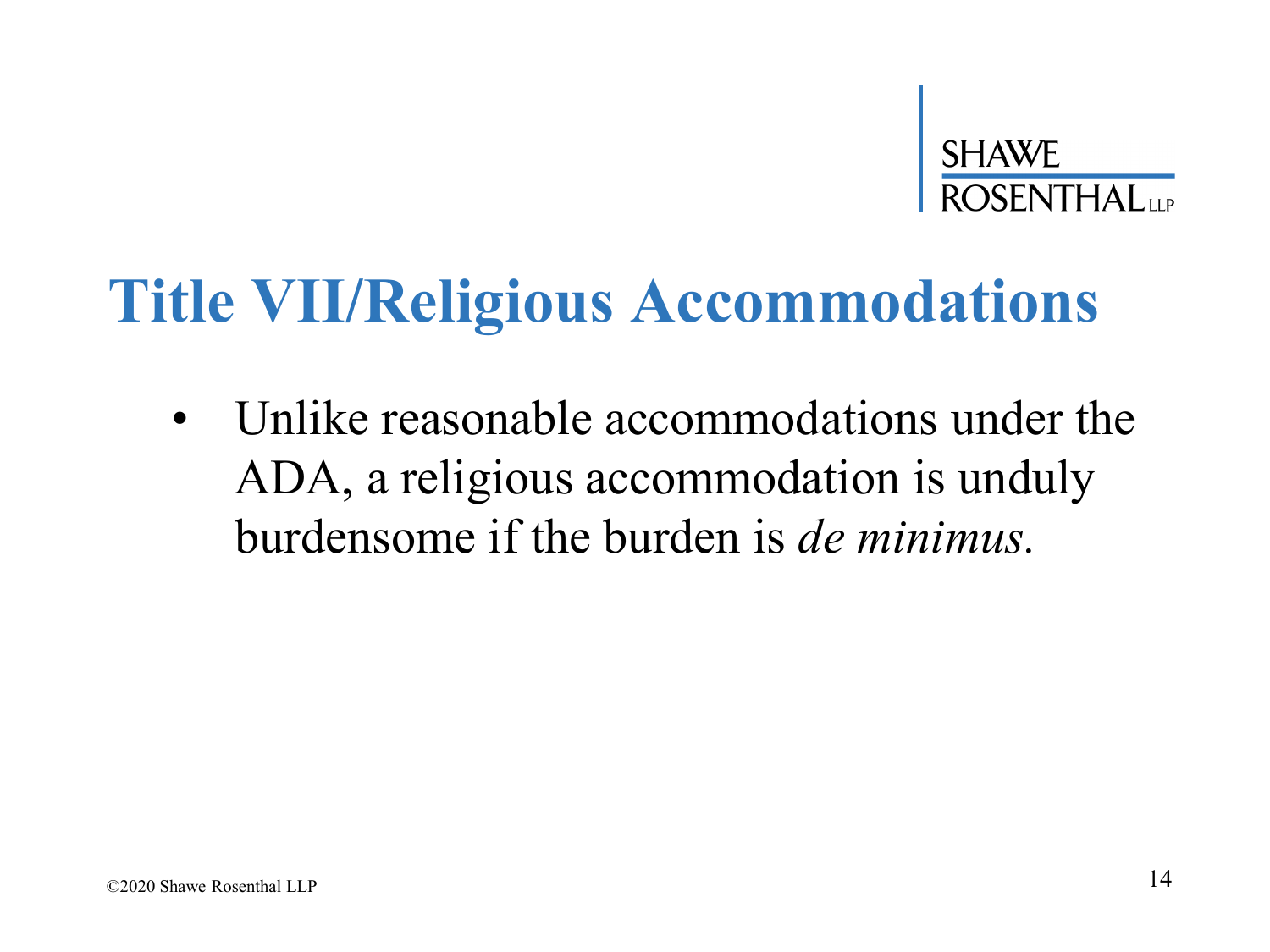

### **EEOC's Religious Exemption Litigation**

- *EEOC v. Saint Vincent Health Center* (December 2016)*:*  \$300,000 settlement.
- *EEOC v. Memorial Healthcare* (June 2019): \$74,418 settlement.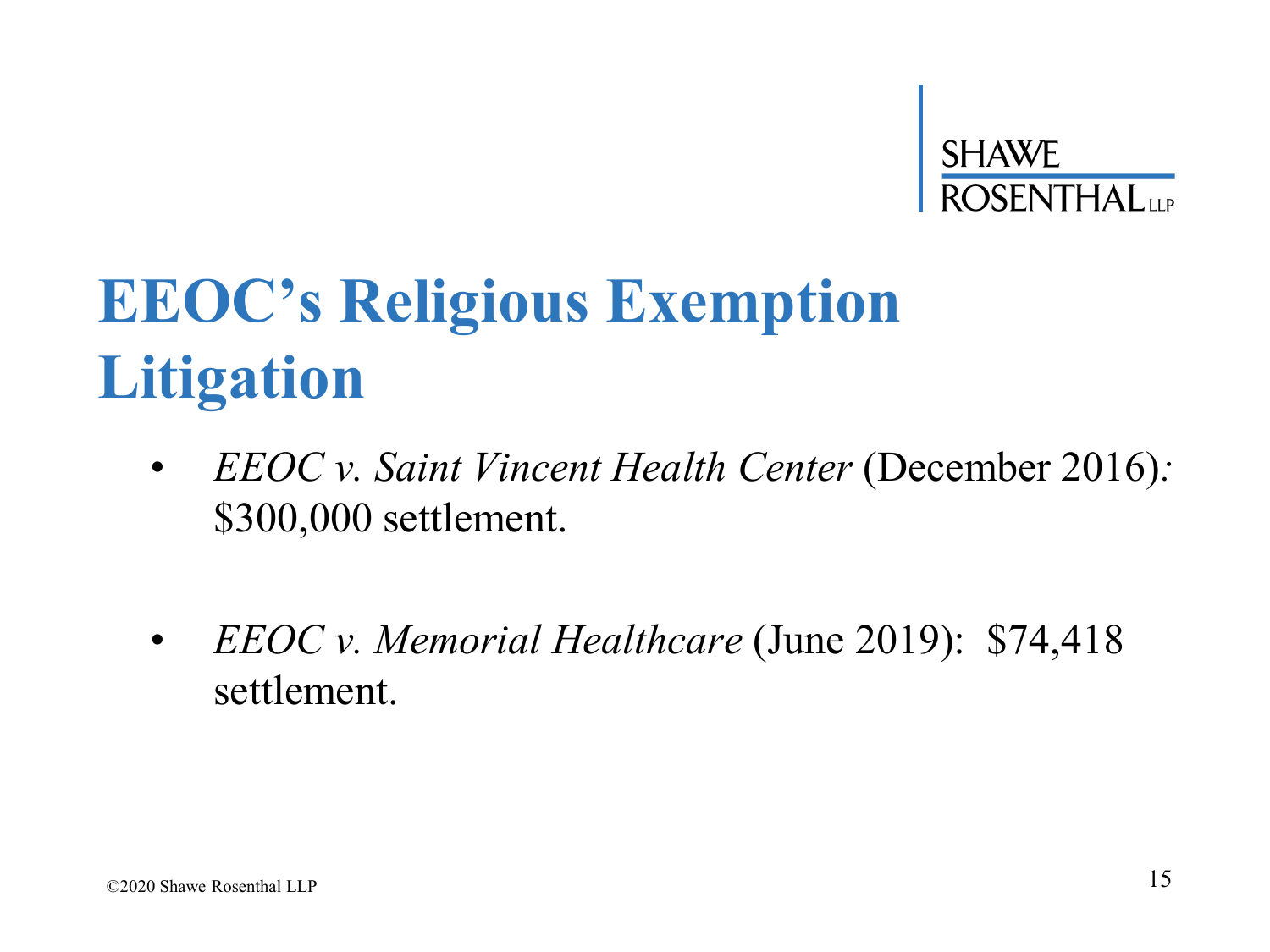#### **OSHA's General Duty Clause**

The General Duty clause requires employers to "furnish to each of his employees employment and a place of employment which are free from recognized hazards that are causing or are likely to cause death or serious physical harm to his employees."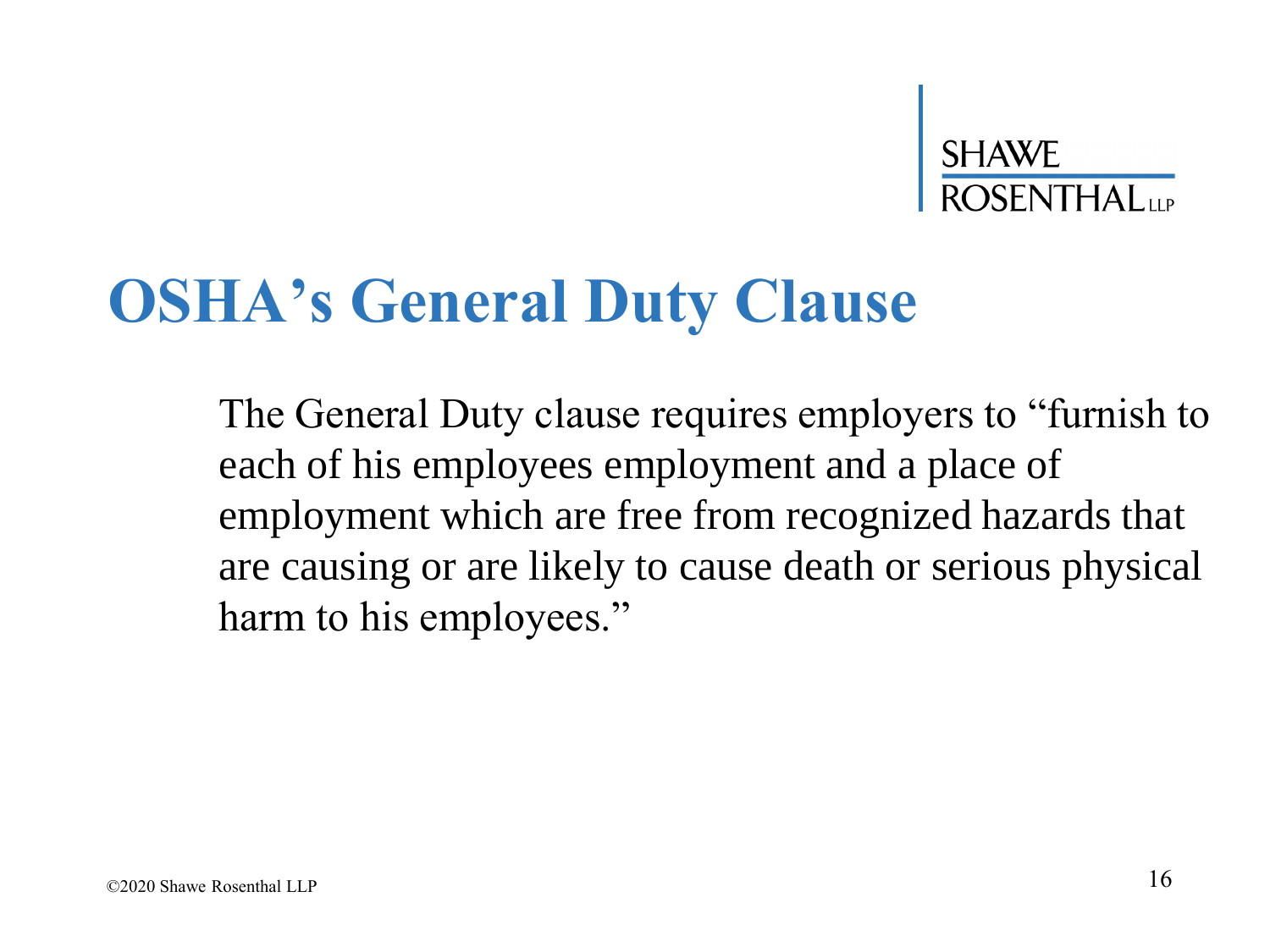# **SHAWE**<br>ROSENTHAL<sub>UP</sub>

### **Considerations for Unionized Employers**

- Vaccination policies are mandatory subjects of bargaining.
- First, a unionized employer should review its CBA to determine if it is privileged to act unilaterally.
- Second, a unionized employer should examine its past practice, if any, concerning the implementation of mandatory vaccination programs.
- Even if an employer may act unilaterally, the employer must still bargain the effects of the decision if the Union requests (e.g., cost, frequency of vaccination, and whether employees may use working time).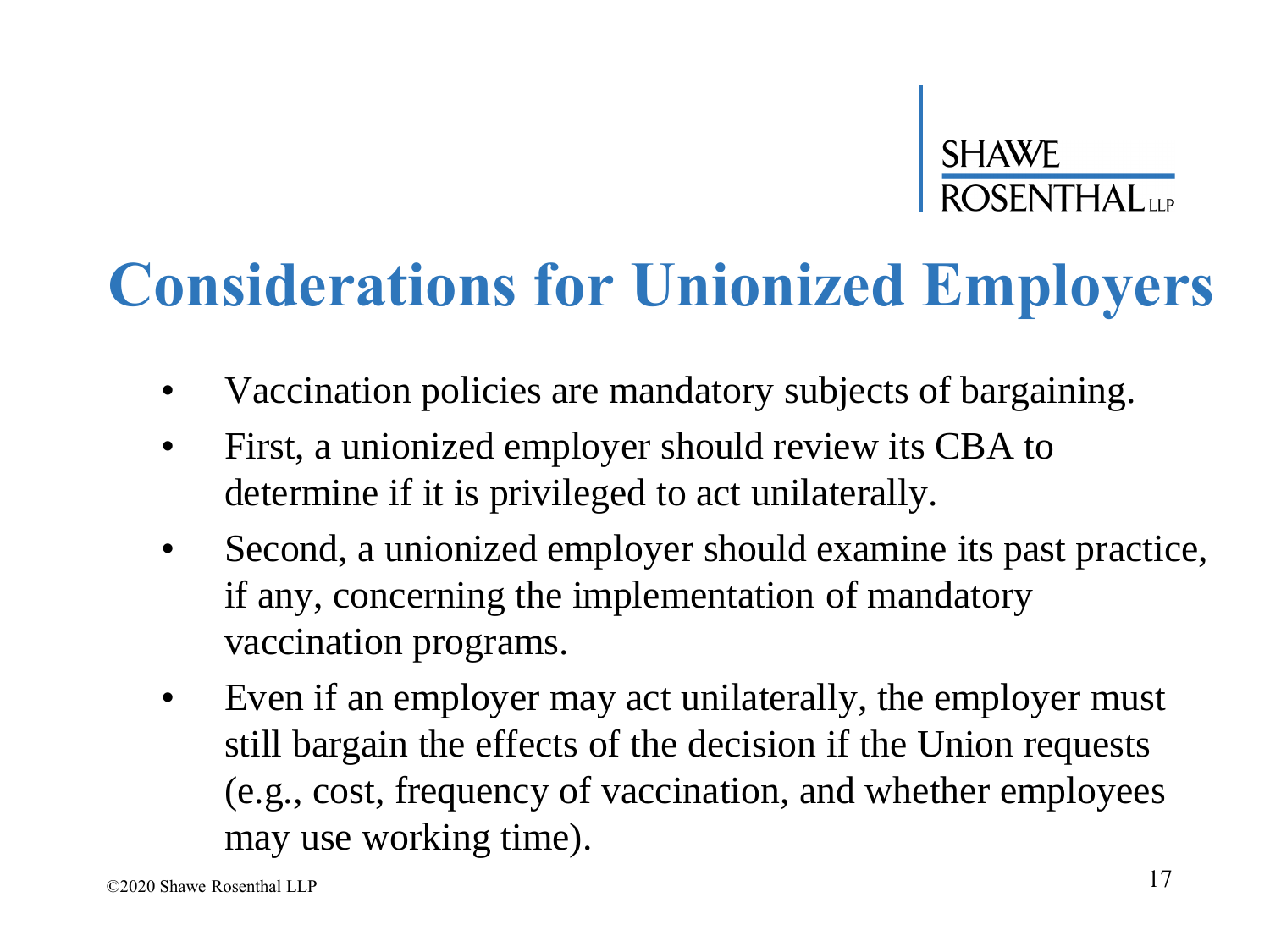# SHAWE<br>ROSENTHAL

### **Politics in the Workplace**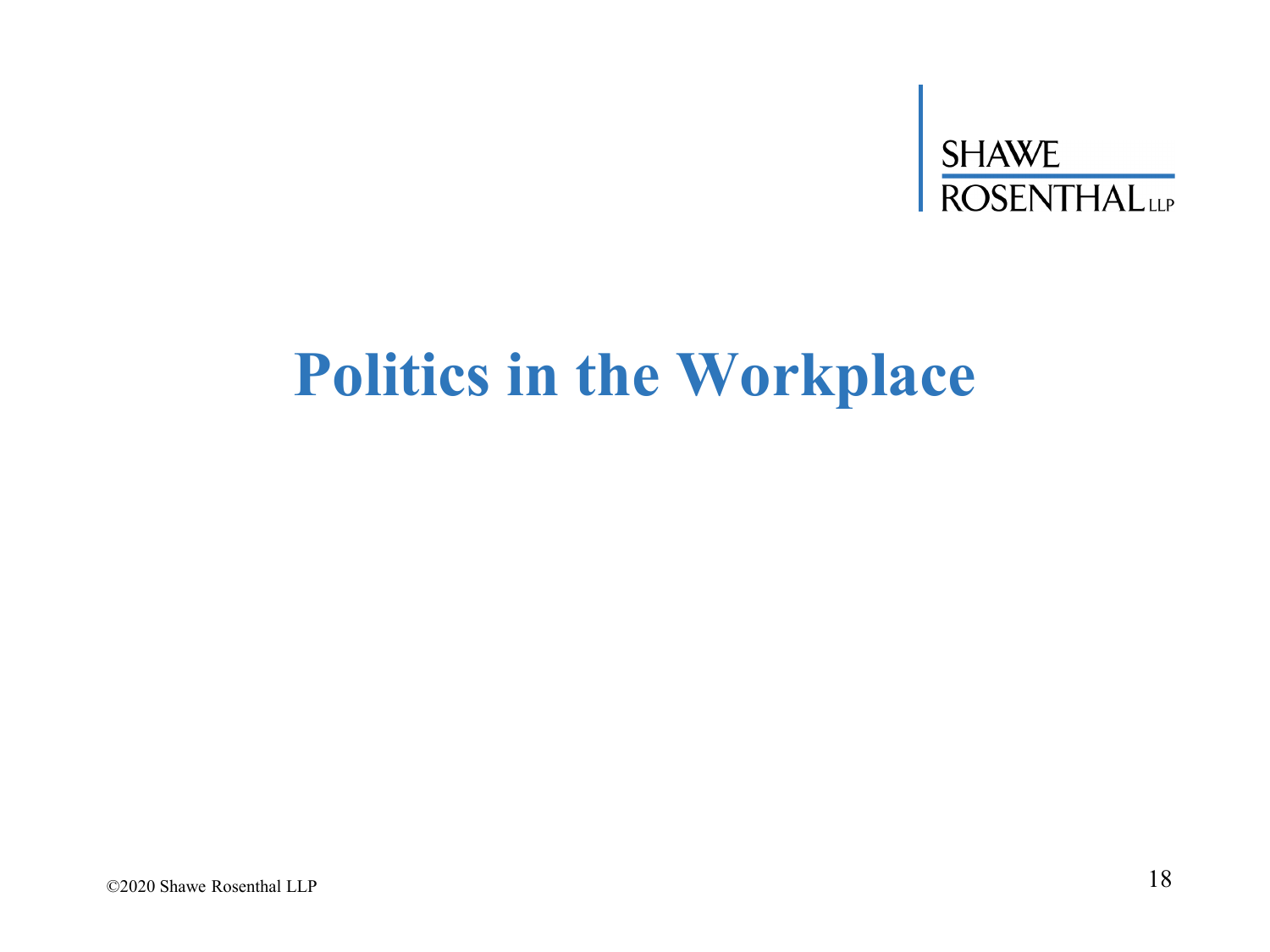### **Current State of Affairs**

- Unprecedented times
- Pandemic
- Social Unrest
- Upcoming Presidential Election
- Social Media
- ➢ All of these things have impacted employees' lives, and feelings, beliefs, ideas, and positions often spill over into the workplace. What can employers prohibit when it comes to political activity/speech in the workplace?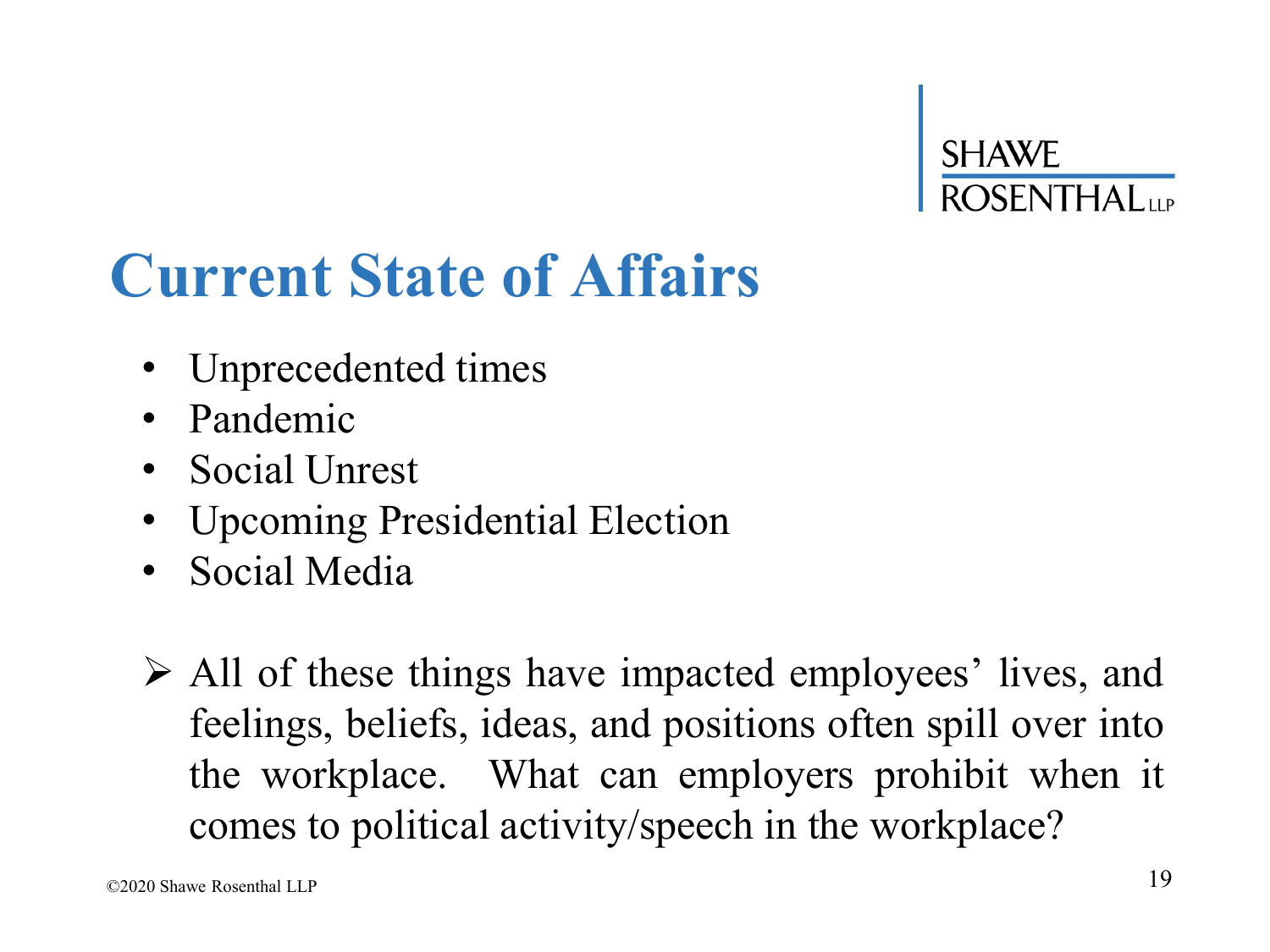#### **First Amendment Protection?**

- First Amendment does not apply to **Private Employers**
	- Employees generally "at-will."
	- Private employers not government actors.
- **Public Employees** are only protected by the First Amendment when they are speaking as private citizens. If their speech is part of their official job duties, then they can be fired or disciplined for it.
	- *Garcetti v. Ceballos,* 47 U.S. 410 (2006).

*,*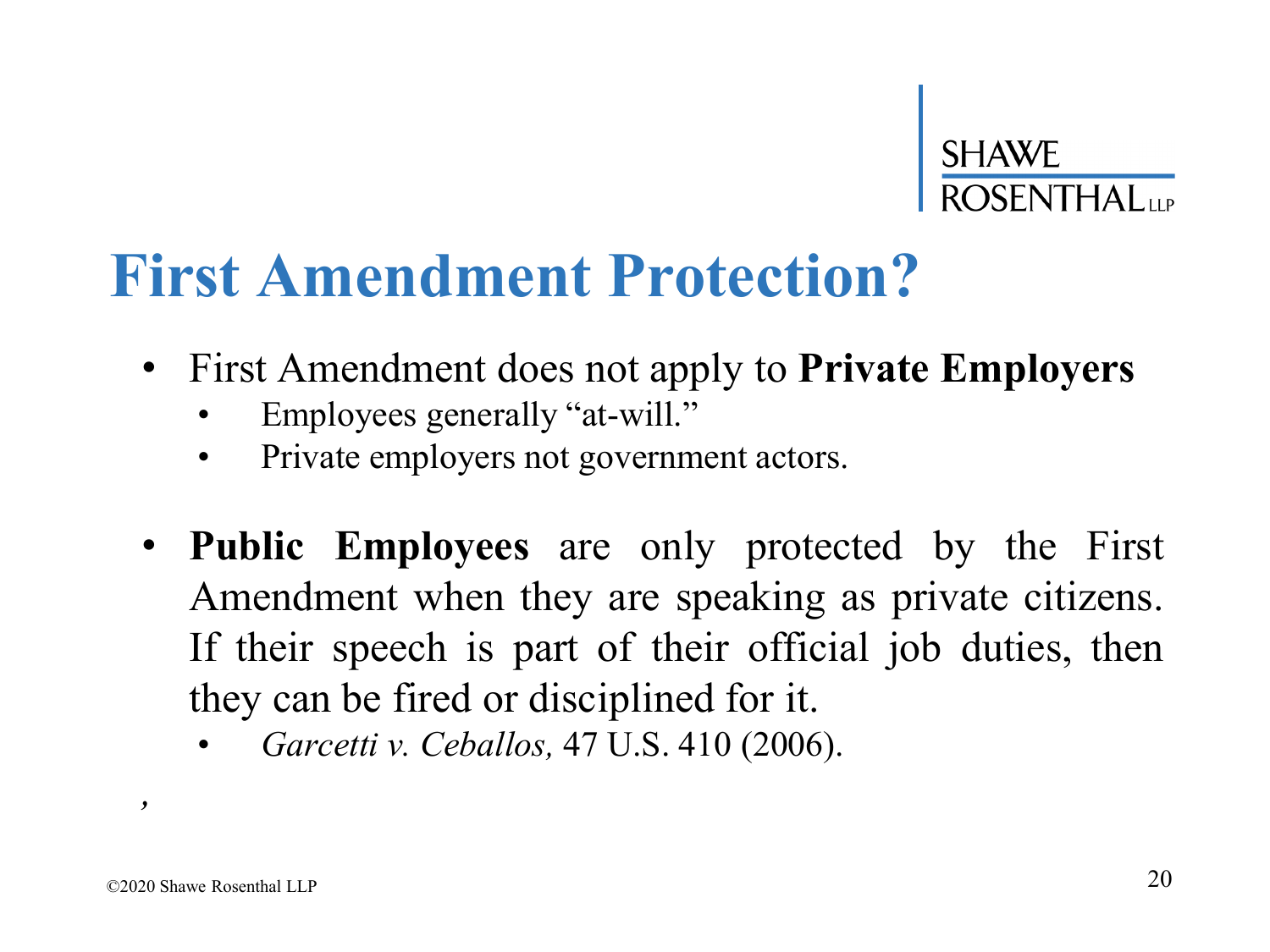### **Private Employers**

•Generally, federal discrimination laws do not cover political speech.

•But, it is not always clear what "political speech" means.

•If the speech involves other "protected activity," employers must be careful about taking adverse employment action.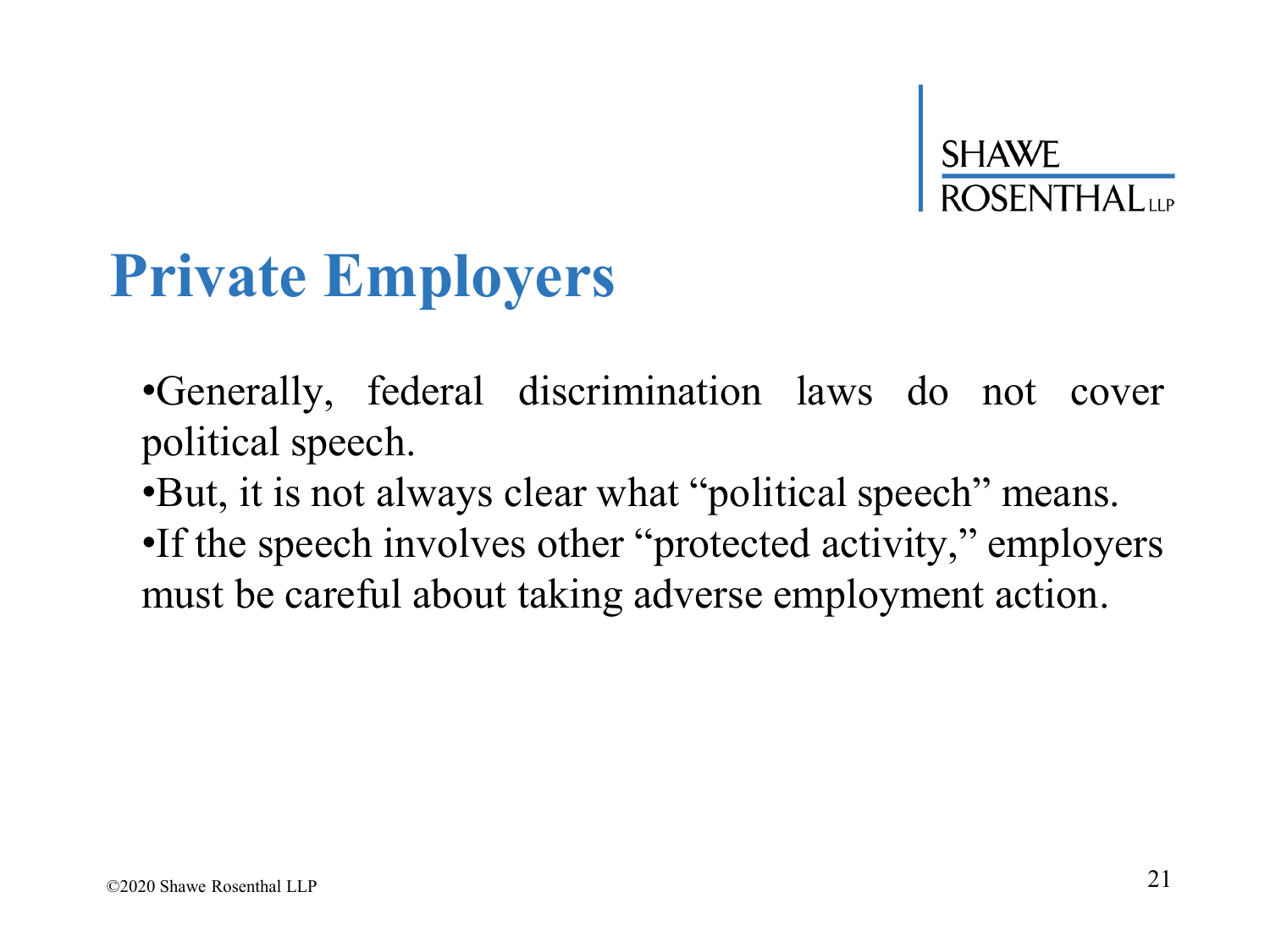#### **National Labor Relations Act**

- Under the NLRA, employees are permitted to engage in "protected, concerted activity."
- PCA involves discussions about terms and conditions of employment, including wages, benefits, hours of work, working conditions, etc.
- To the extent that political discussions relate to the terms and conditions of employment, they are protected.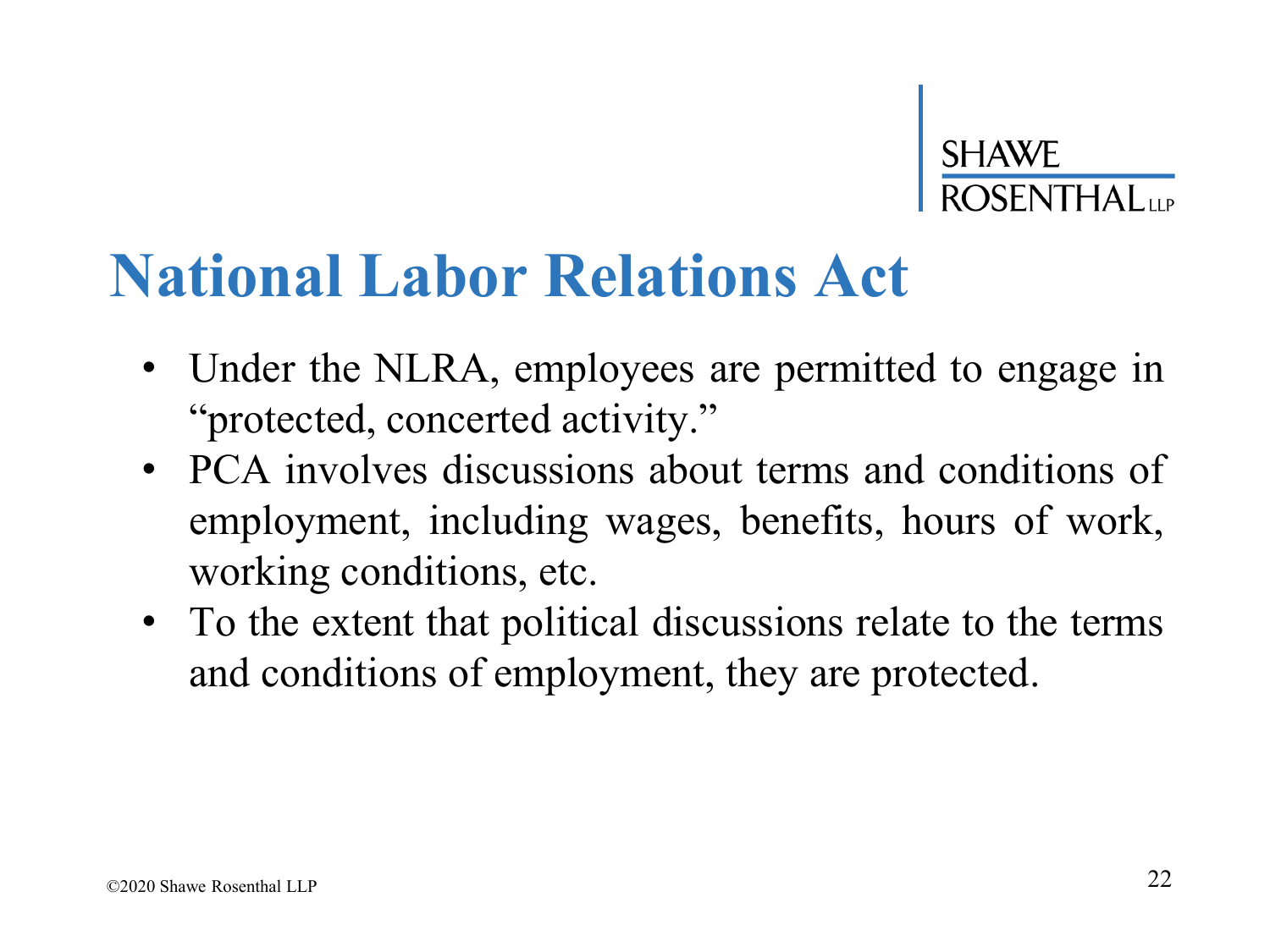### **State Laws Cover Political Activity**

- Some states have passed laws that protect employees from being terminated for political activity.
- For example, California has a law that protects employees when they express political positions at work. Maryland does not have such a law.
- Also, keep in mind:
	- •Lawful off-duty statutes.
	- •Anti-discrimination and retaliation statutes (political opinions/political activity).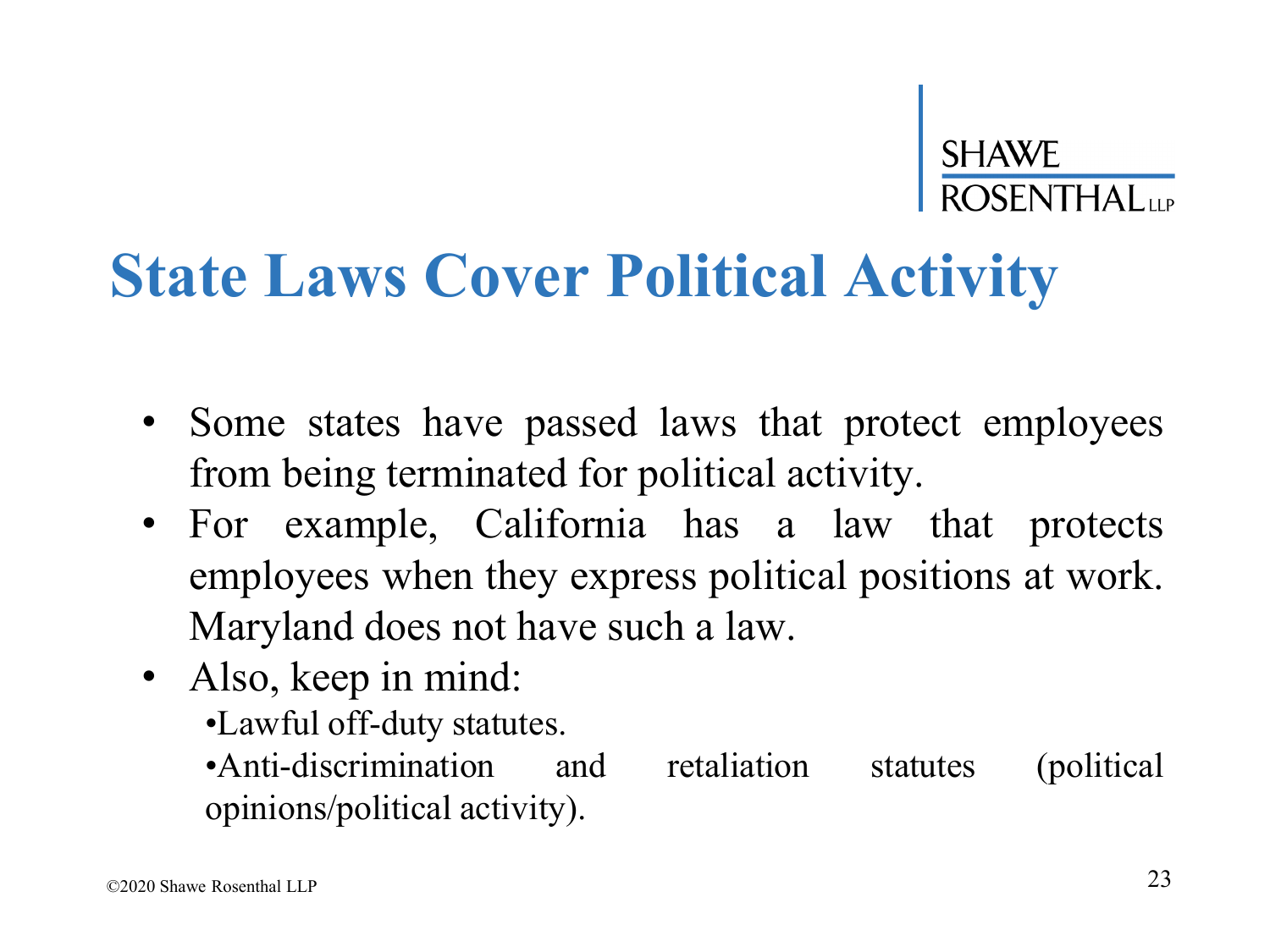#### **What Issues May Arise?**

- Attendance Issues: employees may take time off from work for protests or to engage in political activity.
- Speech: employees may make comments or statements in the workplace to coworkers.
- Social Media: employees may post on their personal social media sites about their political position or ideology (Twitter, Facebook, etc.).
- Dress Code: employees may wear clothes/buttons with political statements.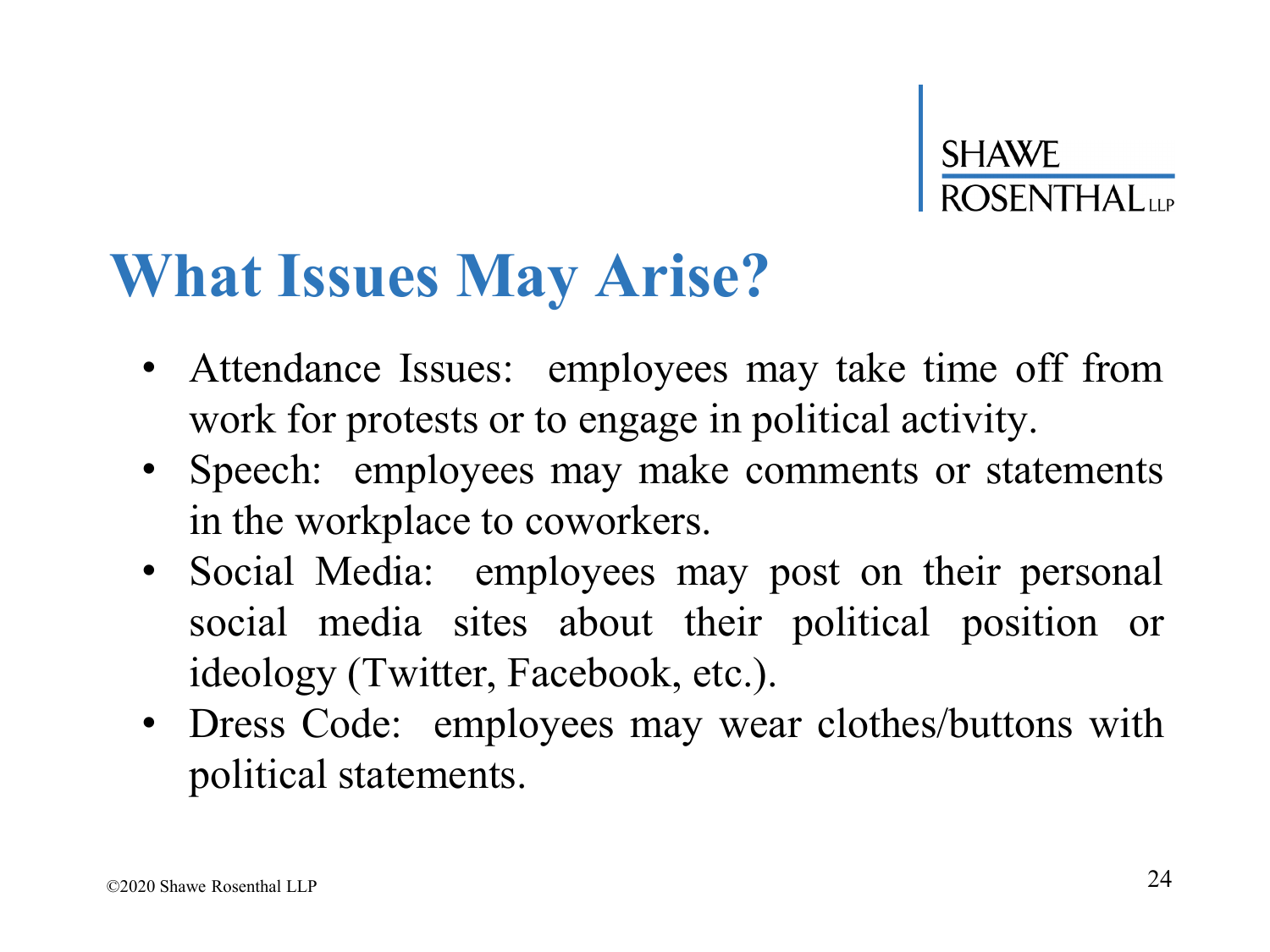# SHAWE<br>ROSENTHALLLP

### **DE&I: Hiring Goals v. Quotas**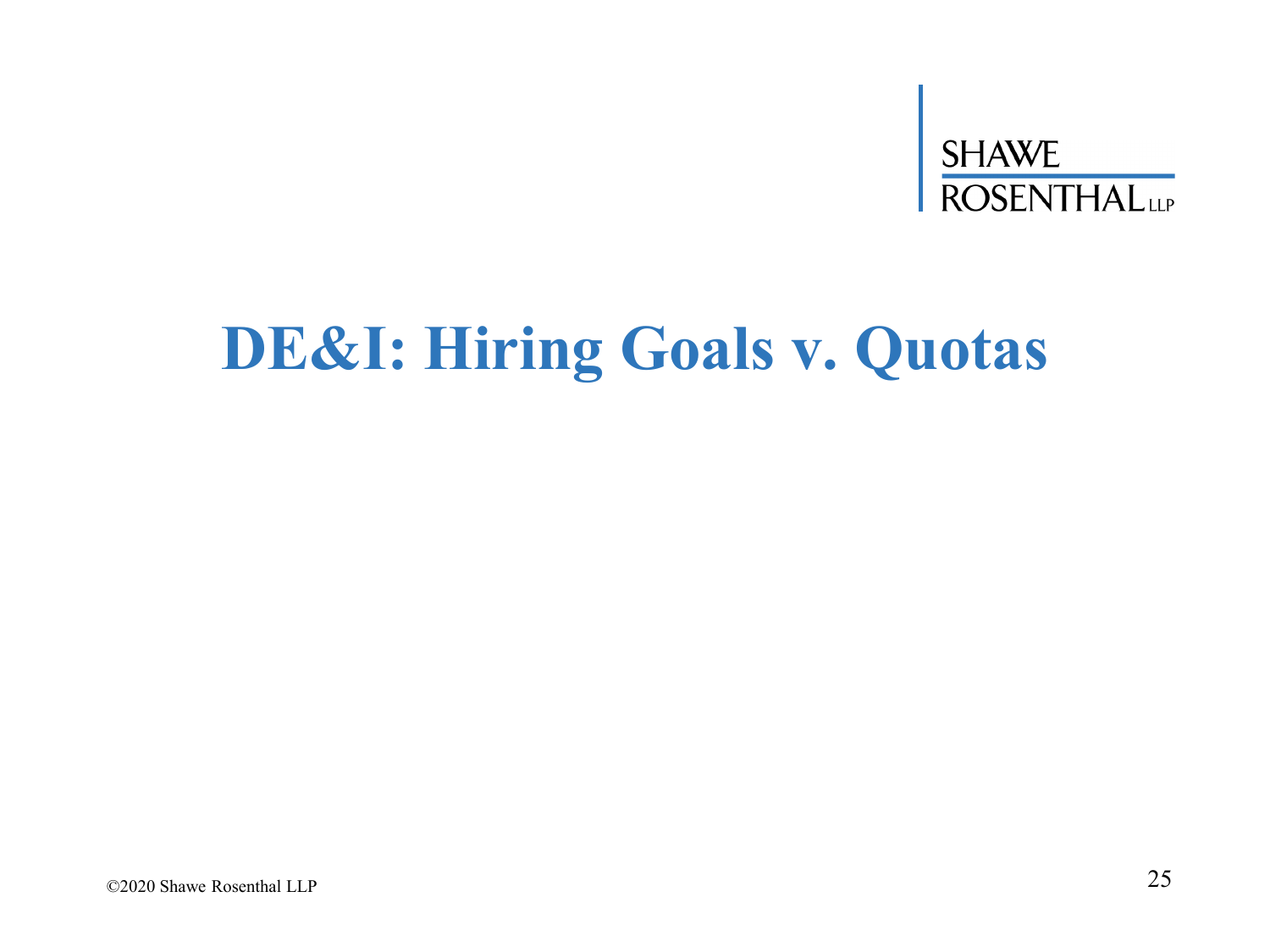### **DE&I: Affirmative Action**

**SHAWE** 

- *McDonald v. Santa Fe Trail Transportation Co*., 427 U.S.273 (1976).
	- Title VII prohibits "discriminatory preference for any [racial] group, minority or majority."
- *United Steelworkers of America v. Weber*, 443 US 193 (1979).
	- Some voluntary affirmative action plans are permissible.
- *Johnson v. Transp. Agency, Santa Clara County, Cal.*, 480 US 616 (1987).
	- Same.

Supreme Court: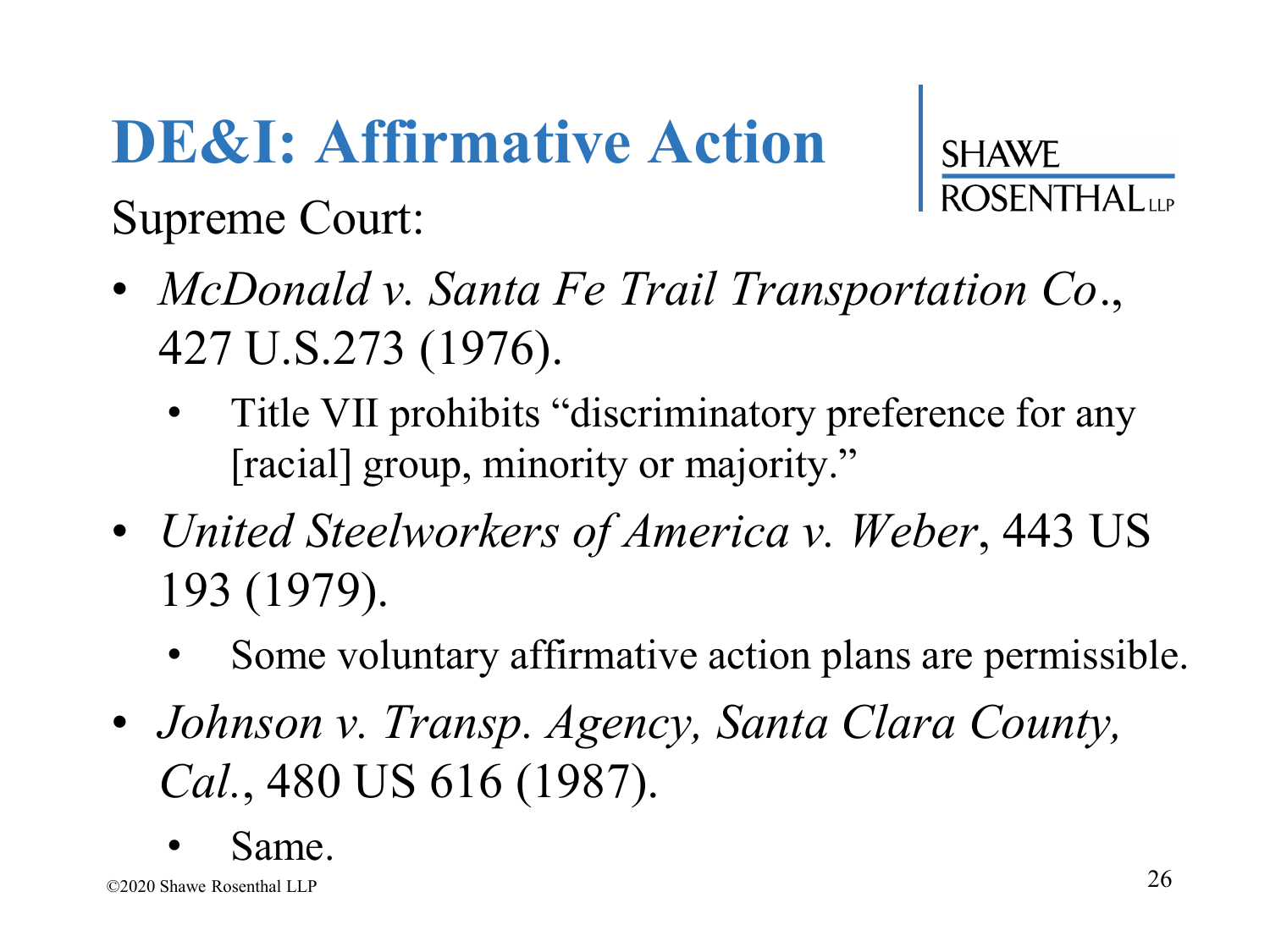### **Voluntary Affirmative Action Plans**



- 1) The plan must be designed to eliminate a conspicuous racial imbalance in traditionally segregated job categories;
- 2) The plan may not trammel the interests of the non-minority employees; and
- 3) The plan is temporary in nature, intended to eliminate a manifest imbalance and not to maintain balance.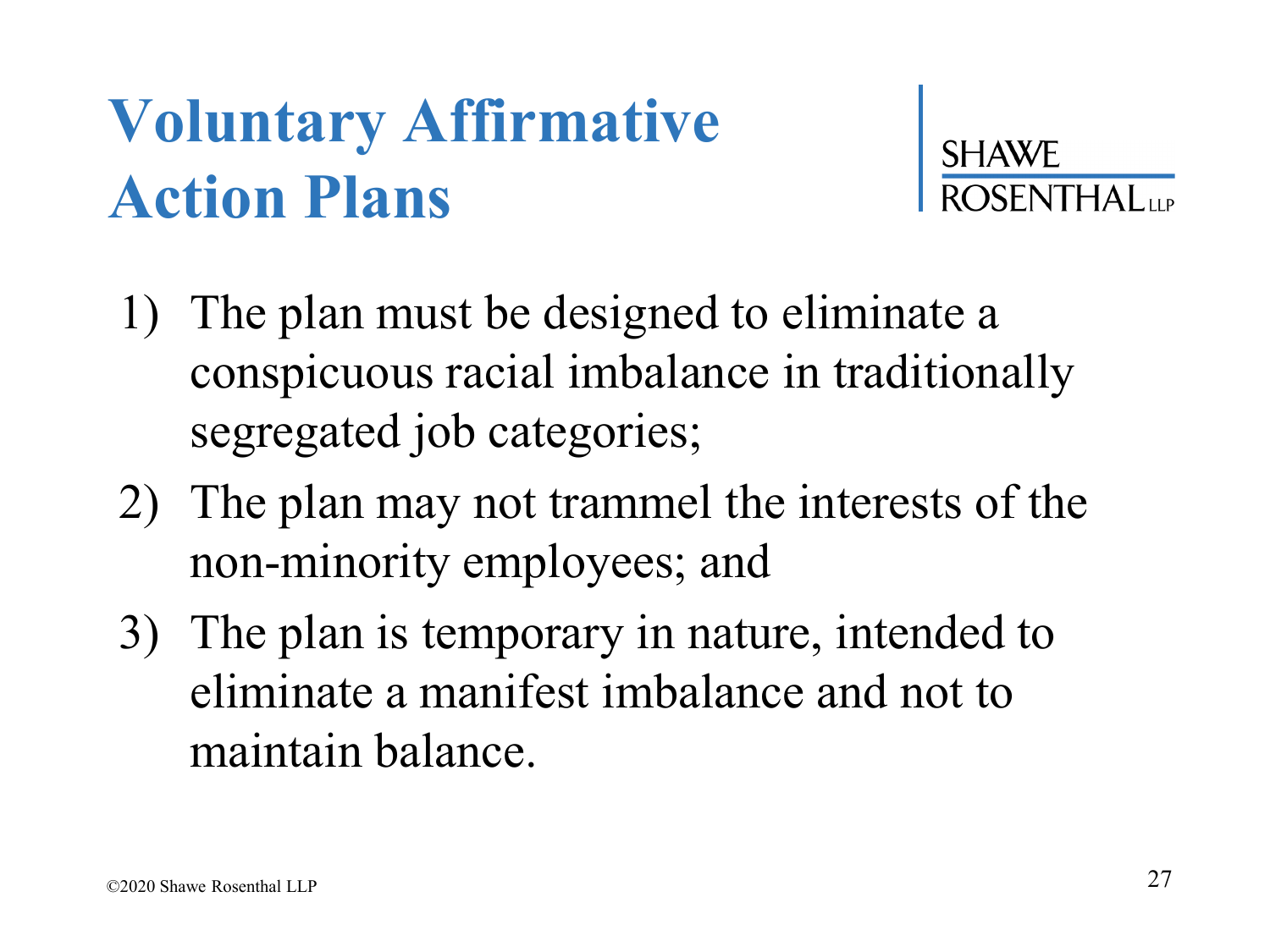### **Hiring Goals v. Quotas**

- Quotas: Rigid requirements
	- Only rarely permitted
	- Ordered by court
	- Negotiated as remedy in consent decree or settlement agreement
- Goals: Aspirational
	- May be acceptable
	- Broader than traditional characteristics?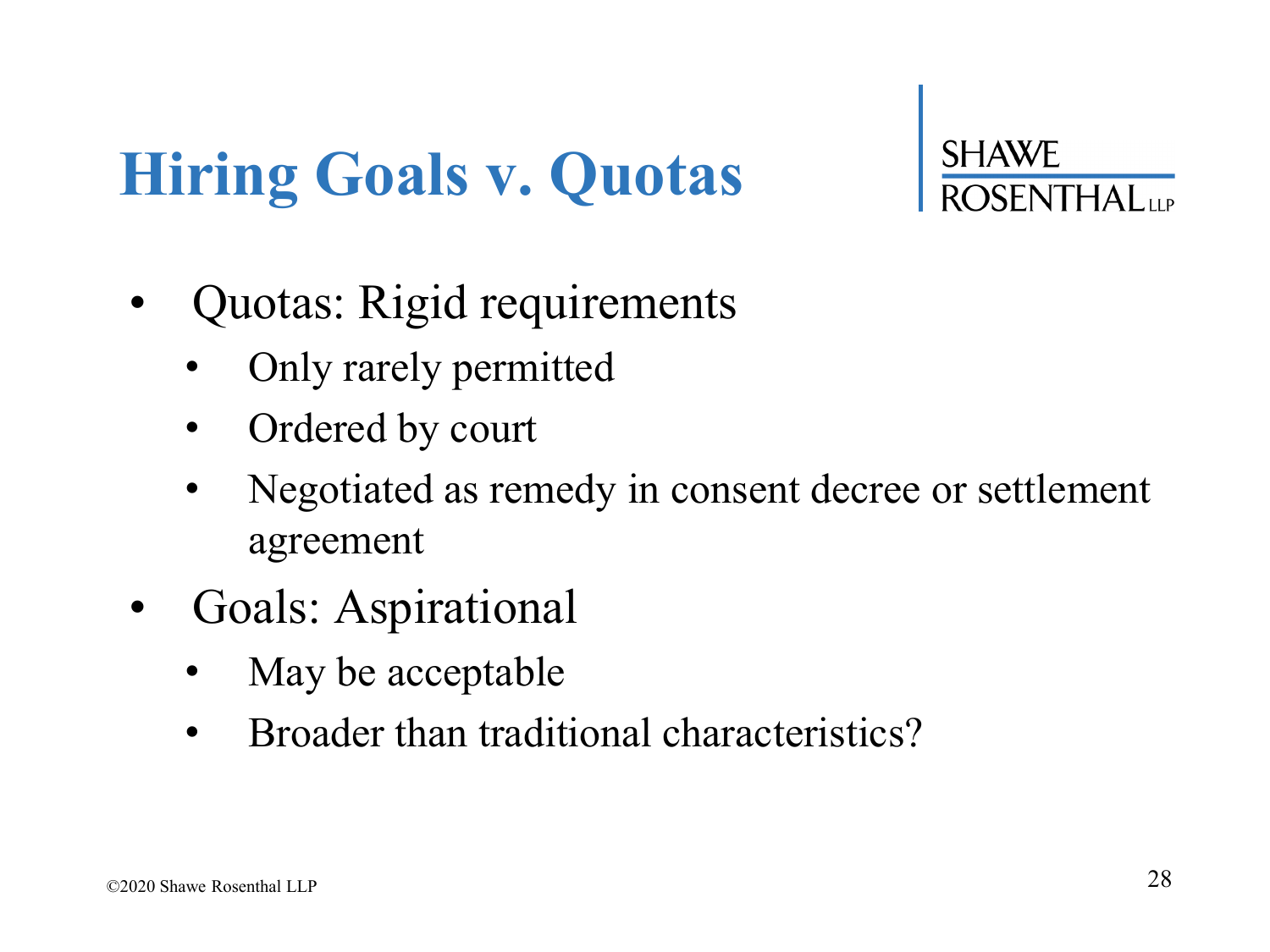#### **Thoughts on Goals**

- Identify barriers (may vary from job to job)
- Identify solutions
- What are the number and kind of opportunities expected to be available?
- What is the availability of qualified/qualifiable applicants?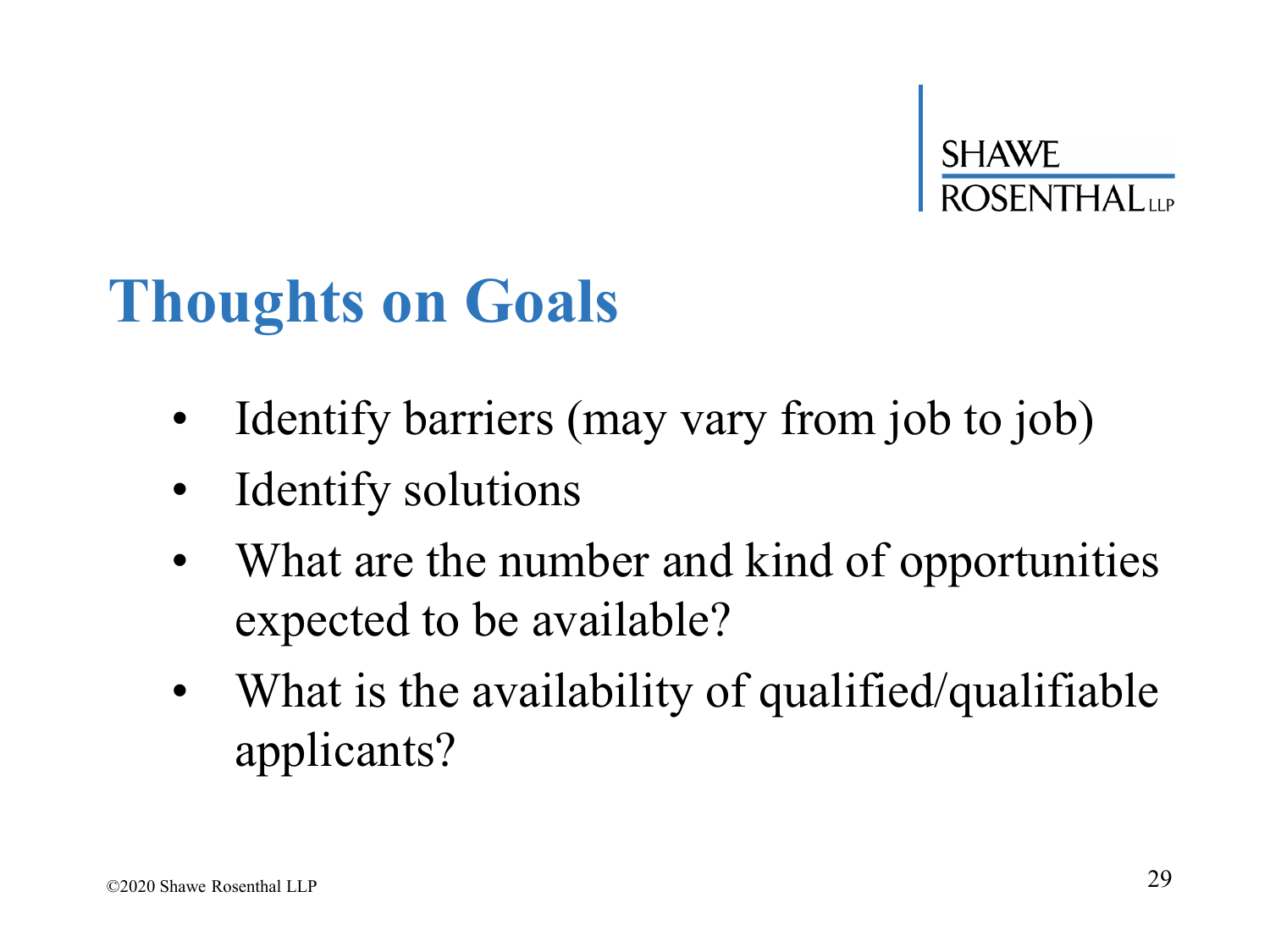### **Inclusion Riders**

SHAWE

- Rooney Rule/Mansfield Rule
- Requires inclusion of underrepresented groups at the interview stage
	- Can set numerical requirements
	- Legally permissible diversify candidate pool, not set aside position
	- All candidates must be qualified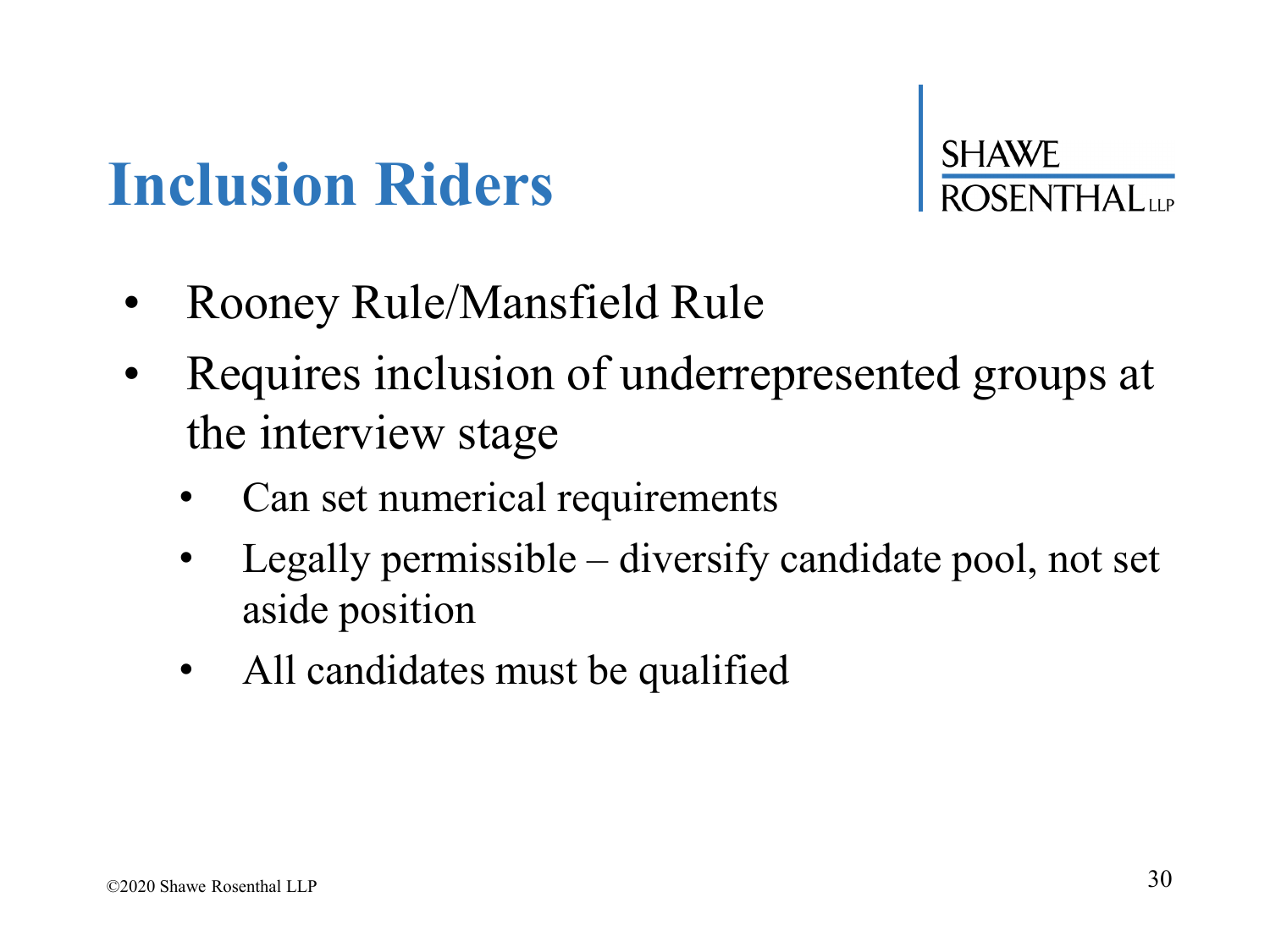### **Joint Employer: the NLRB's Rule, the DOL's Rule, and the Maryland Court of Special Appeals' Opinion**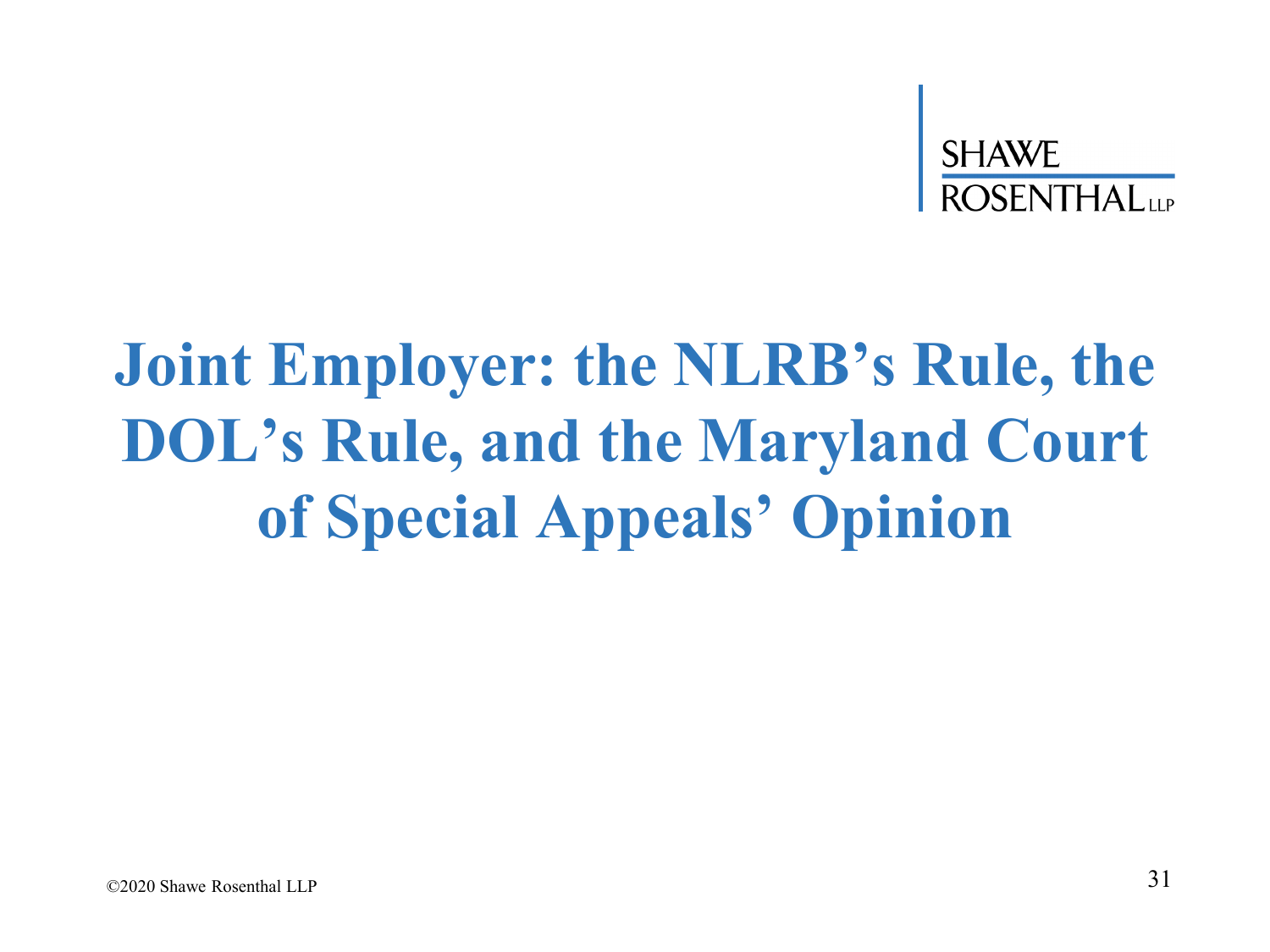# **SHAWE**<br>ROSENTHAL

#### **NLRB Joint Employer Rule**

- Took effect April 27, 2020.
- Joint employment is only found "if two employers share or codetermine the employees' essential terms and conditions of employment."
- "The entity must possess and exercise such substantial direct and immediate control over one or more essential terms or conditions of [the purported employees'] employment as would warrant finding that the entity meaningfully affects matters relating to the employment relationship with those employees."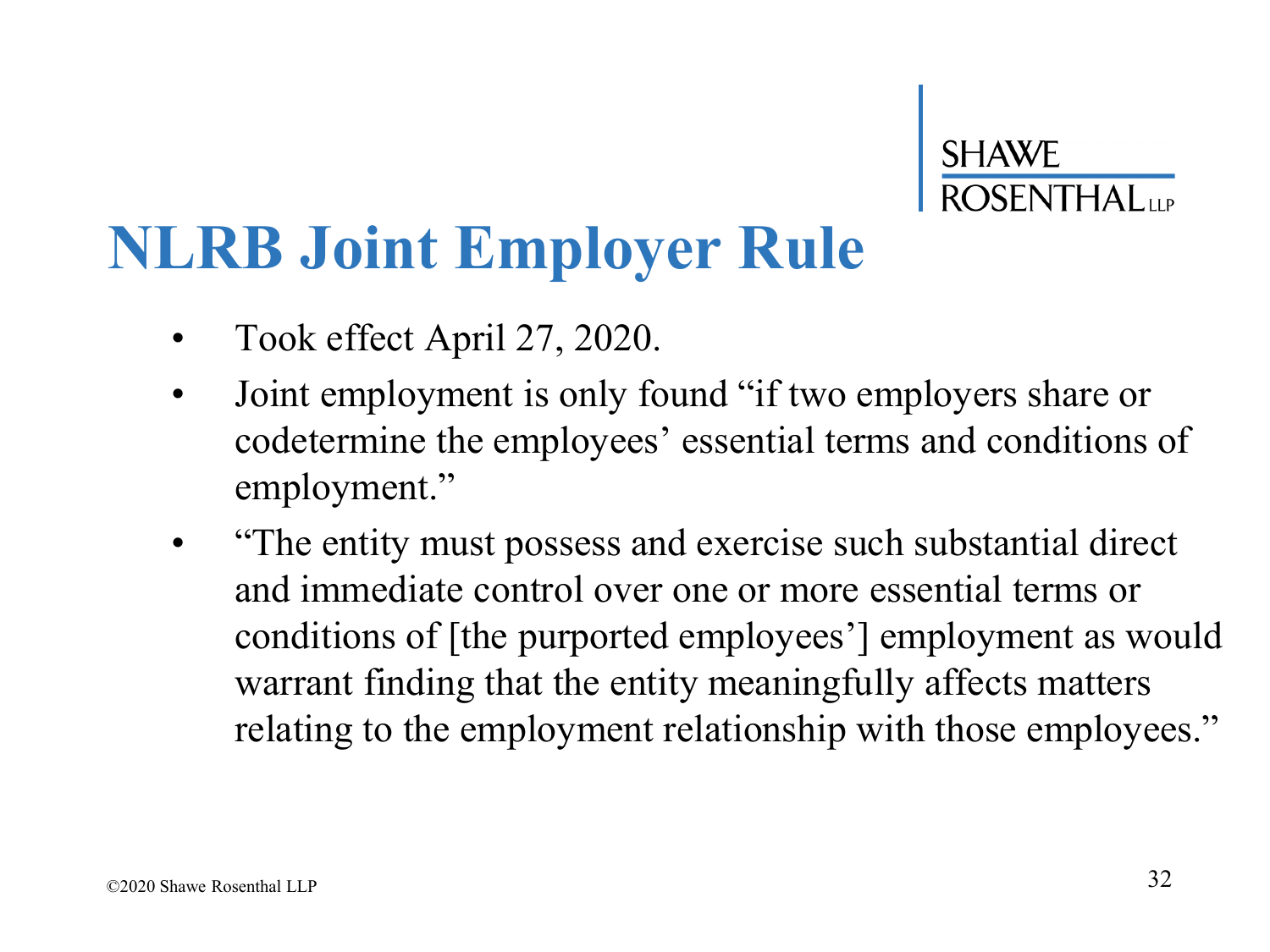

#### **DOL Joint Employer Rule**

- Took effect March 16, 2020.
- Was not meaningfully revised for over 60 years.
- Generally made findings of joint employment less likely.
- The Final Rule does not constitute law, but rather is generally considered by courts as "persuasive" authority.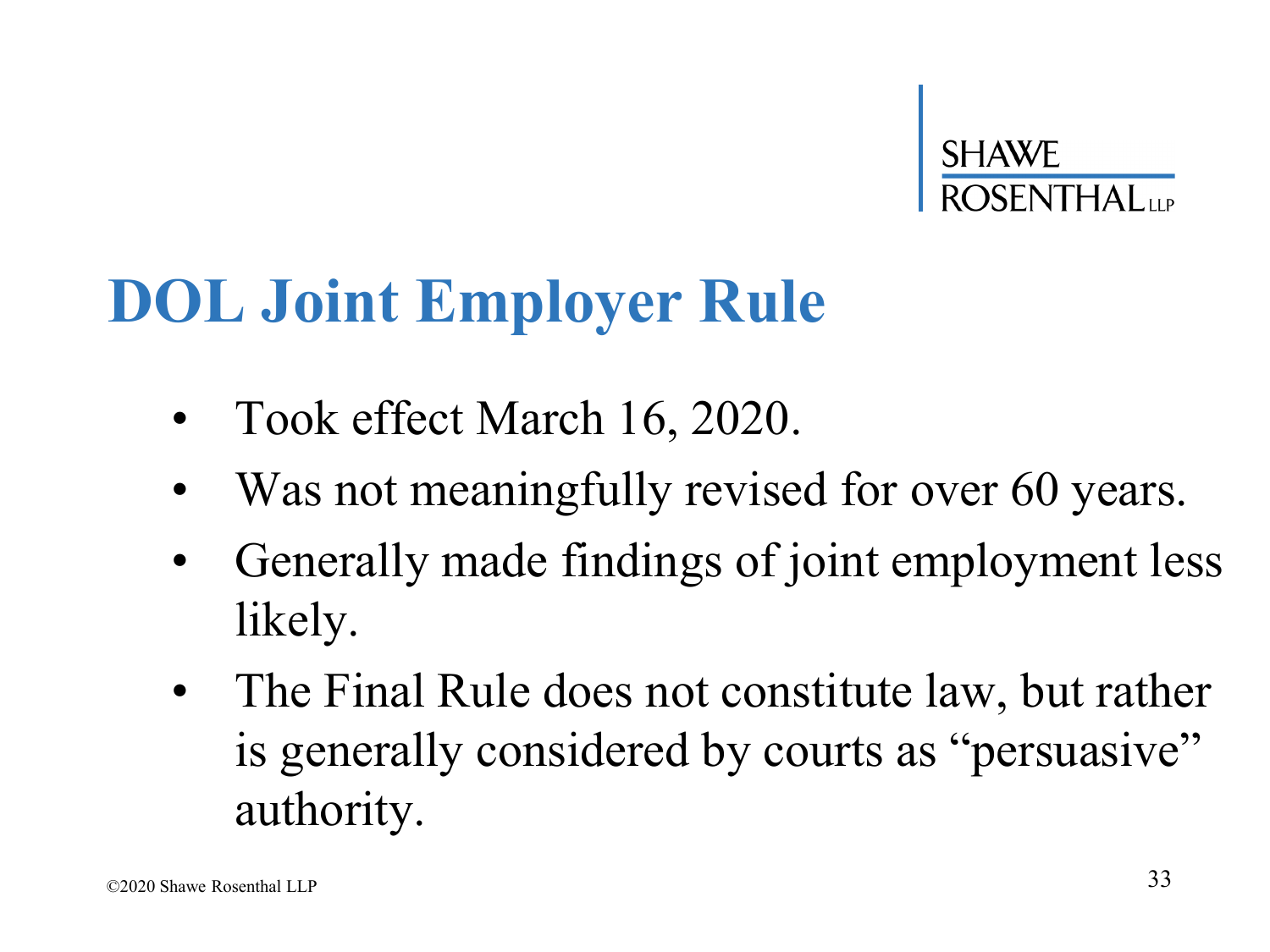### **DOL Joint Employer Rule, cont.**

The Final Rule contemplates two joint employment scenarios under the FLSA:

•Scenario One: Where the employee's hours worked for one employer simultaneously benefits another employer.

•Approach: The DOL examines whether the potential joint employer acts indirectly or directly in the interest of the employer in relation to the employee, using a four-factor test.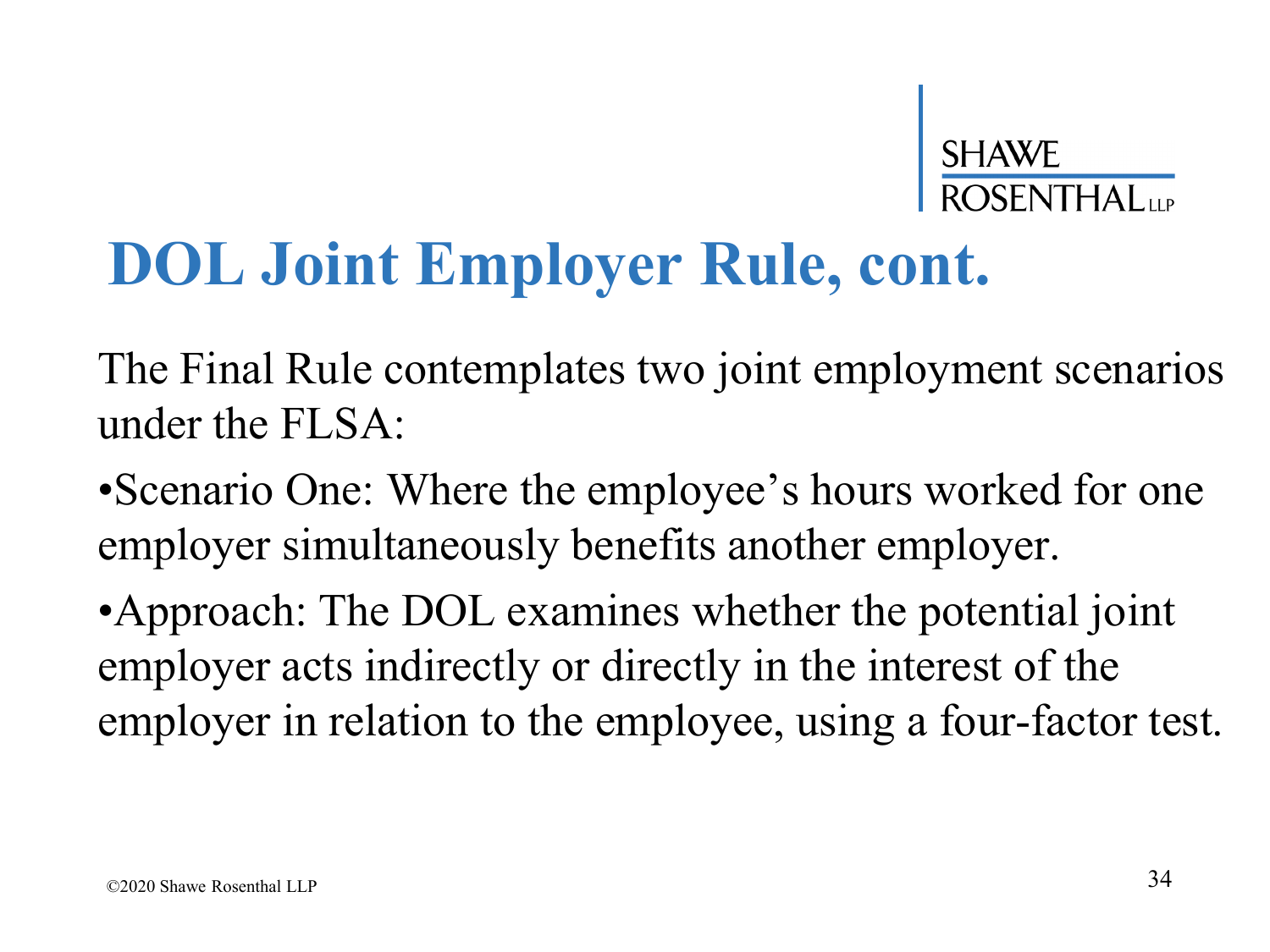#### **DOL Joint Employer Rule, cont.**

- Scenario Two: Where the employee works separate sets of hours for different employers in the same workweek.
- Approach: The DOL did not make any substantive changes to the existing standard. If the employers are sufficiently associated, they will be joint employers.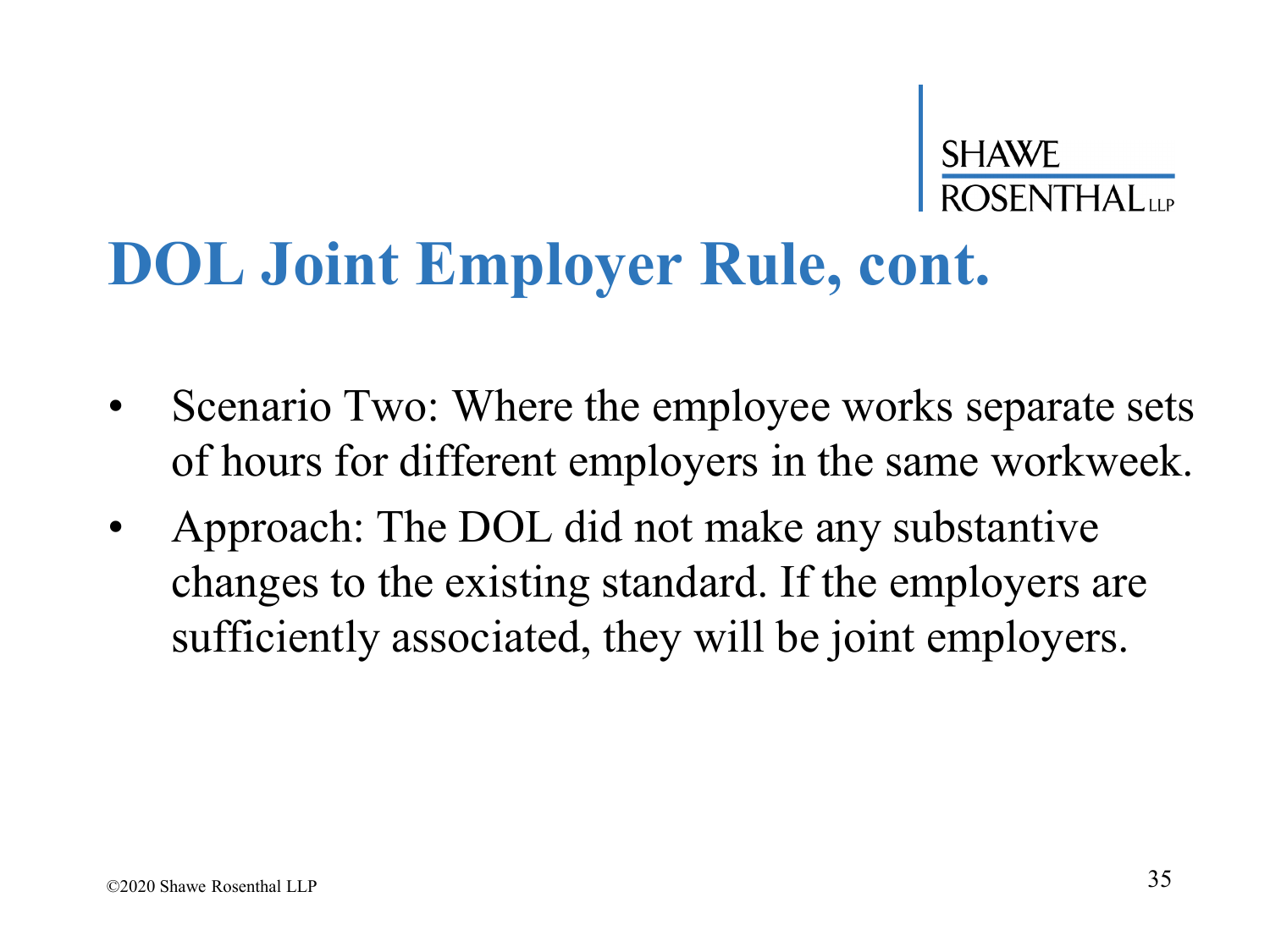

#### **State of New York et al. v. Scalia**

- The four-factor ("vertical") test in the Final Rule was vacated because it unlawfully limited the factors the DOL would consider in a joint employment inquiry.
- The three-factor ("horizontal") test remains.
- The court issued an injunction that is not limited to any particular jurisdiction.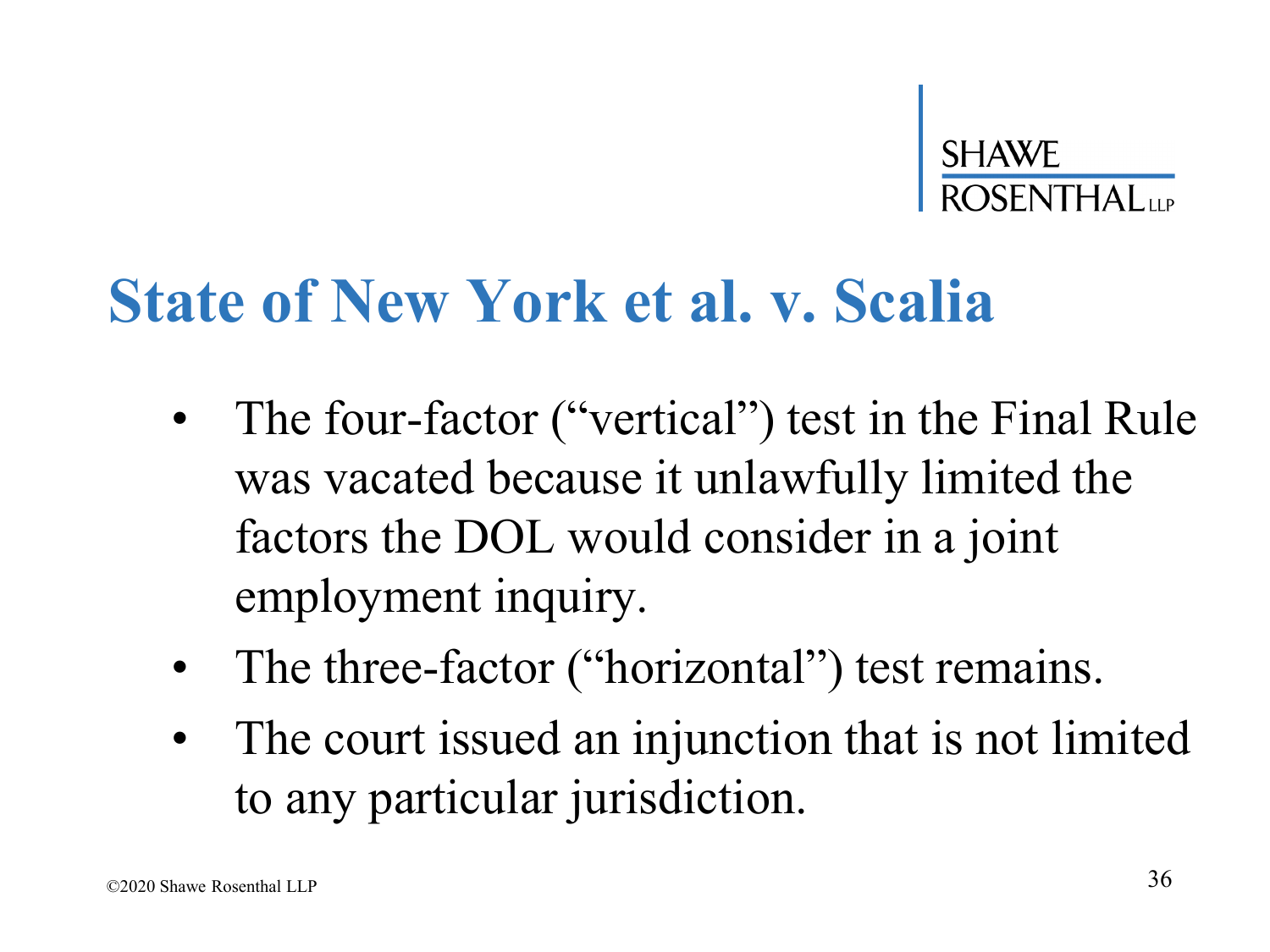### **What now?**

- Appeal or potential revision of the Final Rule.
- Fourth Circuit employers should follow the expansive joint employment test set forth in *Salinas v. Commercial Interiors, Inc.*, 848 F.3d 125 (4th Cir. 2015).
- *See also Uninsured Employers' Fund v. Tyson Farms, Inc.*, 243 Md. App. 406 (Md. 2019).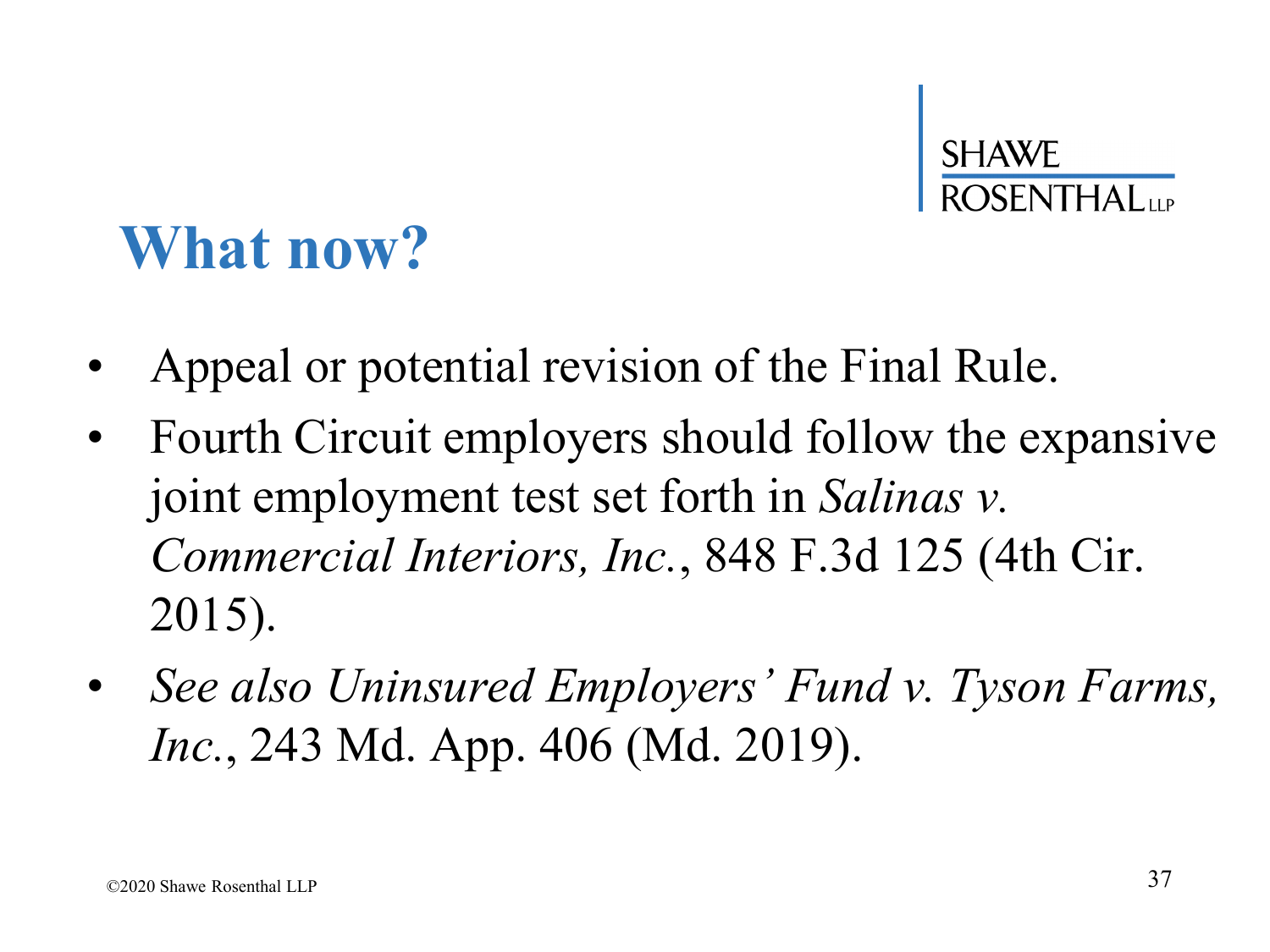# SHAWE<br>ROSENTHAL<sub>LLP</sub>

### **Maryland Laws Taking Effect on October 1**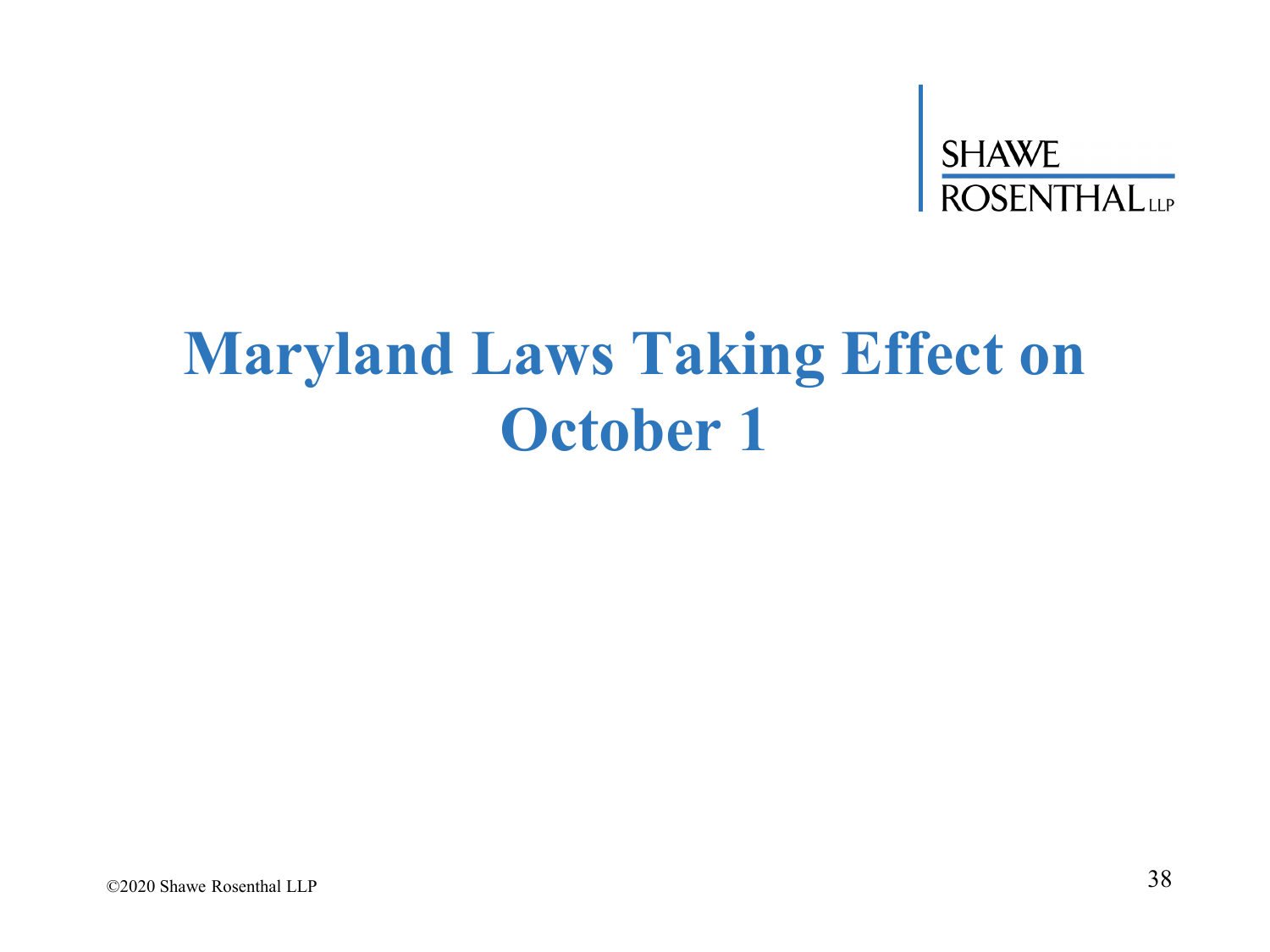### **Maryland Legislative Activity**

- The Maryland General Assembly passed over 600 bills in 3 days before the session's early adjournment.
- A few significant employment bills.
- Became law on May 7, 2020.
- Effective date is October 1, 2020.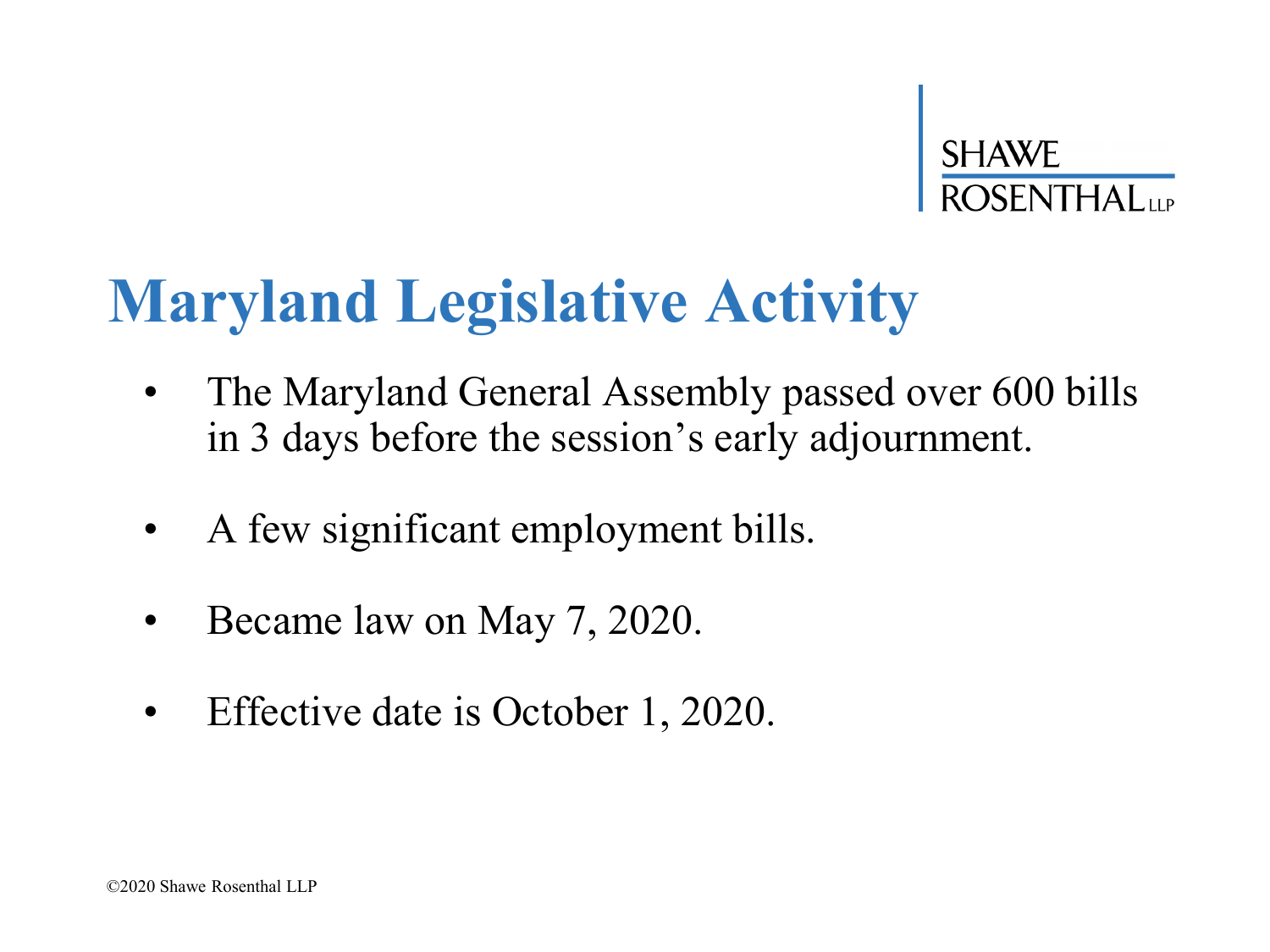#### **Mandatory State WARN Act Requirements**

- Maryland has its own version of the federal Worker Adjustment and Retraining Notification ("WARN"), also known as the mini-WARN law.
- Maryland now mandates advance notice of certain layoffs.
- Law takes effect on October 1, 2020, but the Maryland Department of Labor has said that it will not seek to enforce the law until final regulations are issued.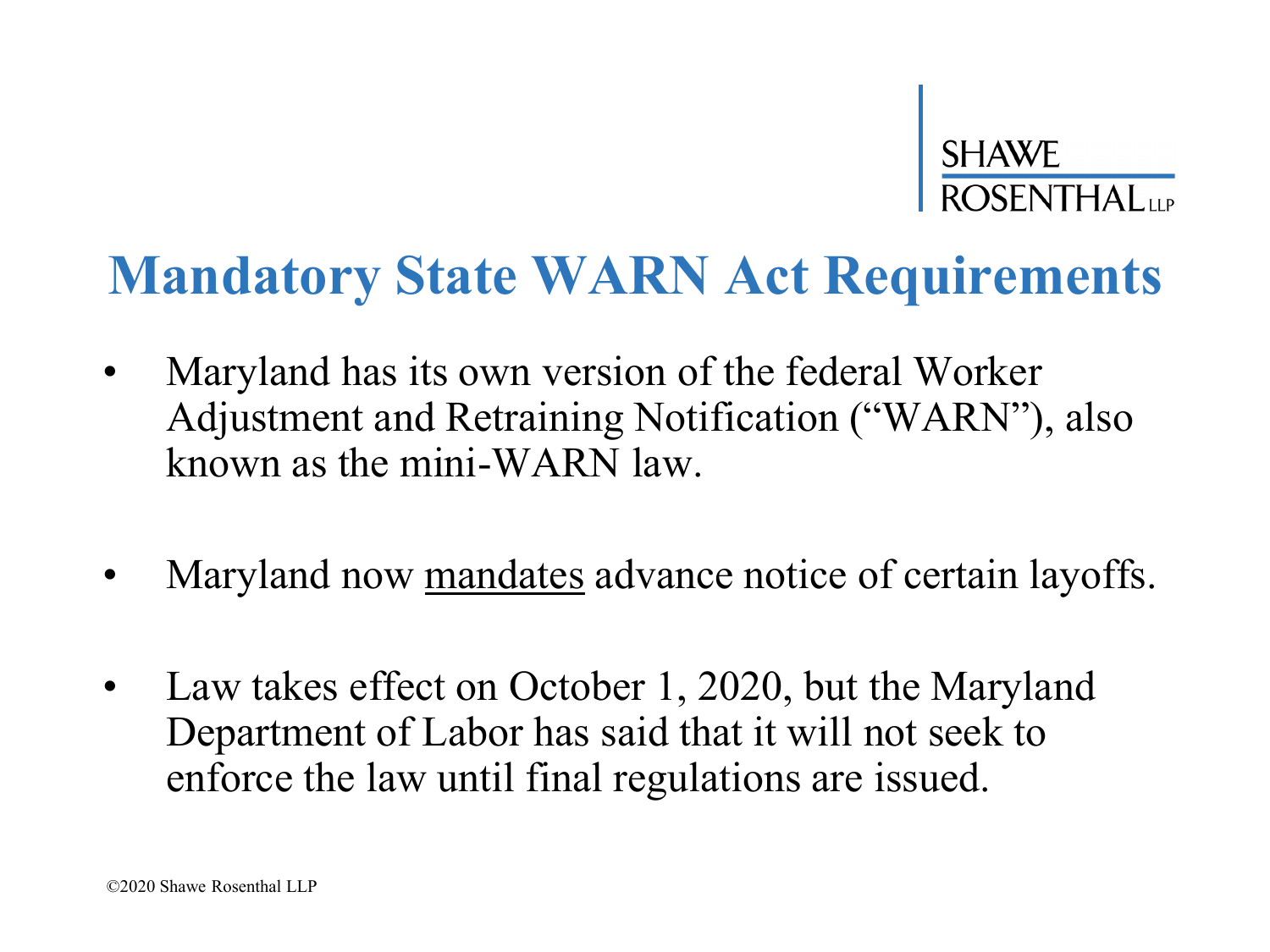# **SHAWE**<br>ROSENTHAL

#### **Mandatory State WARN Act Requirements (cont'd)**

- Applies to employers with 50 or more employees operating industrial, commercial or business enterprises in the state.
- Do employees outside Maryland count toward the 50?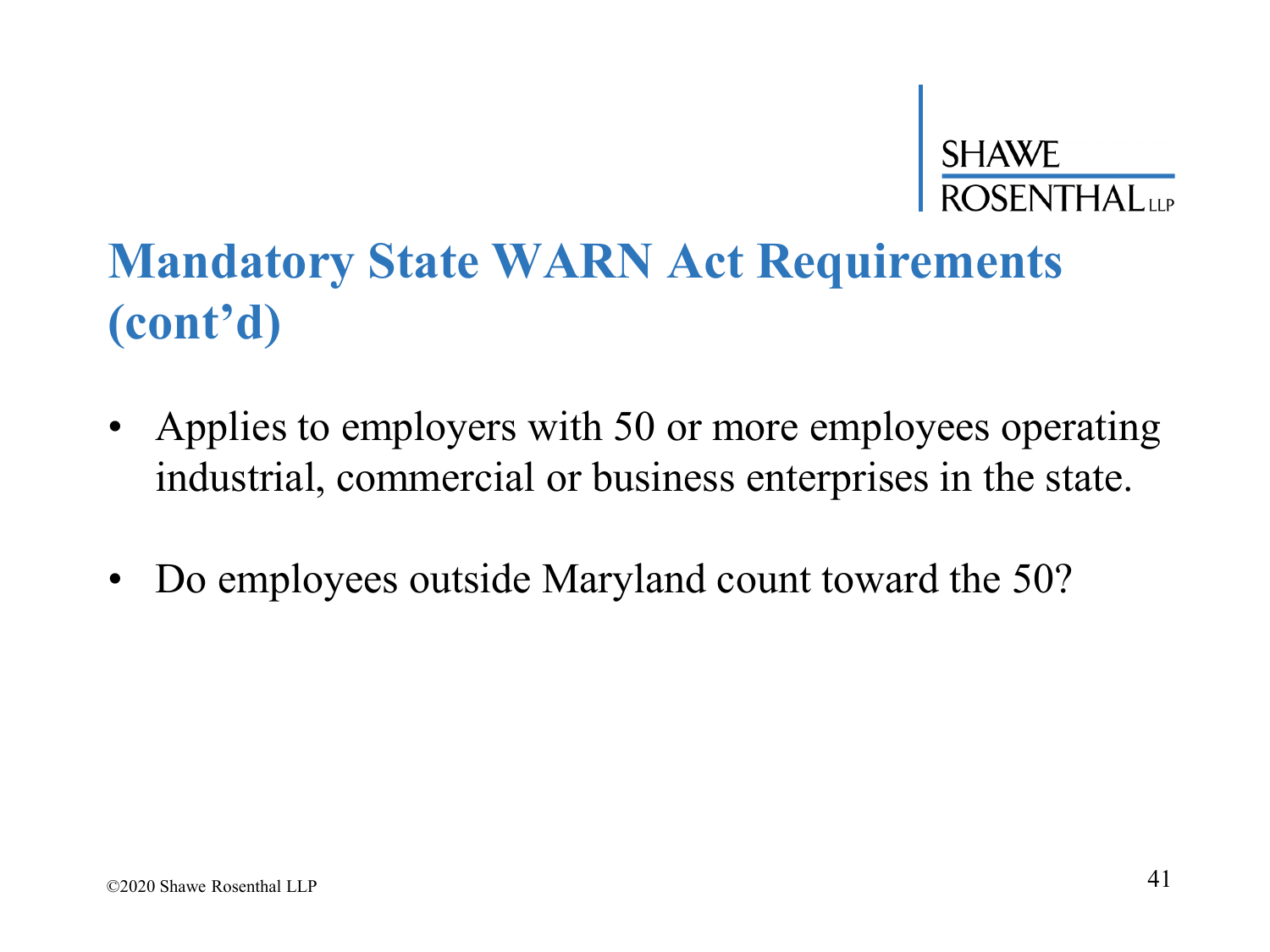#### **Mandatory State WARN Act Requirements (cont'd)**

- Some employees <u>do not</u> count toward the 50:
	- Those who average fewer than 20 hours per week.
		- *See* Federal Formula.
	- Those who have worked for the employer for less than 6 of the proceeding 12 months.
		- See Federal law that calculates numbers 60 days before the reduction in force.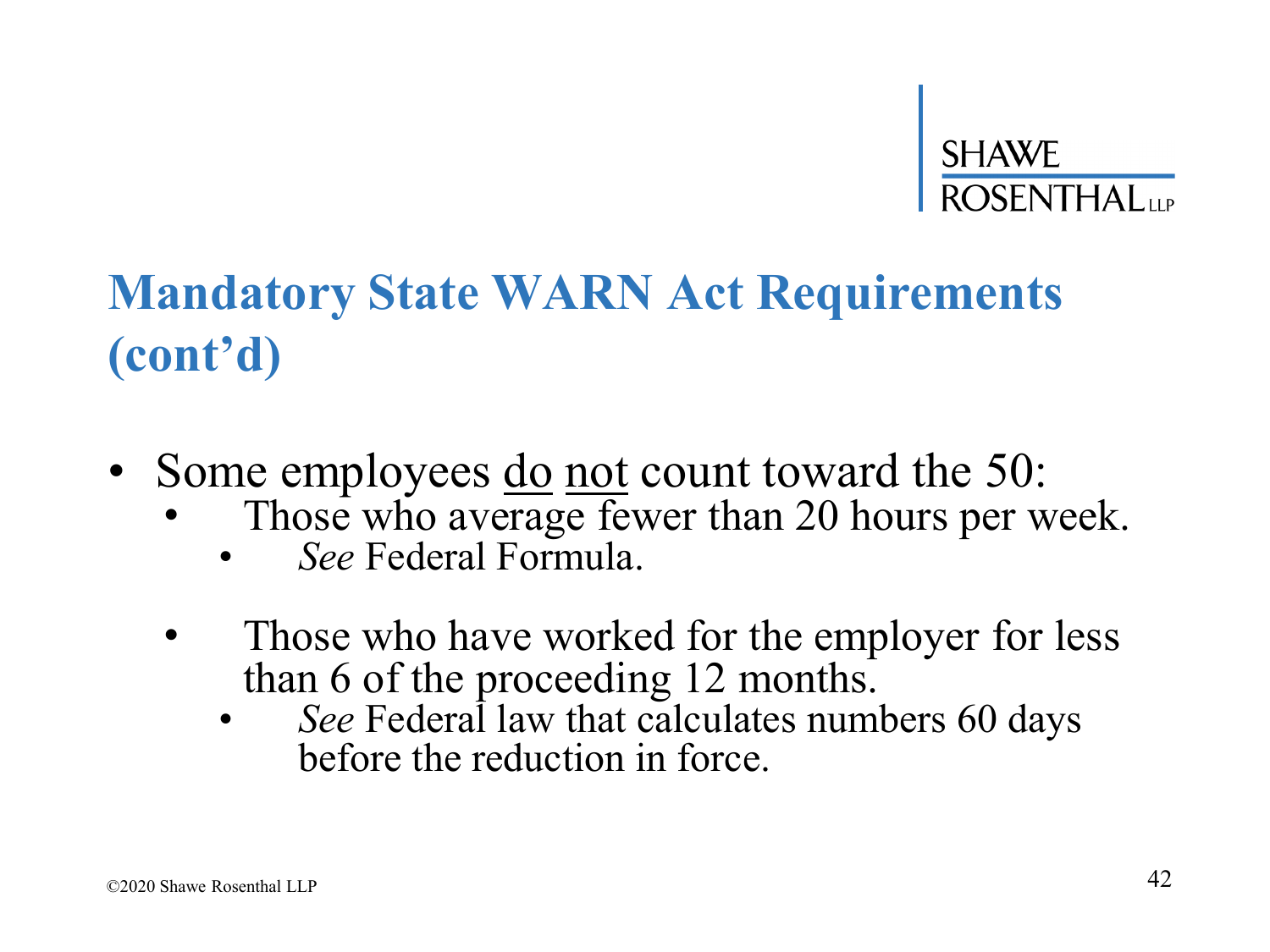SHAWE<br>ROSENTHAL

Reductions in Force:

• Employer must provide 60 days' written notice.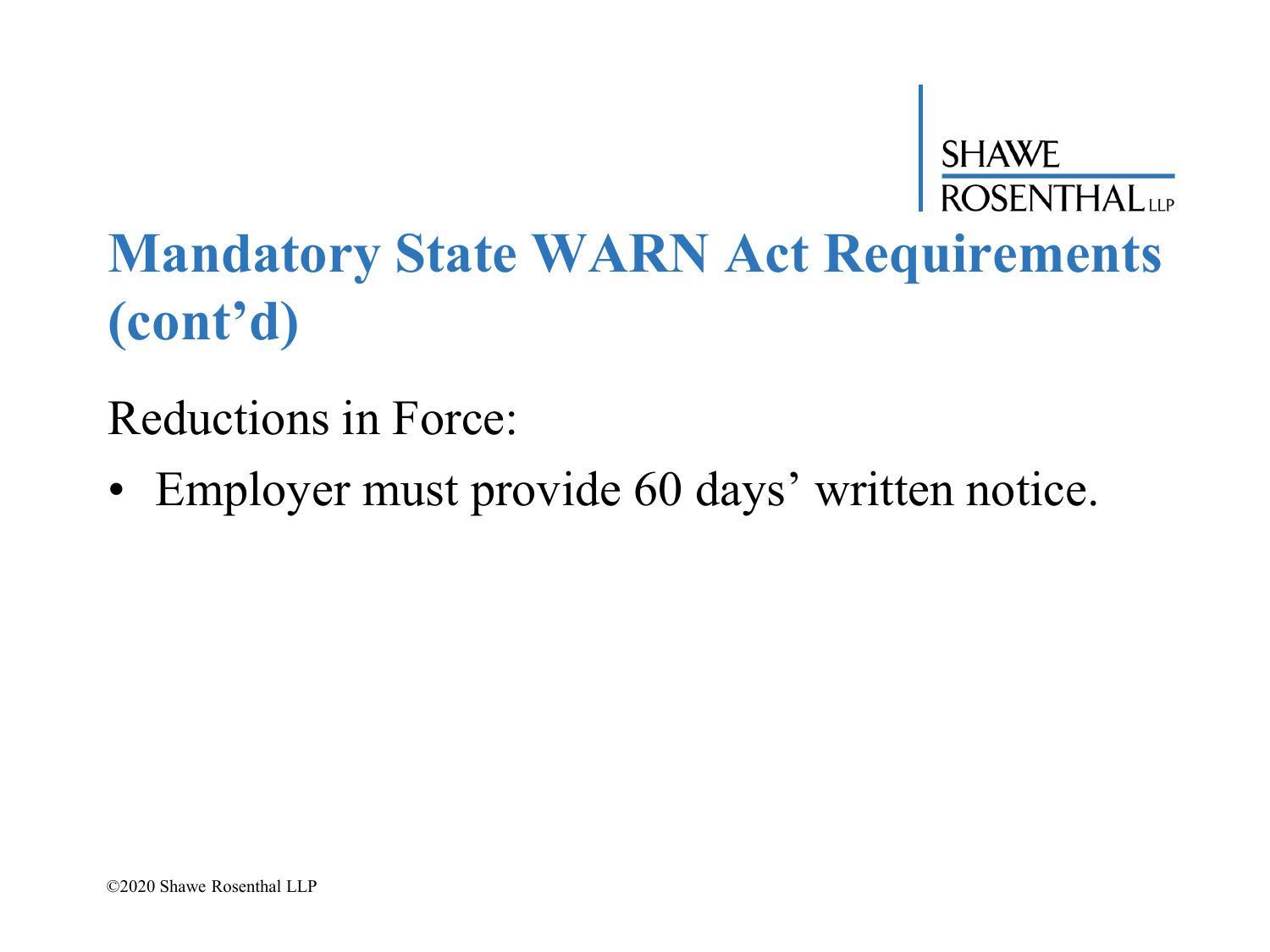#### **Mandatory State WARN Act Requirements (cont'd)**

#### Mass Layoff vs. Reduction in Operations:

Reduction in Operations is:

- a. The relocation of a part of an employer's operation from one workplace to another existing or proposed site.
- b. The shutdown of either:
	- i. A workplace; or
	- ii. A portion of the operations of a workplace that reduces the number of employees by the greater of (1) at least 25 percent or (2) at least 15 employees, over any 3 month period.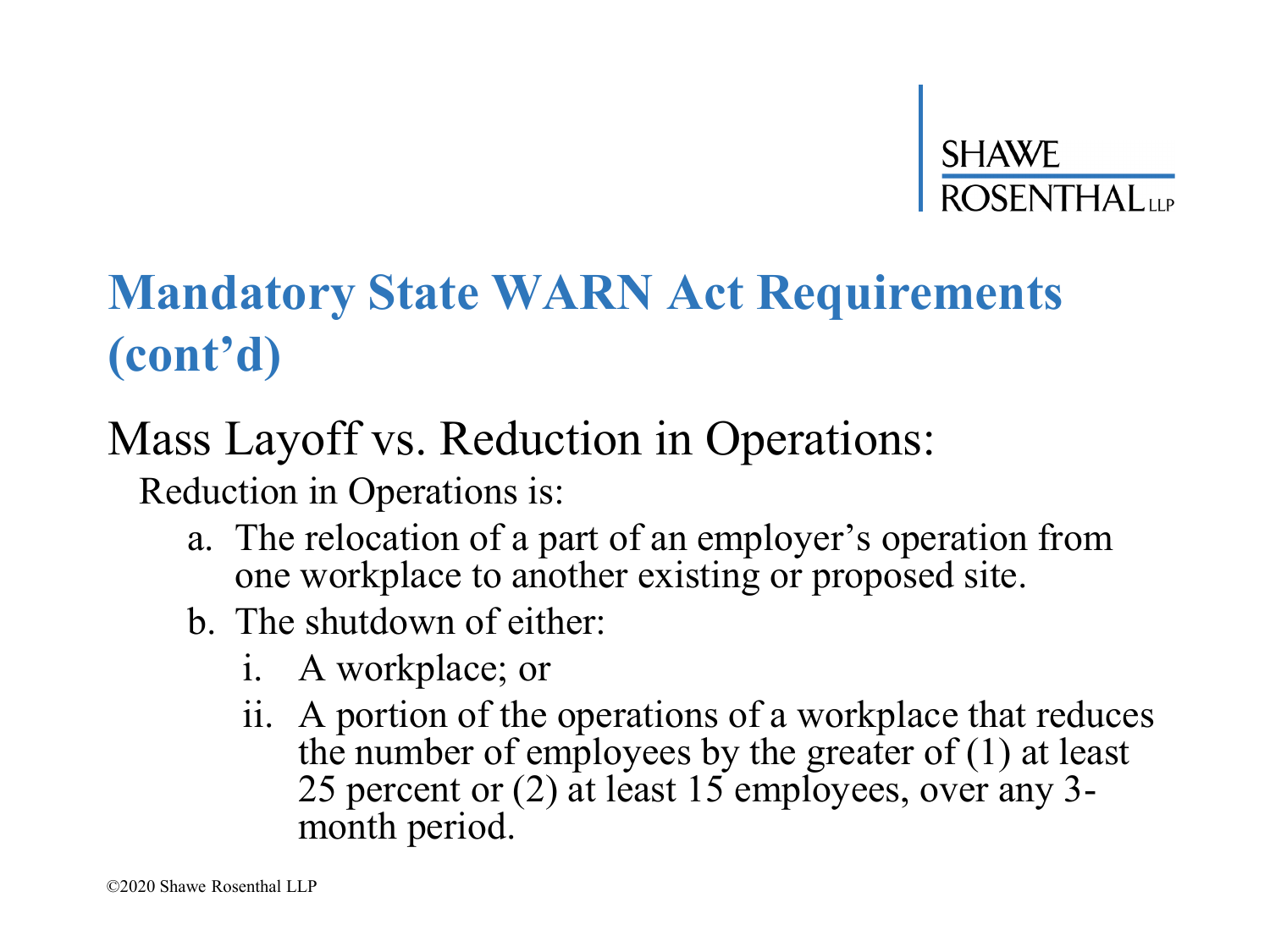

Maryland Law v. Federal Law

•Maryland law requires Notice for a Reduction of at least 25 percent or 15 employees, whichever is greater.

•Federal law requires Notice for a Reduction of at least 33 percent and 50 employees.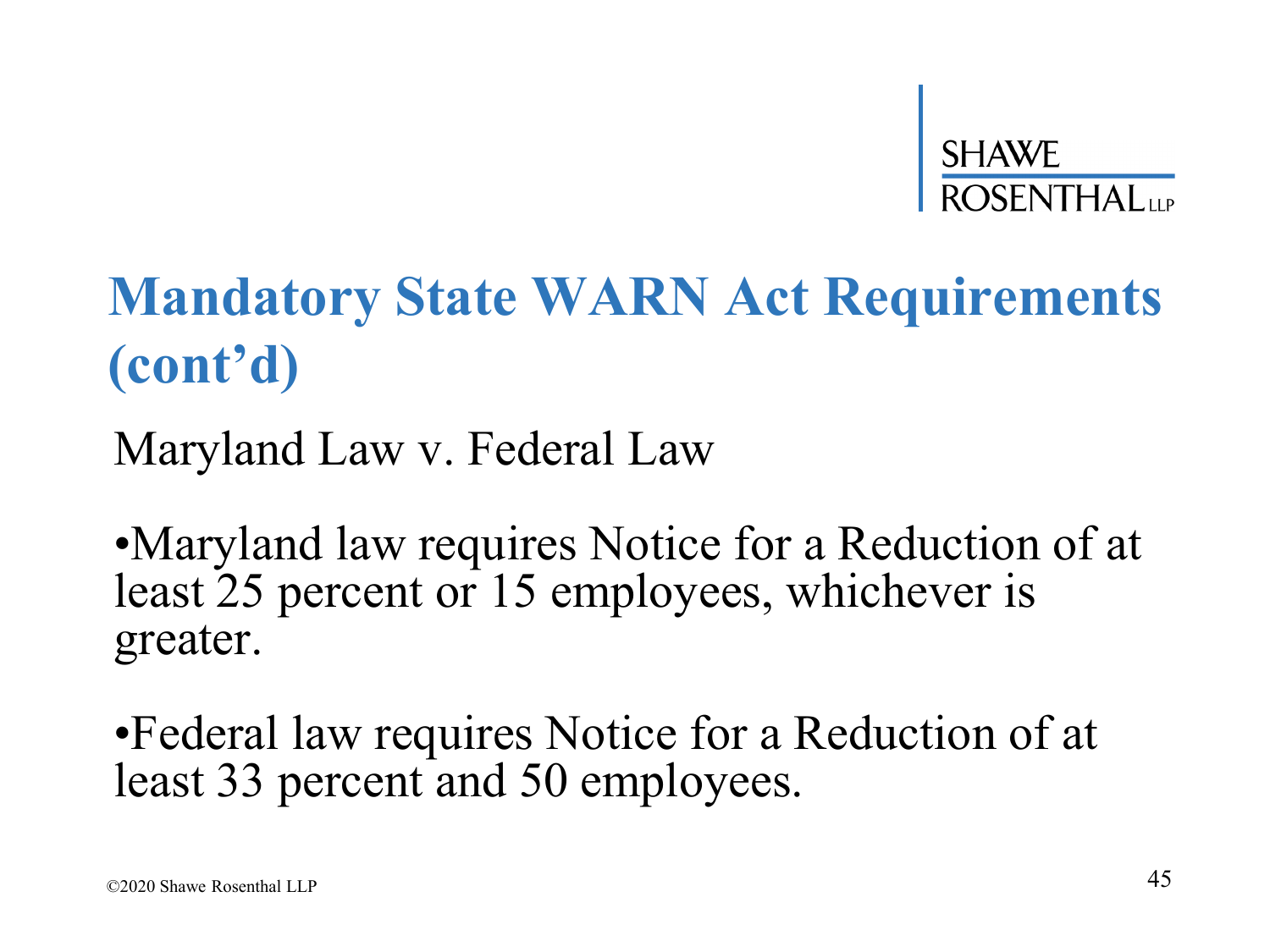

#### Maryland Law v. Federal Law (cont'd)

•Federal law covers employers with 100 or more employees; Maryland covers employers with 50 or more employees.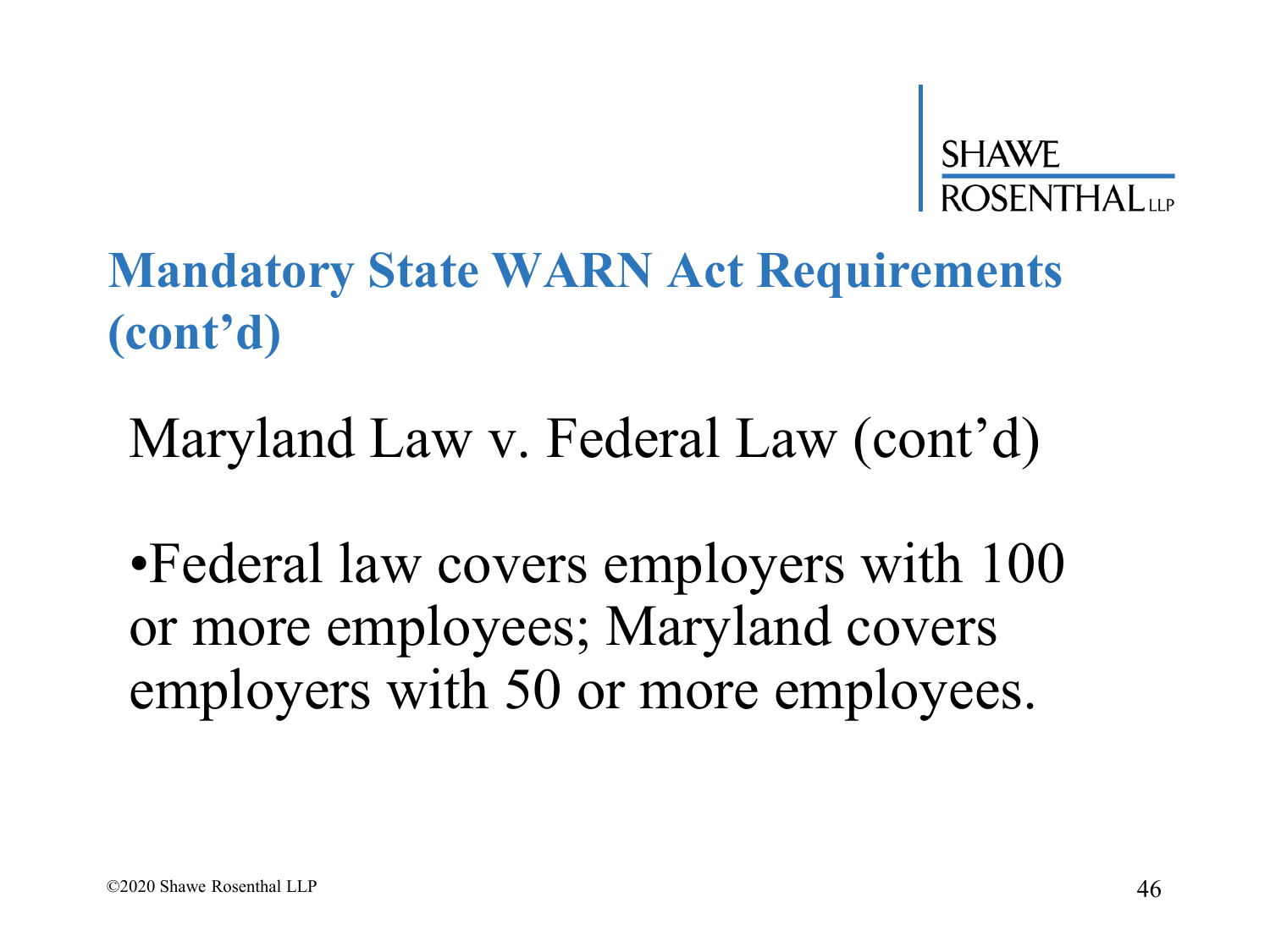

Maryland Law v. Federal Law (cont'd)

•Maryland law does not have a minimum distance requirement or number of employees to trigger the relocation prong of its law.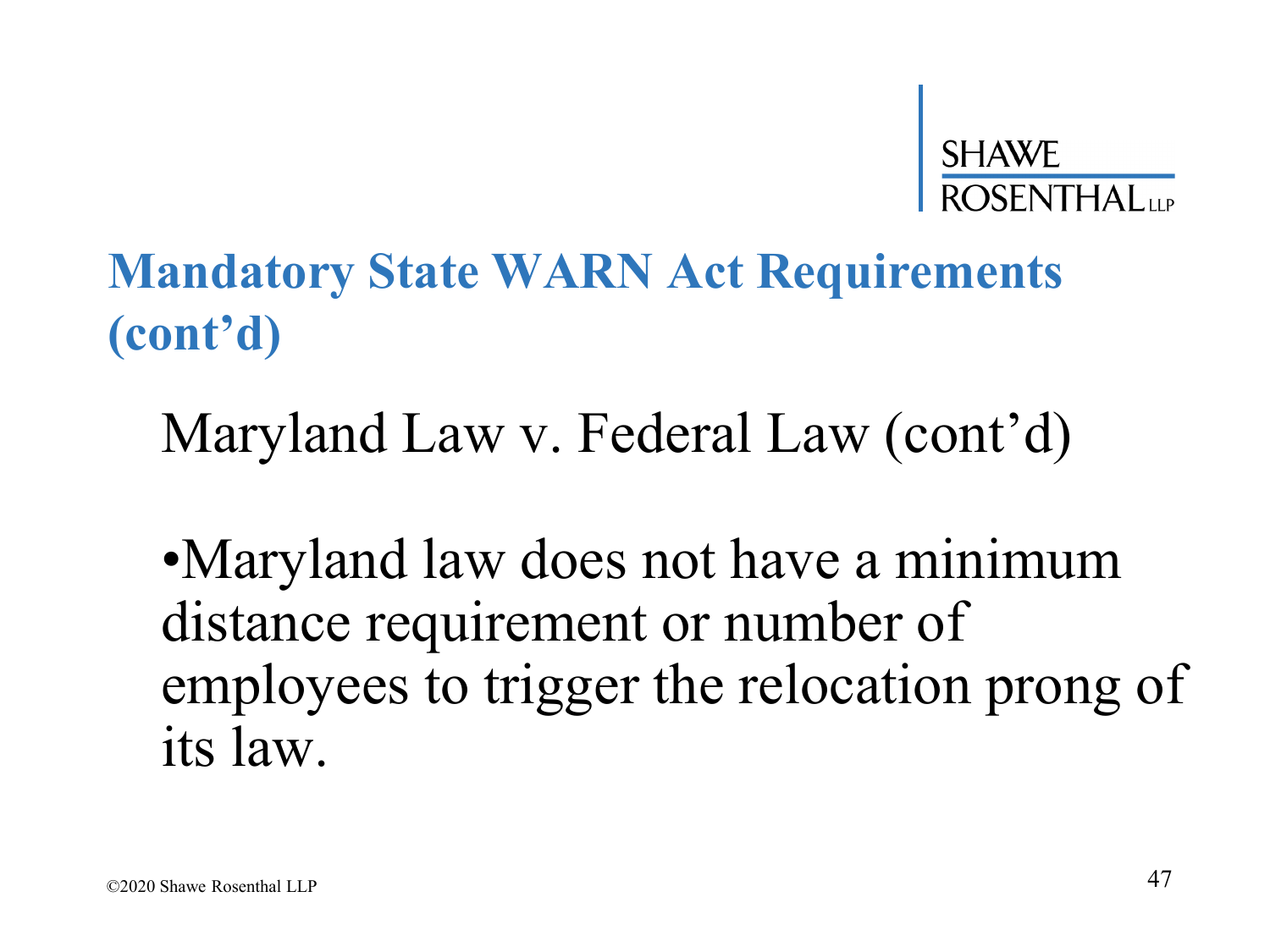

Notice must be given to:

• All employees at the workplace subject to the reduction; •Any exclusive representative or bargaining agency (e.g., a union) of the affected employees; •State agencies (such as the Maryland Department of Labor's

Division of Workforce Development and Adult Learning's Dislocated Worker Unit); and

• All elected local officials in the area of the affected workplace (as opposed to the federal law which requires only that notice be given to chief elected official).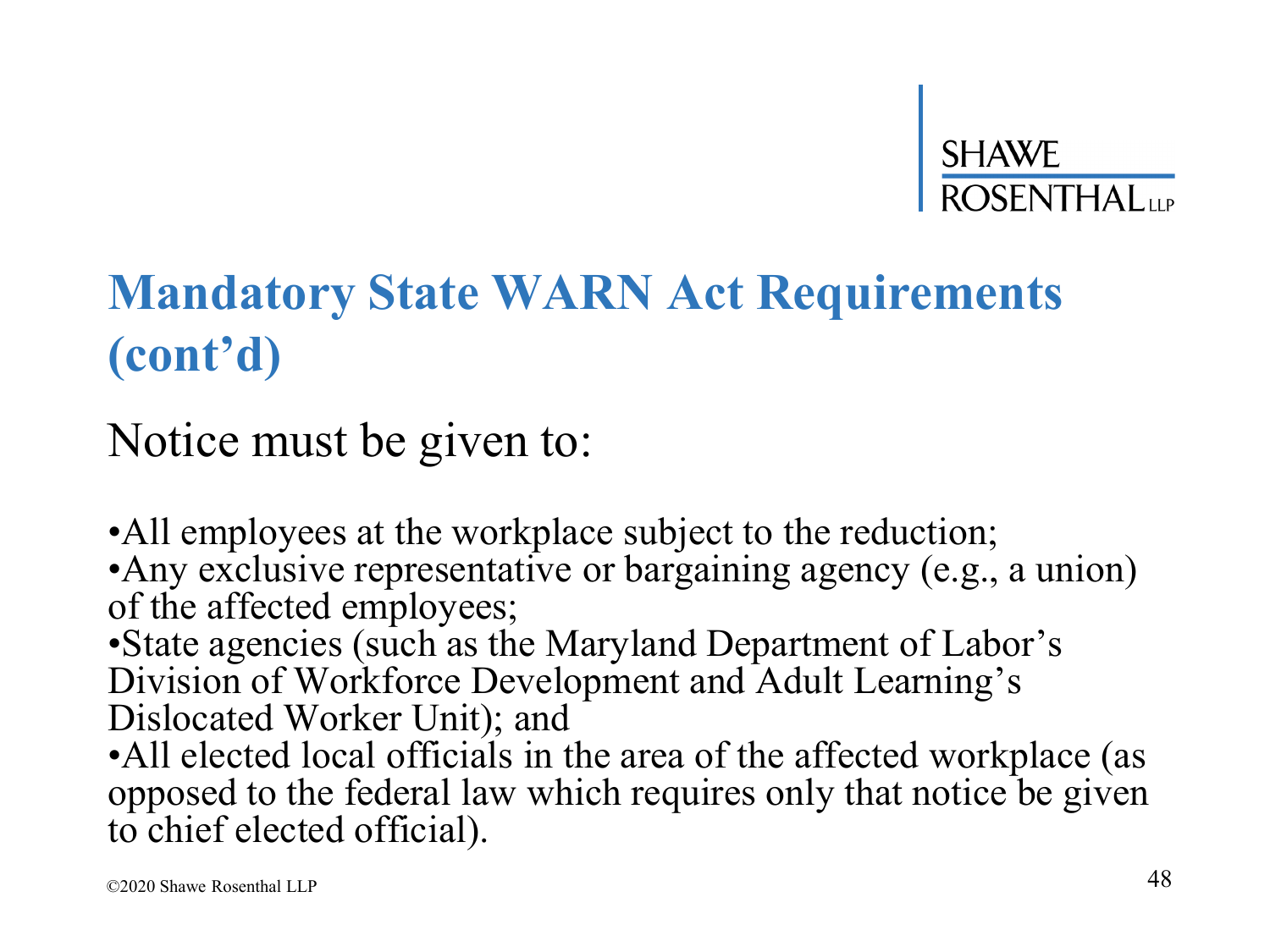#### **Mandatory State WARN Act Requirements (cont'd)**

#### Contents of Notice:

•Name and address of workplace (slightly more extensive than federal law);

•Supervisor's contact information (more extensive than federal law and includes e-mail);

•Statement explaining whether the reduction is permanent or temporary and whether the workplace is expected to shut down;

•The date when reduction in operations is expected to begin.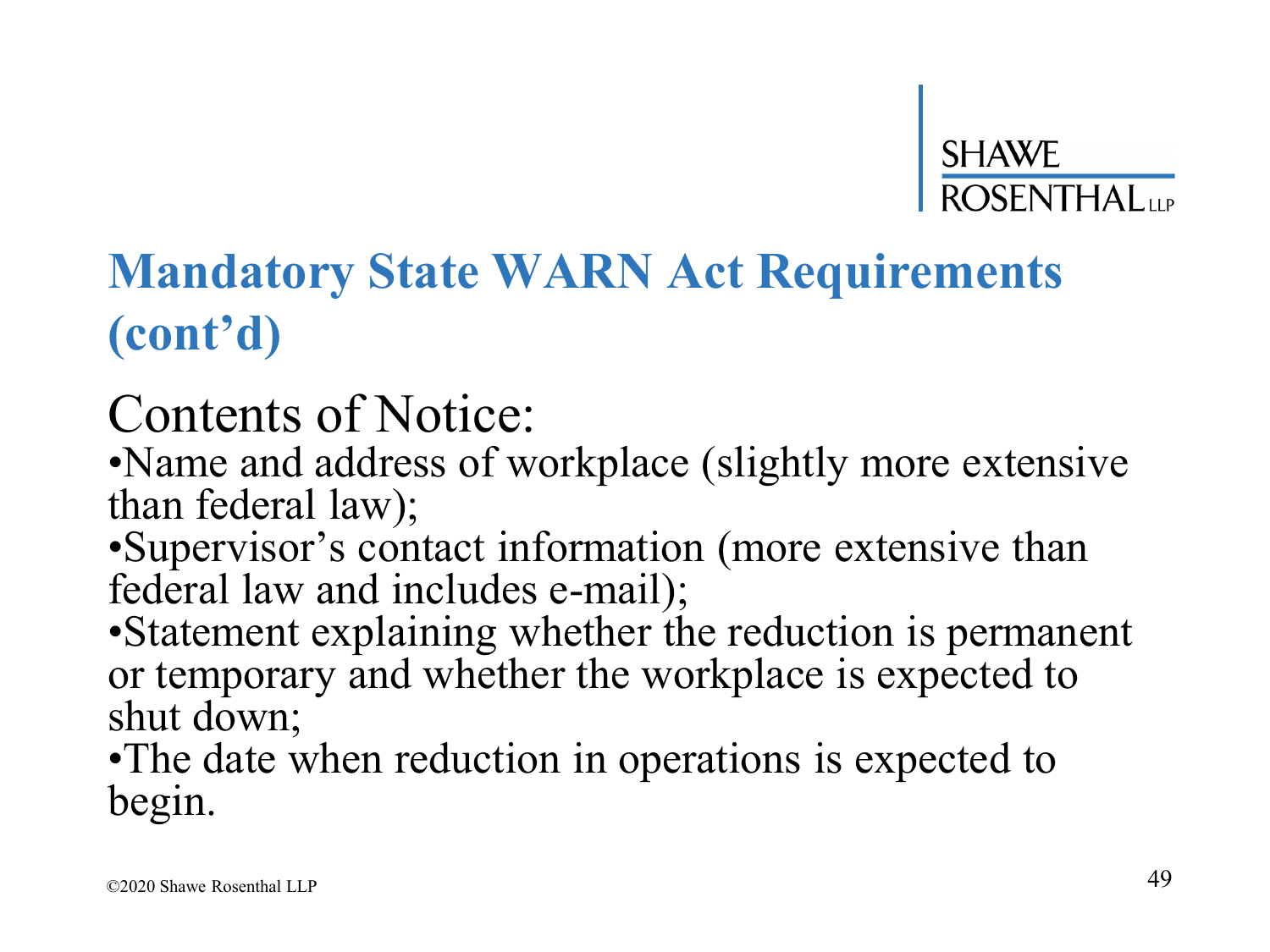#### **Mandatory State WARN Act Requirements (cont'd)**

What if an employer violates Maryland's requirements?

•Civil penalty of up to \$10,000 per day (assessed by the Maryland Secretary of Labor).

Federal penalty is \$500.00 fine.

•Maryland penalties issue for failure to provide any required notice (as opposed to the federal law which applies only for failure to give notice to chief elected official).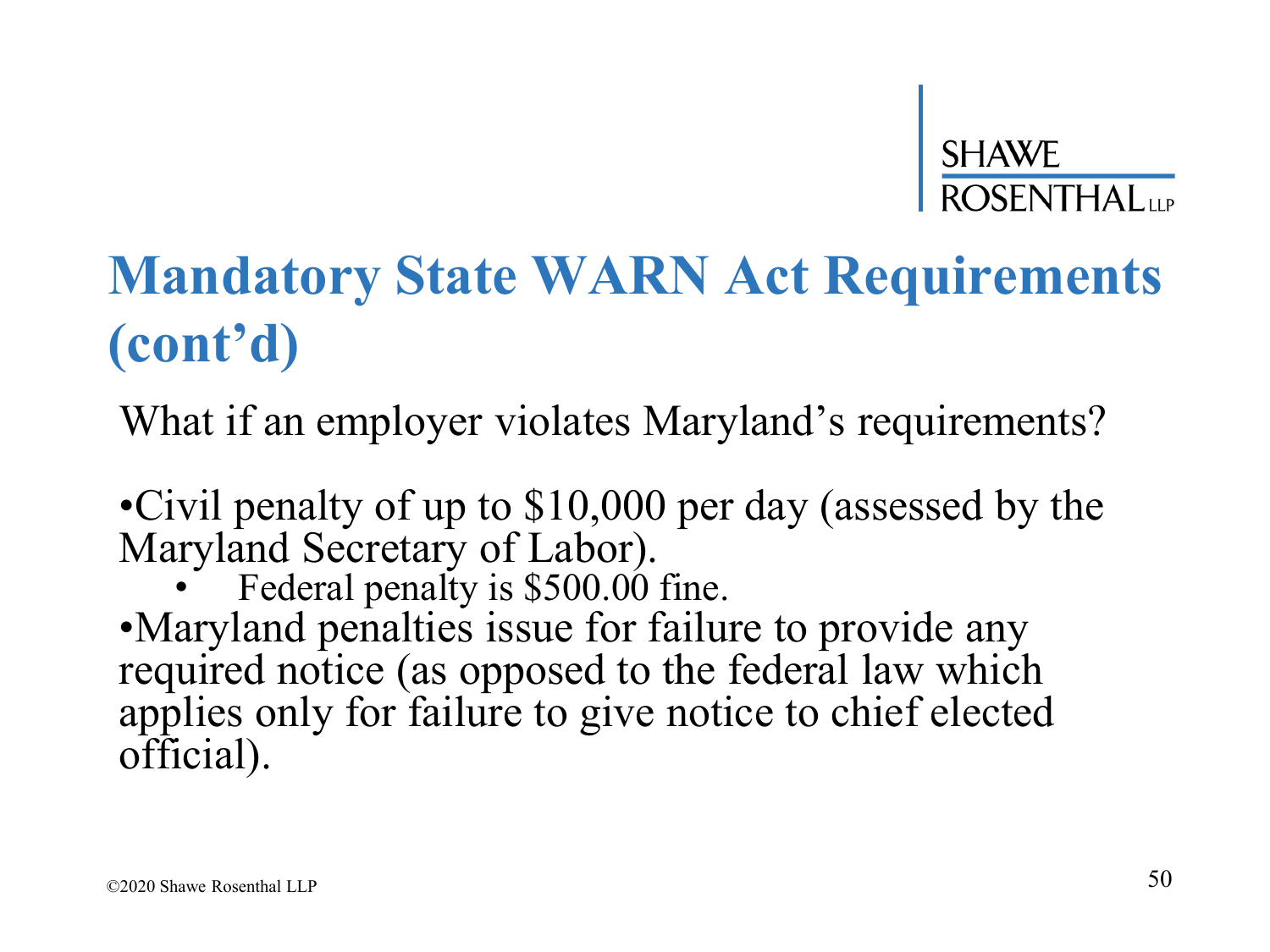#### **Mandatory State WARN Act Requirements (cont'd)**

- In determining the amount of the penalty, the DOL will assess:
	- (1) the gravity of the violation;
	- (2) the size of the employer's business;
	- (3) the employer's good faith; and
	- (4) the employer's history of violations under this subtitle.
- Subject to the notice and hearing requirements.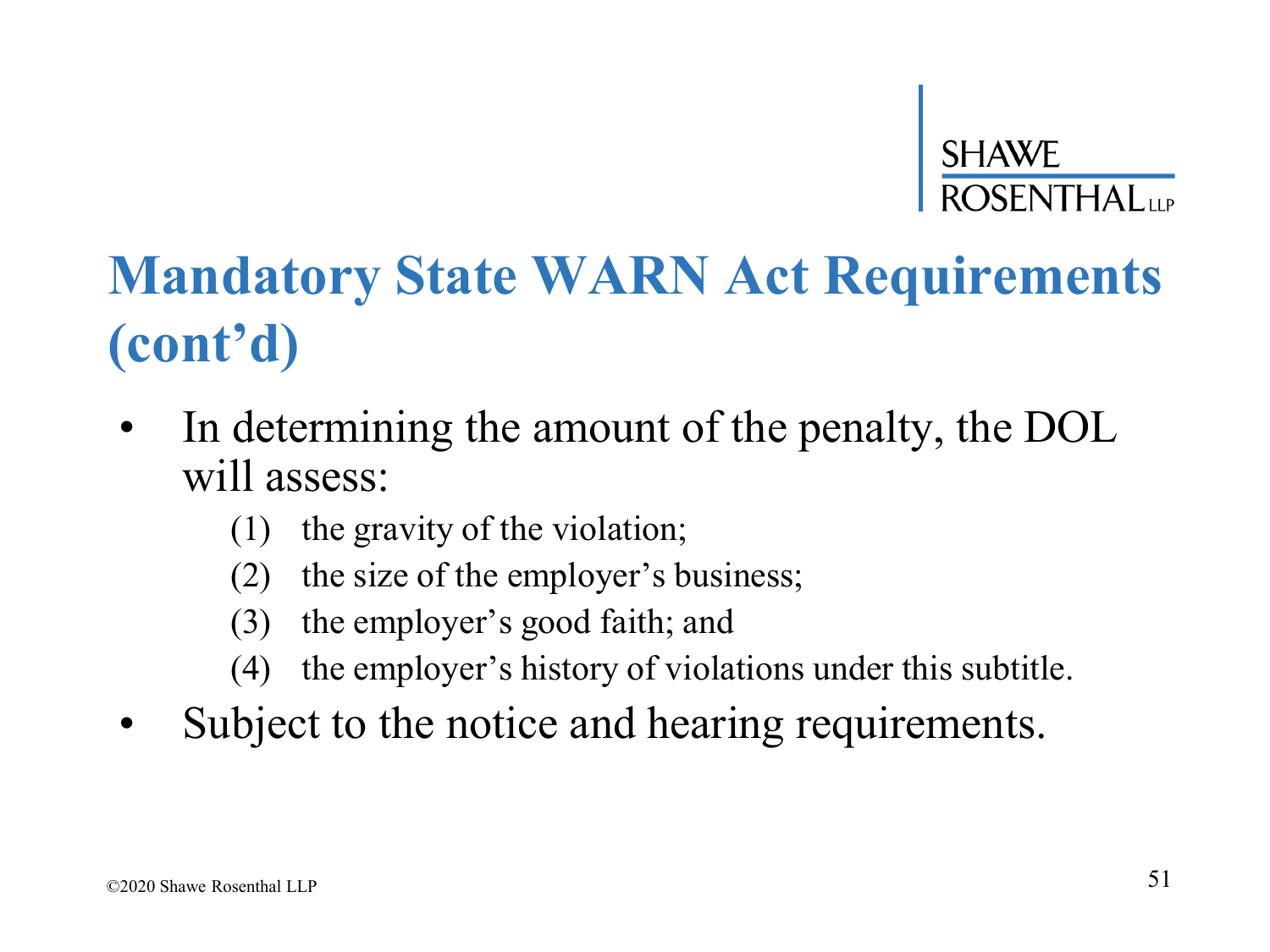#### **Hair Textures and Hairstyle Discrimination Ban**

•Several states and local jurisdictions have passed legislation, including Maryland and Montgomery County.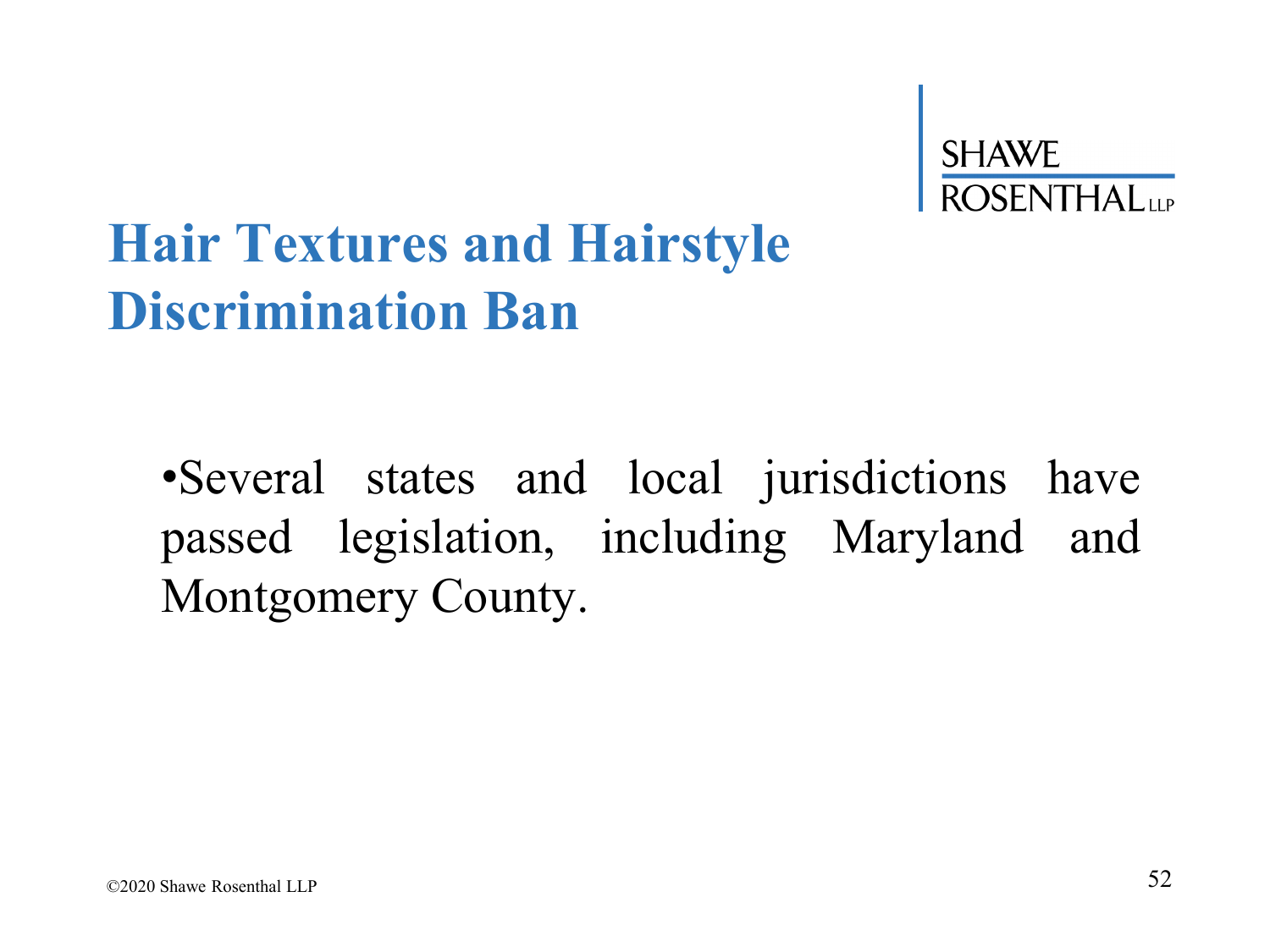#### **Hair Textures and Hairstyle Discrimination Ban (cont'd)**

- Maryland House Bill 1444 / Senate Bill 531
	- ➢ Amends Maryland's FEPA (Title 20 of State Government Act).
	- ➢ "Race" is defined to include traits historically associated with race, including hair texture, afro hairstyles, and protective hairstyles.
	- ➢ "Protective hairstyles" means braids, twists, and locks.
- Applies to employers with at least 15 employees.
- Enforced through the MCCR.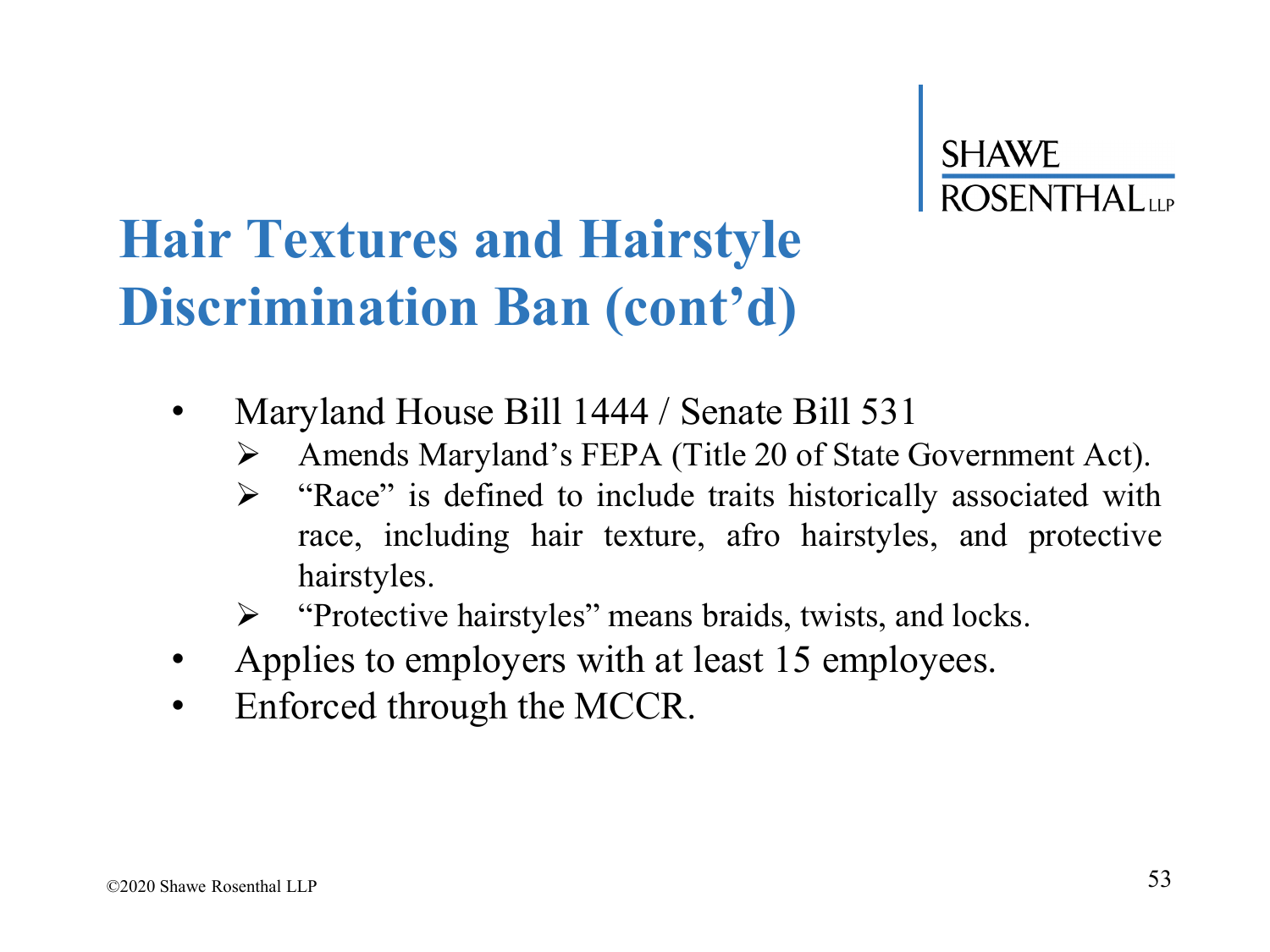#### **Hair Textures and Hairstyle Discrimination Ban (cont'd)**

- Montgomery County Council unanimously passed a version of the CROWN Act in 2019
- Effective as of February 6, 2020.
- Similarly expands the definition of "race."
- Applies to any person employing 1 or more individuals in the County.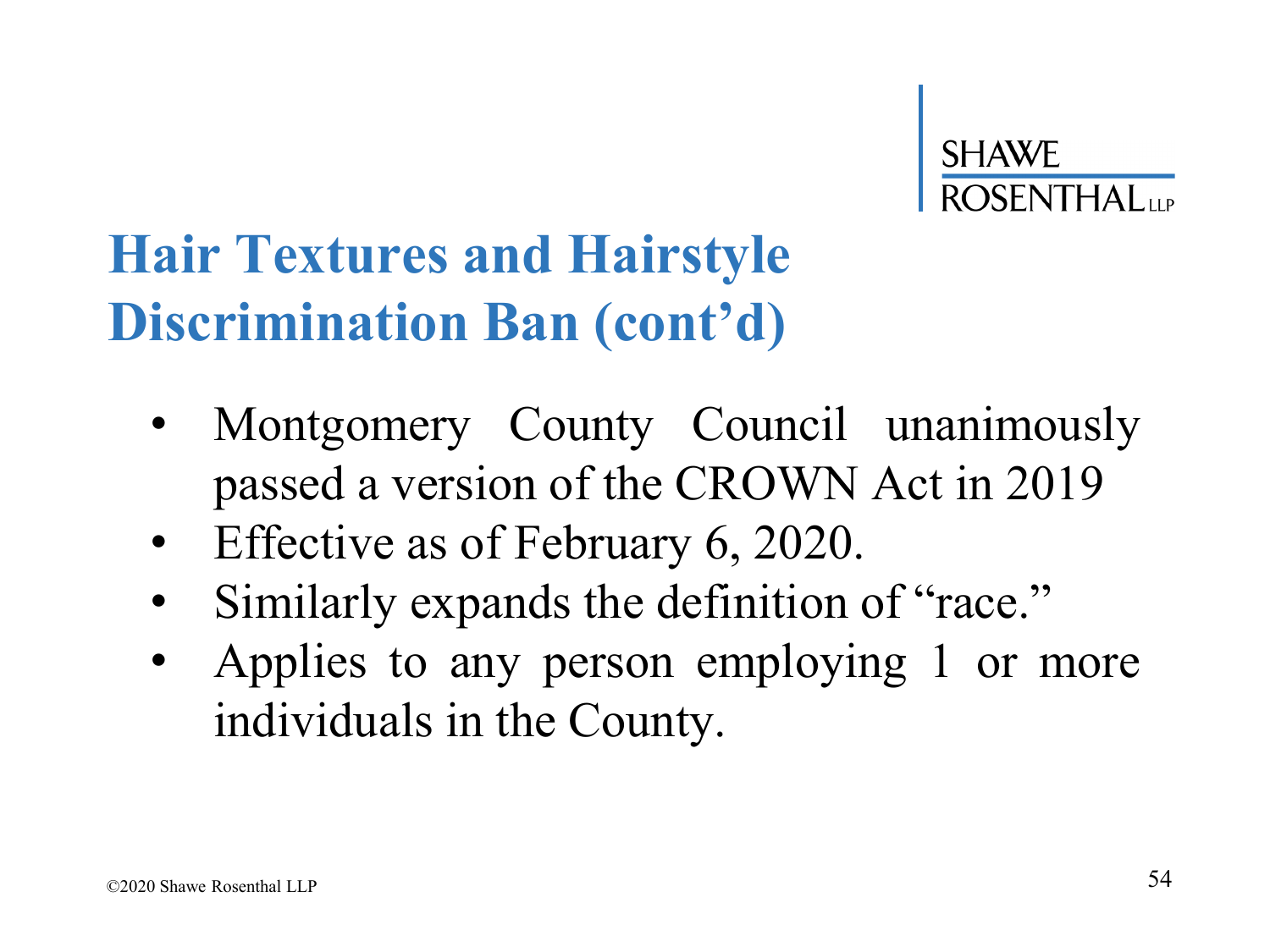### **Salary History Ban**

- Maryland House Bill 123 / Senate Bill 217.
- Amendment to Maryland's Equal Pay for Equal Work Act.
- Restricts what an employer can ask about an applicant's wage history.
- Intended to address long-term impact of gender wage gap.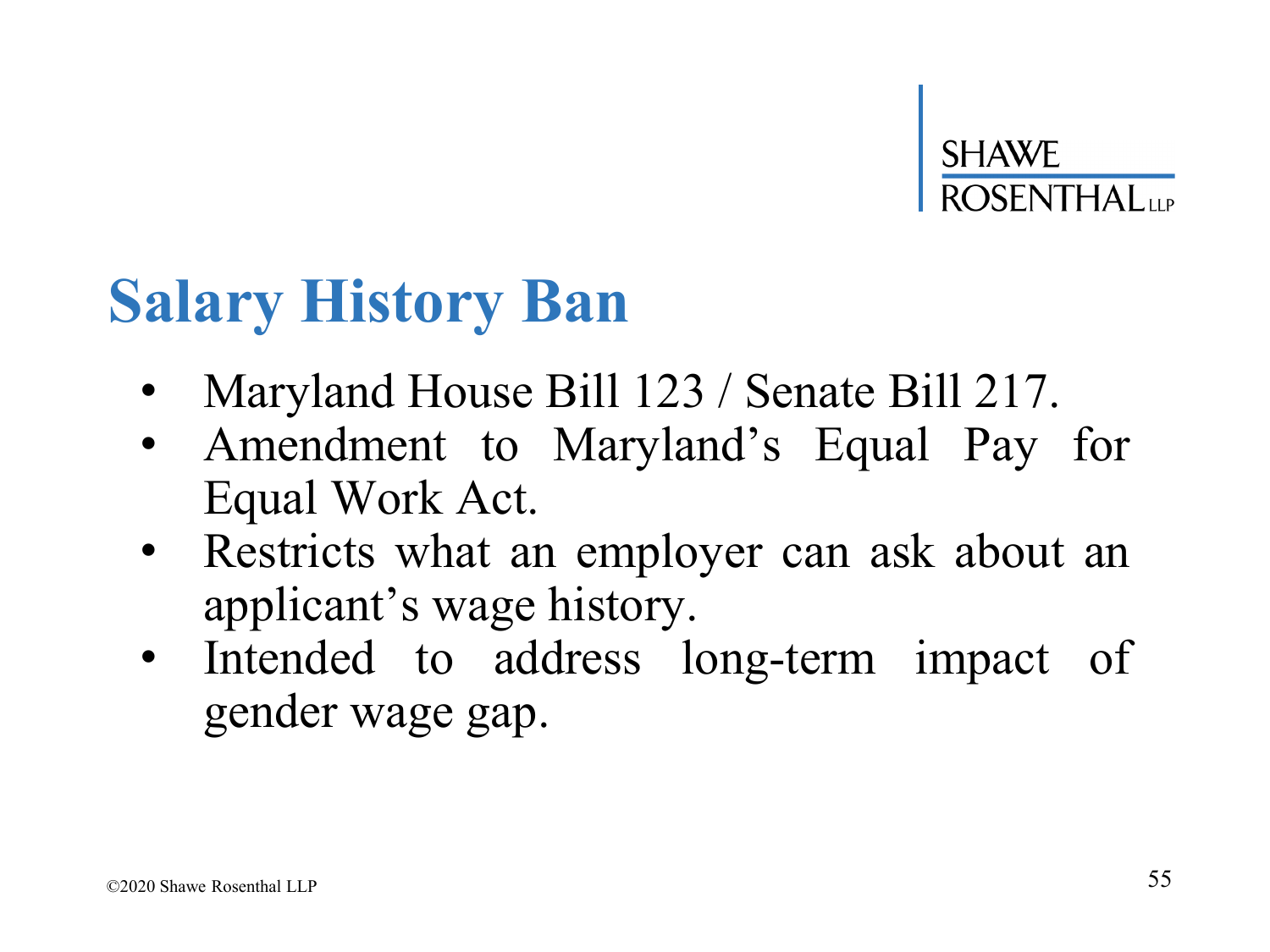# **Salary History Ban (cont'd)** SHAWE

- It **requires an employer to provide the wage range** for the position in question upon an applicant's request.
- It **prohibits an employer from relying upon an applicant's wage history** in screening, hiring, or determining wages.
- It also **prohibits an employer from asking for wage history,** whether orally, in writing, or through an employee or agent, or from a current or former employer.
- It **prohibits an employer from retaliating** against, or refusing to interview, hire, or employ an applicant who did not provide their wage history or who requested the wage range for the position in question.
- It acknowledges that **an applicant may voluntarily provide their wage history**.
- After a conditional offer of employment is made, **it permits the employer to confirm and to rely on voluntarily-provided wage history to support a higher wage offer** than initially offered, as long as the higher wage does not create an unlawful pay differential based on sex or gender identity.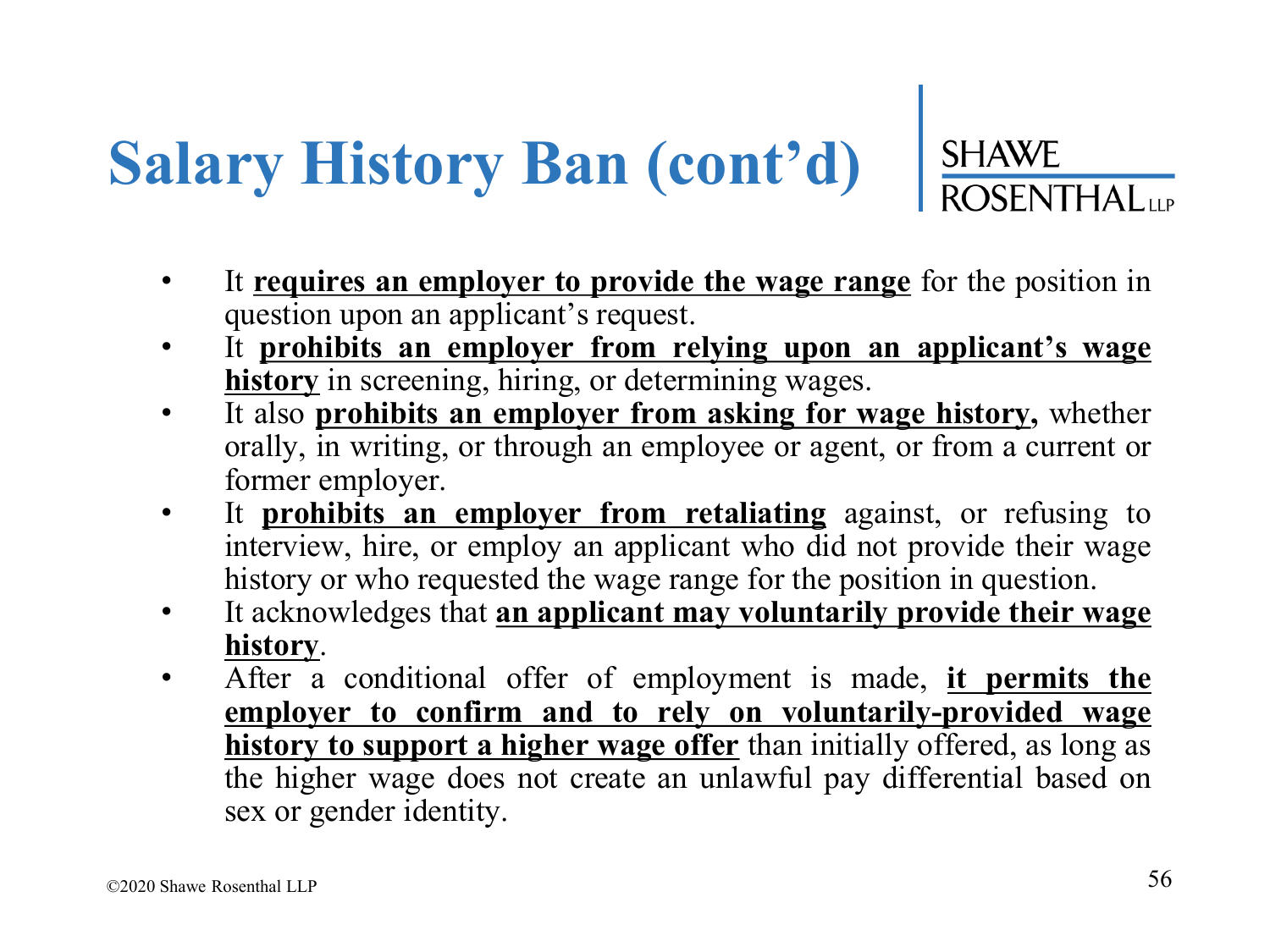# **SHAWE**<br>ROSENTHAL

### **Salary History Ban (cont'd)**

- Applicants can report violations to the Commissioner of Labor and Industry
- What penalties can the Commission impose?
	- The Commission must issue an order compelling compliance.
	- May issue a letter to the employer compelling compliance for the first violation.
	- May impose a civil penalty of up to \$300 per applicant for a second violation.
	- May impose a civil penalty of up to \$600 per applicant for each subsequent violation occurring within 3 years of a prior violation.
- The Commission will consider the following factors when imposing a penalty:
	- The gravity of the violation;
	- The size of the business;
	- The employer's good faith;
	- The employer's history of prior violations.